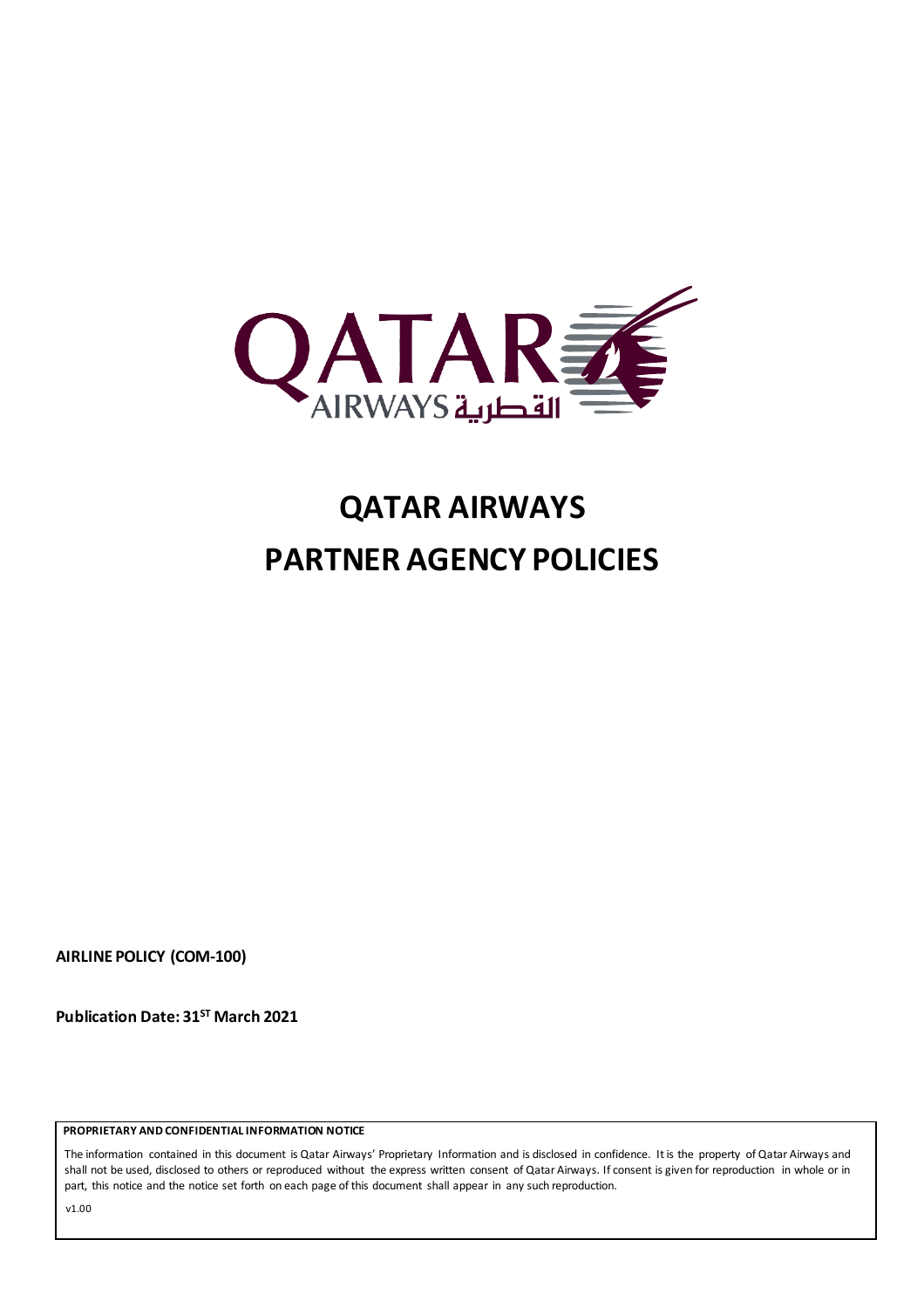### **1 Introduction**

- <span id="page-1-3"></span>1.1. These instructions, terms and conditions govern the agent-principal relationship between Qatar Airways (as defined in Appendix B) and the Agent (as defined in Appendix B)(each a "**Party**" and collectively the "**Parties**"), its sub-agents and its Qualifying Agent Offices (as defined in Appendix B), and form part of the terms of the appointment of the Agent to sell Products and Services pursuant to any applicable agreement, as updated from time to time, including the following terms and conditions:
	- (a) the International Air Transport Association ("**IATA**") Resolution 824 - Passenger Sales Agency Agreement ("**IATA PSAA**") and Resolution 812 - Passenger Sales Agency Rules ("**IATA PSAR**");
	- (b) all IATA resolutions incorporated by IATA PSAA and IATA PSAR applicable to each Qualifying AgentOffice; and
	- (c) the ARC Agent Reporting Agreement with respect to the Qualifying Agent Offices in the United States,

(collectively, the "**Governing Travel Agency Agreements**").

- 1.2. In respect of Agents which have entered into the IATA PSAA, these Qatar Airways Partner Agency Policies shall constitute the written instructions of Qatar Airways pursuant to paragraph 3.2 of the IATA PSAA and must be complied with by such Agents.
- <span id="page-1-0"></span>1.3. These Qatar Airways Partner Agency Policies and the applicable Governing Travel Agency Agreements shall be referred to collectively as the "**Agreement**".
- 1.4. These Qatar Airways Partner Agency Policies comprise the following components:
	- (a) Clauses 1 t[o 17](#page-7-0) in this document;
	- (b) Schedule 1 (Agent Distribution Guidelines), Schedule 2 (NDC Program Terms and Conditions), including Appendix 1 to Schedule 2, Schedule 3 (Payment Policy Terms), Schedule 4 (Data Sharing Agreement), including Appendices N◦1 and N◦2 to Schedule 4, and Schedule 5 (QR Branding Guidelines); and
	- (c) Appendix A (Qatar Airways ADM Policy) and Appendix B (Definitions).
- 1.5. In case of any conflict between the different documents comprising the Agreement, the following order of precedence shall apply:
	- (a) Clauses 1 to [17](#page-7-0) of these Qatar Airways Partner Agency Policies;
	- (b) a Schedule to these Qatar Airways Partner Agency Policies;
	- (c) an Appendix to these Qatar Airways Partner Agency Policies; and
	- (d) a provision in the Governing Travel Agency Agreements,

unless a term of lower order of precedence is expressly identified as prevailing over a term of a higher order of precedence, in which case such term shall take priority.

1.6. Unless otherwise defined herein, capitalised terms shall have the meaning given to them in Appendix B to these Qatar Airways Partner Agency Policies.

#### **2 Commencement and Appointment**

- <span id="page-1-2"></span>2.1. These Qatar Airways Partner Agency Policies will become effective on the 30th day, at midnight, Doha time, following the Publication Date as stated on page one of these Qatar Airways Partner Agency Policies ("**Effective Date**").
- 2.2. The Agent is deemed to have agreed and accepted to be bound by these Qatar Airways Partner Agency Policies (and any amendments to it), at the earlier date of:
	- (a) the Agent making any booking and/or sale of the Products and Services following the Effective Date; and
	- (b) the Agent receiving Ticketing authority from Qatar Airways following the Effective Date.
- 2.3. If the Agent does not agree to be bound by these Qatar Airways Partner Agency Policies or any amendments to it, the Agent acknowledges and agreesthat it may terminate the Appointment in accordance with the Agreement prior to the Effective Date.
- <span id="page-1-1"></span>2.4. Qatar Airways appoints the Agent, and the Agent hereby accepts such appointment by Qatar Airways, as the non-exclusive agent to sell and handle bookings of the Products and Services during the term of the Agreement in accordance with the Agreement (the "**Appointment**").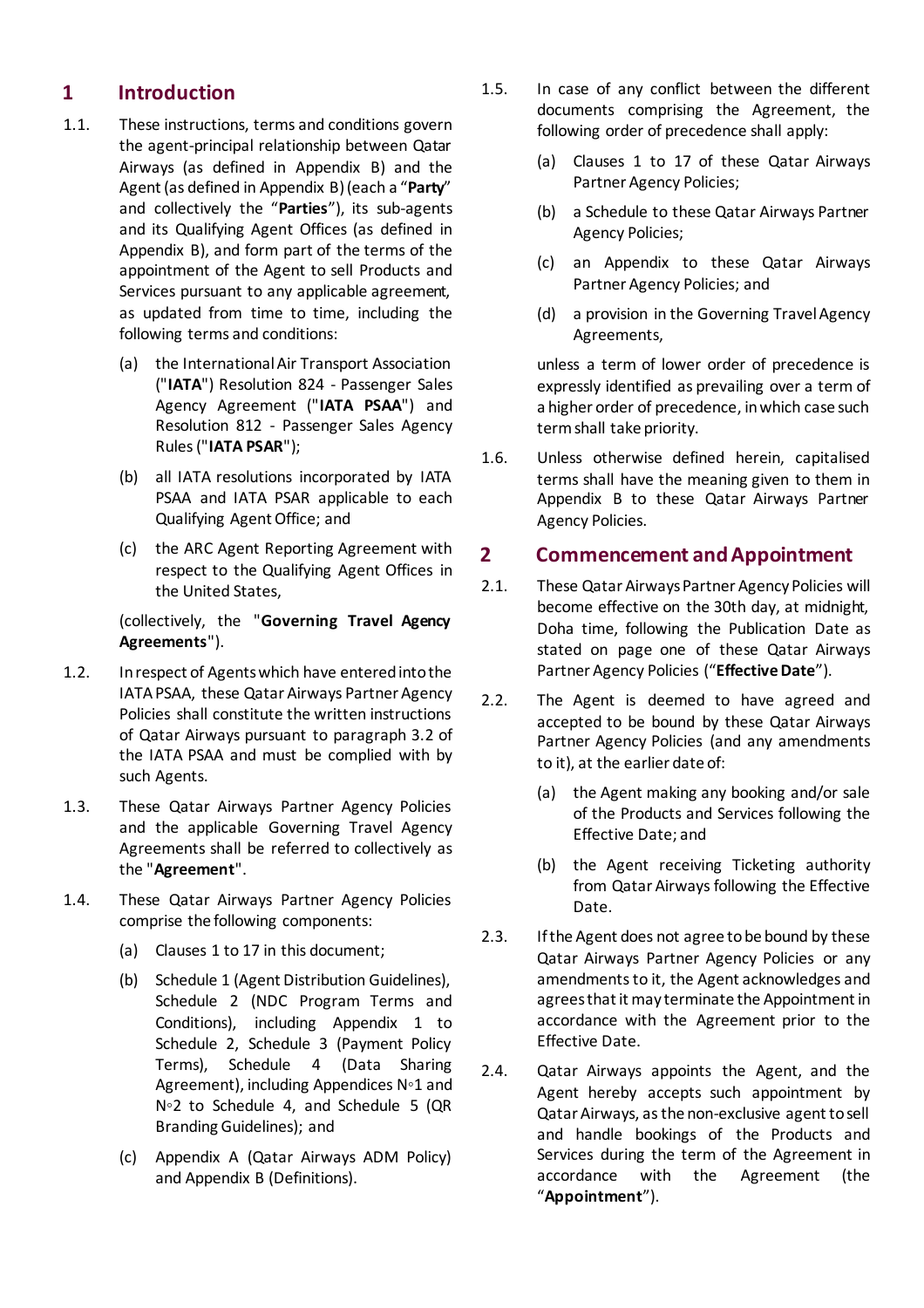- 2.5. Unless otherwise stated in these Qatar Airways Partner Agency Policies, the Agent shall comply with all Schedules and Appendices to these Qatar Airways Partner Agency Policies (to the extent applicable), specifically:
	- (a) Schedule 1 Agent Distribution Guidelines;
	- (b) Schedule 2 Qatar Airways NDC Program Terms and Conditions;
	- (c) Schedule 3 Payment Policy Terms;
	- (d) Schedule 4 Qatar Airways Data Sharing Agreement;
	- (e) Schedule 5 QR Branding Guidelines;
	- (f) Appendix A Qatar Airways ADM (Agency Debit Memo) Policy; and
	- (g) Appendix B –Definitions.
- 2.6. The Agent is not granted any right or authority to, and shall not:
	- (a) assume or create any obligation or responsibility; or
	- (b) give any warranty,

on behalf of or in the name of Qatar Airways or bind Qatar Airways outside of the scope of the Appointment in any manner, except with the prior written consent from Qatar Airways in each case. Any warranty given by the Agent without the prior written authorisation of Qatar Airways shall not impose any liability whatsoever upon Qatar Airways. The Agent shall be fully responsible for all acts, failures to act, and any omissions of the Agent and any warranty given by the Agent.

2.7. During the Appointment, the Agent shall not give credit to or deal with any person whom are designated by Qatar Airways as prohibited parties from time to time.

### **3 Qualifying Agent Offices**

- 3.1. Upon request by Qatar Airways, the Agent shall provide the IATA Number, ARC number or PCC and addresses for its Qualifying Agent Offices.
- 3.2. Bookings can be made through any authorised booking office or sub-agent of the Agent. However, the Agent shall ensure that all Ticketing in relation to the Products and Services must be performed by the Agent at the Qualifying Agent Offices.

### **4 Right to suspend and terminate the Appointment**

- <span id="page-2-0"></span>4.1. Subject to the Governing Travel Agency Agreements, Qatar Airways may (at its sole discretion), upon written notice to the Agent, without cause and without any penalty:
	- (a) suspend or terminate the Agent's Ticketing access or authority;
	- (b) terminate the Appointment; and
	- (c) exercise any other rights and remedies available to Qatar Airways, whether in law or equity, including ceasing or suspending the Agent, its sub-agents and/or its Qualifying Agent Offices from accessing or distributing any Carrier Content.
- 4.2. Without limiting Clause [4.1,](#page-2-0) Qatar Airways may suspend or terminate the Agent's Ticketing access or authority, if:
	- (a) Qatar Airways (acting reasonably) believes that the Agent is in breach of Claus[e 5.3;](#page-3-0) or
	- (b) if the Agent breaches Clause 6.
- 4.3. Upon the suspension or termination of the Agent's Ticketing access or authority, Qatar Airways may cancel any bookings made on behalf of such Third Parties and take any other actions permitted under the Agreement in relation to breach of the Agreement.
- 4.4. Qatar Airways is only required to resume the Agent's Ticketing access or authority once the relevant non-compliance has been remedied to Qatar Airways' satisfaction.
- <span id="page-2-2"></span>4.5. The expiry or termination of the Agreement shall be without prejudice to any rights or obligations of either Party which have accrued or become due on or before the date of expiry or termination.

### **5 Agent responsibilities for Third Parties**

- <span id="page-2-3"></span><span id="page-2-1"></span>5.1. To the extent that the Agent engages any employee, directors, sub-agents, services vendors or other Third Party contractors or advisors ("**Agent Personnel**") to support the Agent's activities within the scope of the Appointment, the Agent will ensure and be responsible and liable to Qatar Airways for the Agent Personnel's full compliance with the Agreement.
- 5.2. Without limiting Clause [5.1,](#page-2-1) the Agent will be solely responsible to Qatar Airways for all bookings and Ticketing made from any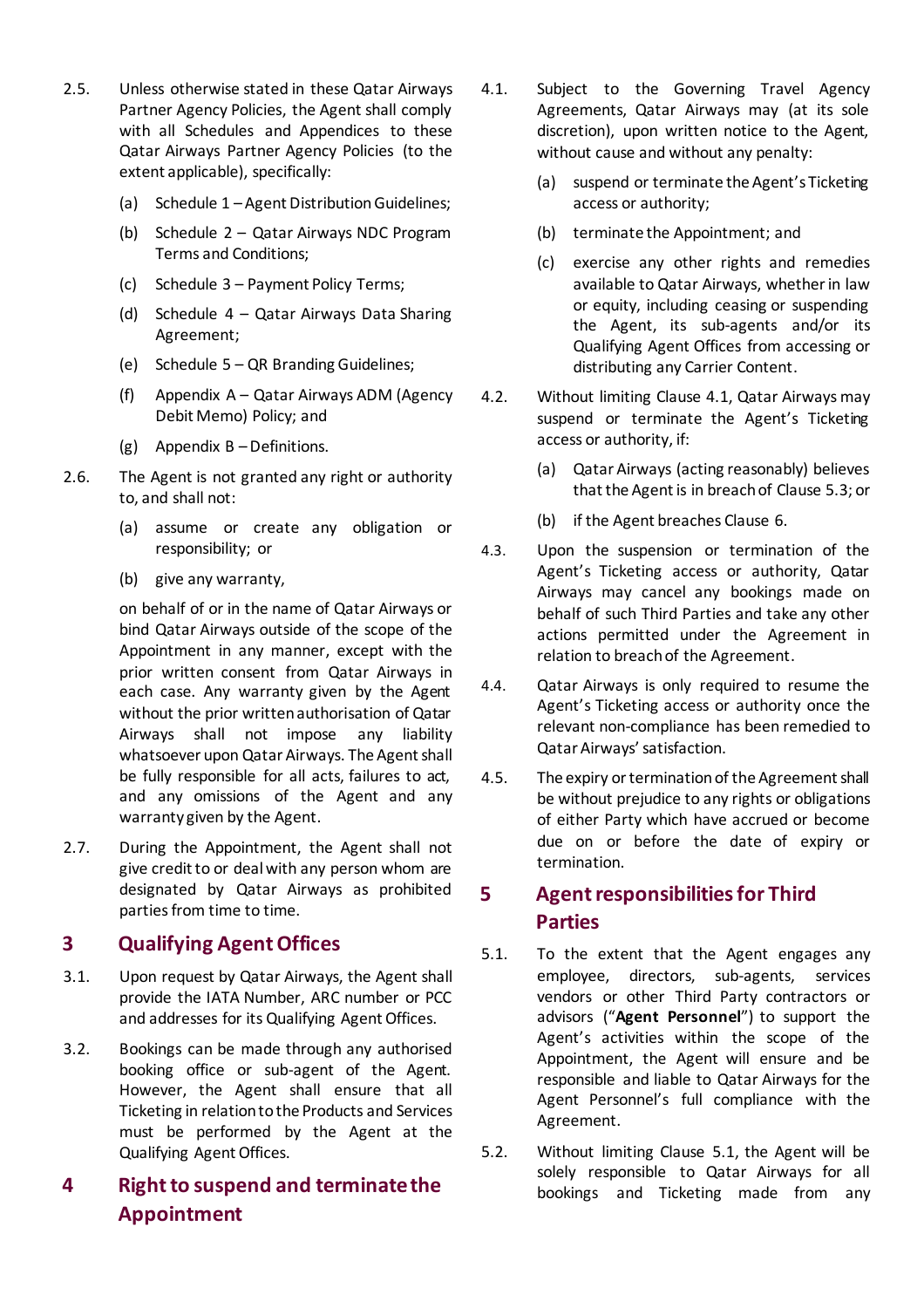Qualifying Agent Office, including the obligations to pay any ADM.

<span id="page-3-0"></span>5.3. If the Agent books and/or Tickets on behalf of any Third Party (other than passengers), the Agent shall in all circumstances ensure compliance by such Third Parties with the provisions of the Agreement and the Agent shall at all times be responsible and liable for all activities of such Third Party.

### **6 Compliancewith rules, regulations and instructions**

- 6.1. The Agreement shall be subject to, and the Agent agrees to comply with, all applicable laws and regulations including those applicable to the sale of the Products and Services or any other acts performed by the Agent under the Agreement. The Agent shall comply with all applicable provisions of the IATA resolutions and guidelines in the sale of the Products and Services.
- 6.2. The Agent shall, at all times, comply with the reasonable directions and instructions given to it by Qatar Airways (or its authorised representatives) concerning the Products and Services and shall ensure that all Agent Personnel shall, at all times, be familiar with all such directions and instructions as may be amended from time to time.
- 6.3. The Agent hereby acknowledges and agrees that all Products and Services sold by the Agent shall be subject to:
	- (a) the Conditions of Carriage of Qatar Airways; and
	- (b) the tariffs, rules, regulations, and instructions applicable to such Products and Services,

as amended and published by Qatar Airways from time to time.

- 6.4. The Agent must comply with the practices on IFP, including:
	- (a) informing Qatar Airways as soon as it becomes aware of any fraudulent activity; and
	- (b) furnishing to Qatar Airways with evidence in support of any claims alleging fraudulent activity.
- 6.5. Without limiting any rights or remedies available to Qatar Airways, Qatar Airways may take relevant cost recovery actions including issuing

ADMs for any deficiency or any loss incurred by any non-compliance by the Agent with this Clause 6.

### **7 Audit**

- 7.1. The Agent acknowledges that Qatar Airways operates in a regulated environment. The Agent must:
	- (a) allow a Regulator access to any location from where the Agent uses and/or accesses the Carrier Content;
	- (b) provide Qatar Airways or a Regulator with information or documents relating to its use of and/or access to the Carrier Content; and
	- (c) co-operate with an audit by Qatar Airways or a Regulator of its sale of the Products and Services, including making available facilities, premises, systems, equipment, records and personnel in connection with the Agent's use and/or access of the Carrier Content.
- 7.2. Upon notice from Qatar Airways, the Agent will provide Qatar Airways, its auditors and any Regulators with access to, and any assistance that may be required with respect to, the Agent's premises and systems for the purpose of performing audits or inspections of:
	- (a) itssale of the Products and Services; and
	- (b) its use and/or access of the Carrier Content,

including operational, security, financial and other audits. If any audit results in the Agent being notified that it is not in compliance with any applicable law, audit requirement or other requirements set forth in these Qatar Airways Partner Agency Policies, the Agent will promptly take actions to comply with such law, audit requirement or other requirements.

### **8 Promotional programs**

- <span id="page-3-1"></span>8.1. The Agent shall not conduct, and shall ensure that Agent Personnel shall not conduct, any promotional activities (including sale or barter of promotional awards, mileage, raffles/prizes, CTK Points or Tickets) in relation to any Products and Services ("**Promotional Activities**"), unless otherwise agreed by Qatar Airways.
- 8.2. The Agent further acknowledges and agrees that any fraud or abuse concerning Promotional Activities on the part of the Agent or its Customers may subject the relevant Customers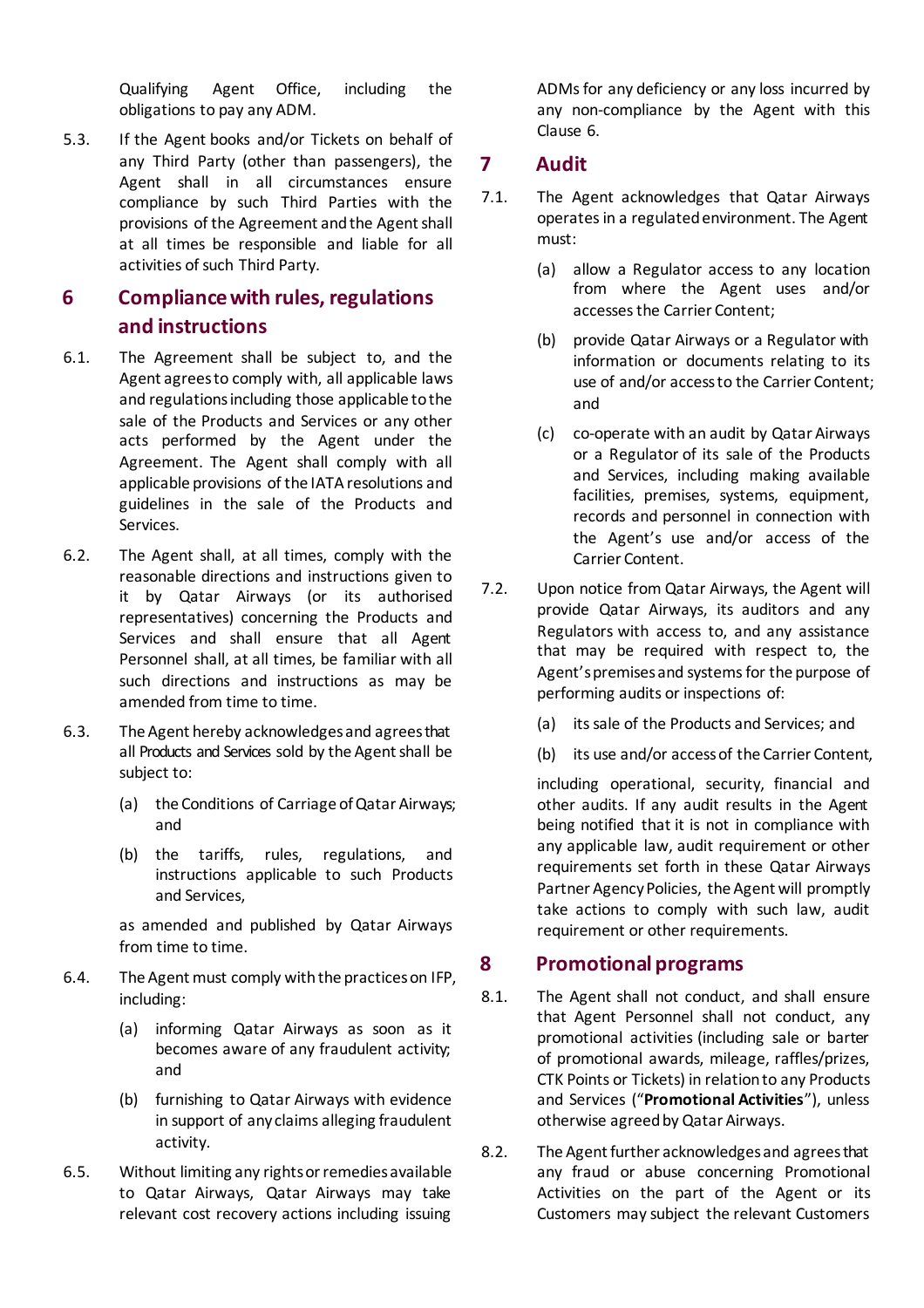to administrative and legal action by Qatar Airways, including:

- (a) the forfeiture or invalidation of all: (i) award certificates; (ii) Tickets issued against award certificates; and (iii) accrued points/miles in the member's account;
- (b) suspension or cancellation of the relevant accounts; and
- (c) confiscation of Tickets by Qatar Airways, in which case Qatar Airways shall not be responsible for any delay or interruption to the passenger's trip.

#### **9 NDC Program**

- <span id="page-4-4"></span><span id="page-4-3"></span>9.1. To the extent applicable, the Agent may be given the option to participate in Qatar Airways' NDC Program. If Qatar Airways approves the Agent's participation in Qatar Airways' NDC Program, it must comply with the following requirements:
	- (a) the Agent must book and ticket Qatar Airways' Carrier Content through a QR Approved NDC Channel. For the purpose of this Agreement, a "**QR Approved NDC Channel**" means: (i) a Qatar Airways approved NDC channel established by or on behalf of Qatar Airways; or (ii) the NDC website portal maintained by Qatar Airways from time to time, each as further described in Schedule 2; and
	- (b) the Agent must comply with Schedule 2 to these Qatar Airways Partner Agency Policies, together with any instructions, guidelines and/or technical specifications as notified by Qatar Airways from time to time in relation to the Agent's use of or accessto any QR Approved NDC Channel.

### **10 Qatar Airways' Carrier Content, PNR and Qatar Airways IPR**

- <span id="page-4-1"></span>10.1. Qatar Airways owns, controls and retains all right, title and interest in and to its Carrier Content and all copyright, database and other intellectual property rights relating thereto.
- 10.2. The Agent undertakes not to copy, use, distribute, market or sell directly or indirectly the Carrier Content through any online channels, including to affiliate websites, comparison websites, general market place websites, discounts and deals websites, social media platforms or any other online or mobile applications available to the internet users,

without the express prior written consent of Qatar Airways.

- 10.3. The Agent must provide Qatar Airways with complete and accurate PNR information (including all contact information such as telephone numbers and email addresses provided by the Customers) as well as any other information required by government and law enforcement authorities in respect of the Products and Services.
- 10.4. The Agent must not provide the Agent's contact information (or any other person's information) in lieu of the Customer's information without the written consent of Qatar Airways and the relevant Customer.
- 10.5. The Agent is recommended to include cardholder names in bookings where possible in order to reduce card fraud.
- 10.6. Qatar Airways will treat all PNR information received in accordance with its privacy policy and all applicable laws.
- <span id="page-4-2"></span>10.7. The Agent acknowledges and agrees that Qatar Airways and its licensors are the sole owners of Qatar Airways IPR and agrees that it shall not infringe (nor permit anything to be done by its local or international offices which may infringe) Qatar Airways IPR in any way, and the Agent shall not directly or indirectly challenge the validity of any of Qatar Airways IPR including the provision of any support to, or being a party to, an application to a registration of a trade mark which infringes Qatar Airways IPR.

### <span id="page-4-0"></span>**11 Confidentiality**

- 11.1. The Agent agrees that Confidential Information of Qatar Airways will be held in confidence by the Agent for an indefinite period from the Effective Date of the Agreement. The Agent agrees not to disclose to Third Parties, without the prior written consent of Qatar Airways any Confidential Information of Qatar Airways, except to the Agent Personnel who:
	- (a) need to know such information in direct connection with the Agreement;
	- (b) are informed by the Agent of the confidential nature of the Confidential Information of Qatar Airways; and
	- (c) agree with the Agent to be bound by the confidentiality terms of the Agreement or terms similar thereto, but not less restrictive.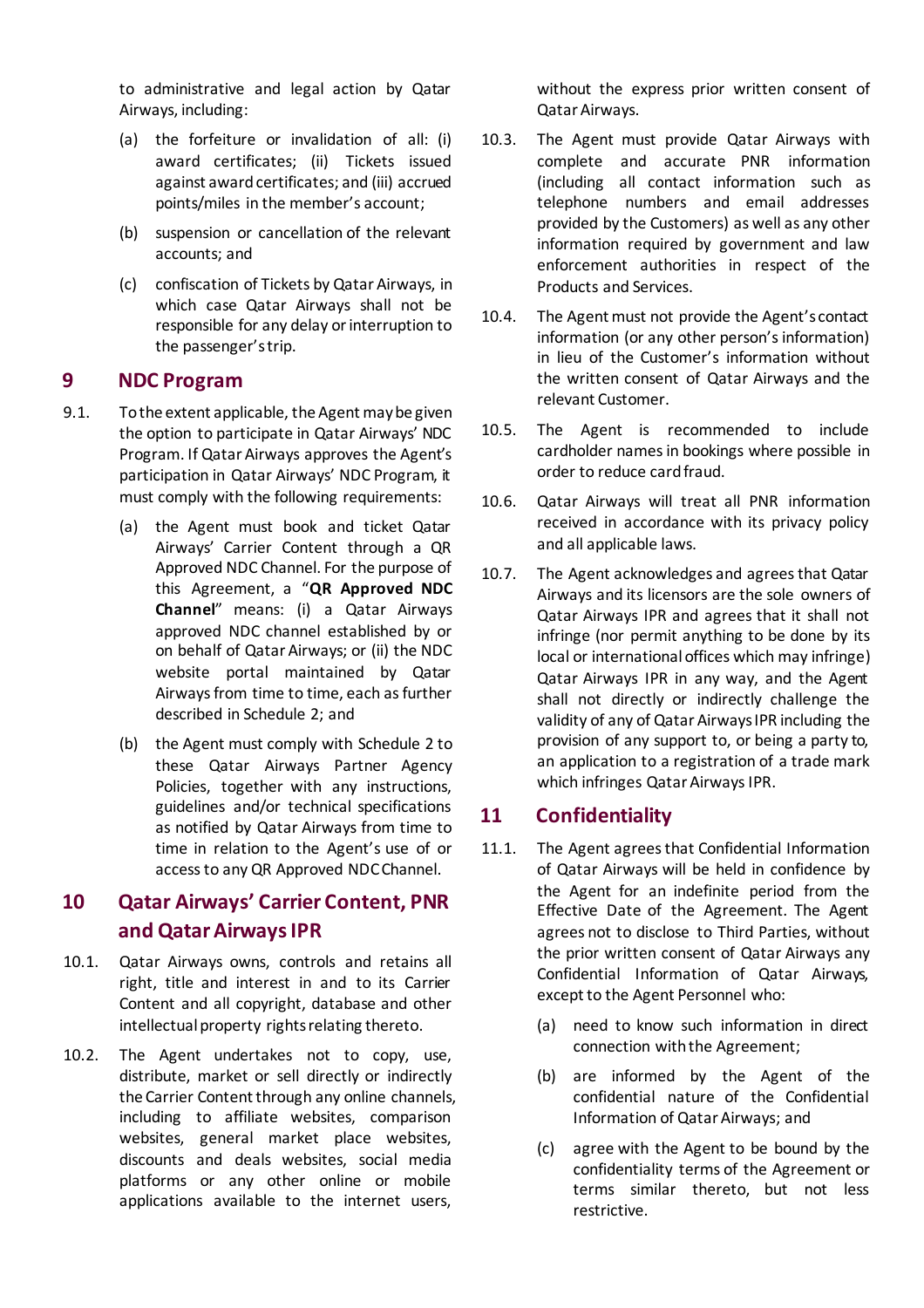- 11.2. The Agent shall, upon demand by Qatar Airways, return all of the Confidential Information of Qatar Airways to Qatar Airways without keeping any copies thereof. The return of the Confidential Information of Qatar Airways shall not release the Agent from its obligations set out above.
- 11.3. This Clause [11](#page-4-0) shall not apply to information:
	- (a) which is in or becomes part of the public domain except by the Agent's wrongful act;
	- (b) which the Agent can show was previously known to the Agent;
	- (c) which is received from a Third Party without obligation of non-disclosure; or
	- (d) which is developed by the Agent independently of and without reliance on confidential information received by the Agent under the Agreement.
- 11.4. The provisions of the confidentiality undertaking in this Clause [11](#page-4-0) shall be included in all subcontracts entered into by the Agent for the purpose of providing the Services.
- 11.5. The Agent acknowledges that the Confidential Information of Qatar Airways is unique and valuable to Qatar Airways, and that disclosure in breach of this provision will result in irreparable damage to Qatar Airways for which monetary damages alone would not be an adequate remedy. The Agent agrees that in the event of a breach or threatened breach of confidentiality, Qatar Airways shall be entitled to specific performance, injunctive or other equitable relief as a remedy without the necessity of posting a bond. Any such relief shall be in addition to and not in lieu of any appropriate relief in the way of monetarydamages.

### <span id="page-5-0"></span>**12 DataProtection**

- 12.1. The Agent warrants to Qatar Airways that:
	- 12.1.1. it complies with all applicable Data Protection Legislation, including the Regulation (as those terms are defined in Schedule 4 to these Qatar Airways Partner Agency Policies); and
	- 12.1.2. it will only process Qatar Airways Data in accordance with the terms of applicable data protection laws and the Data Sharing Agreement in Schedule 4 to these Qatar Airways Partner Agency Policies.
- 12.2. The Agent shall ensure appropriate technical and organisational measures are taken against unauthorised or unlawful processing of Qatar Airways Data and against accidental loss or destruction of, or damage to, the Qatar Airways Data.
- 12.3. In the event of the Agent discovering or suspecting any unauthorised or unlawful or accidental processing, loss, destruction of, or damage to Qatar Airways Data, the Agent commits to making Qatar Airways aware as soon as possible, but no later than within twenty-four (24) hours after the Agent becomes aware of such incident. The Agent shall provide a report that shall contain at least the following information:
	- (a) the nature of the (actual or suspected) unauthorised processing, loss, destruction of or damage to Qatar Airways Data, stating the categories and (by approximation) the number of data subjects concerned, and stating the categories and (by approximation) the number of the personal data registers affected (datasets);
	- (b) the likely consequences of such (actual or suspected) unauthorised processing, loss, destruction of or damage to Qatar Airways Data; and
	- (c) a proposal for measures to be taken to address the (actual or suspected) unauthorised processing, loss, destruction of or damage to Qatar Airways Data, including (where appropriate) measures to mitigate any possible adverse effects of such incident.
- 12.4. After consulting with Qatar Airways, the Agent shall take any measures needed to limit any adverse effects (unless such consultation cannot be awaited due to the (actual or suspected) unauthorised processing, loss, destruction of or damage to Qatar Airways Data).
- 12.5. The Agent shall provide Qatar Airways Data to such personnel of Qatar Airways which need to have access to such data in order to carry out their roles in the performance of Qatar Airways' obligations in connection with the Agent Distribution Guidelines.
- 12.6. The Agent shall provide Qatar Airways with such cooperation and information as may be reasonably necessary to verify its compliance with the requirements of this Clause [12](#page-5-0) and/or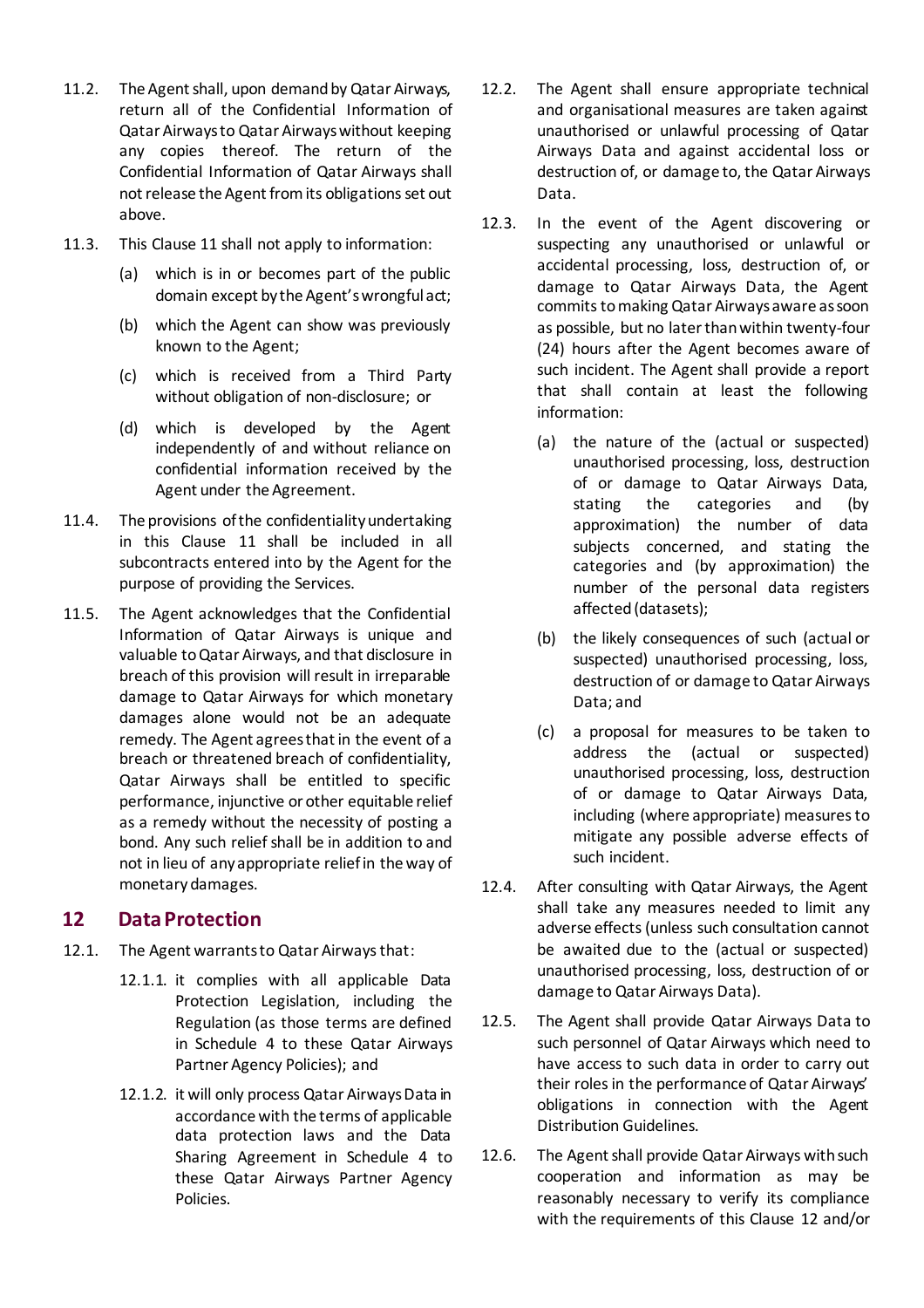to comply with the directions or decisions of any competent data protection and privacy authority in relation to the Qatar Airways Data, in a timely manner. Information regarding how Qatar Airways treats personal data may be found in Qatar Airways' Privacy Notice, Data Protection Statement and Conditions of Carriage, available on the website at [www.qatarairways.com.](http://www.qatarairways.com/)

#### **13 Disclaimer and release**

- 13.1. Qatar Airways disclaims all liability that the Agent may suffer or incur arising directly or indirectly from a lack of availability, error or deficiency to Carrier Content from any Channel.
- 13.2. To the maximum extent permitted by law, Qatar Airways makes no guarantee or warranty, other than as expressly described in the Agreement. The Carrier Content is provided on an "as is" and "as available" basis and Qatar Airways does not represent or warrant that the Carrier Content will be complete, available or error free or it otherwise reflects the airline content made available by other airlines.
- <span id="page-6-4"></span><span id="page-6-0"></span>13.3. To the maximum extent permitted by law, the Agent hereby absolutely, irrevocably and unconditionally releases and forever discharges Qatar Airways and each entity in the Qatar Airways Group (and their respective successors and assignees), together with their present and former directors, officers and employees (collectively, the "**Released Parties**"), from any and all claims, demands or causes of action of any kind, nature or description (whether arising in law or equity or otherwise, existing or contingent, known or unknown, suspected or unsuspected) against any such Released Parties arising from, or in connection with, the Agent's access to, the availability of, or the lack of availability of the Carrier Content which the Agent has had, now has or may have prior to, on or following the Effective Date.

### <span id="page-6-2"></span>**14 Indemnity**

14.1. The Agent shall defend, hold harmless, indemnify Qatar Airways and the Released Parties, and keep Qatar Airways and the Released Parties indemnified, against any damage, liability, loss and expenses (including attorney fees on a solicitor-client basis and court costs) which may be incurred or sustained by Qatar Airways and/or the Released Parties, arising from or in connection with:

- (a) the negligence, default or willful misconduct of the Agent and any act or omission of the Agent acting outside the scope of the Appointment;
- (b) any breach of the Agreement by the Agent or an Agent Personnel;
- (c) any breach of applicable data protection laws by the Agent or an Agent Personnel; or
- (d) any claim, demand or cause of action referred to in Clause [13.3](#page-6-0) brought by the Agent or an Agent Personnel.
- 14.2. The Agent shall indemnify, defend and hold harmless Qatar Airways and the Released Parties, and keep Qatar Airways and the Released Parties indemnified, from and against any and all claims made by Customers whose Products and Services are cancelled as a result of the Agent's or an Agent Personnel's breach of the Agreement.

### <span id="page-6-1"></span>**15 Dispute**

- 15.1. This Clause [15](#page-6-1) shall apply except in respect of a matter reviewed by arbitration pursuant to the IATA PSAR.
- <span id="page-6-3"></span>15.2. If there is a dispute relating to any claim, controversy, or any other matter arising out of, or in connection with the Agreement, including any question regarding its formation, existence, validity, enforceability, performance, interpretation, breach, or termination (the "**Dispute**"), then the Parties shall attempt in good faith to promptly resolve the Dispute.
- 15.3. If the Parties cannot resolve such Dispute within forty-five (45) days after written notification of a Party notifying the other Party of the necessity of such resolution, then the Dispute may at the election of either Party be escalated to:

| Agent's                 | Qatar Airways'                                                                   |
|-------------------------|----------------------------------------------------------------------------------|
| <b>Escalation</b>       | <b>Escalation</b>                                                                |
| <b>CEO</b> or Principal | Senior Vice<br><b>President Global</b><br>Sales (or an<br>appointed<br>delegate) |

15.4. If Qatar Airways seeks to resolve a Dispute by confidential 'without prejudice' mediation, the Agent shall not object. If the Parties agree to a single mediator, and wish to proceed with a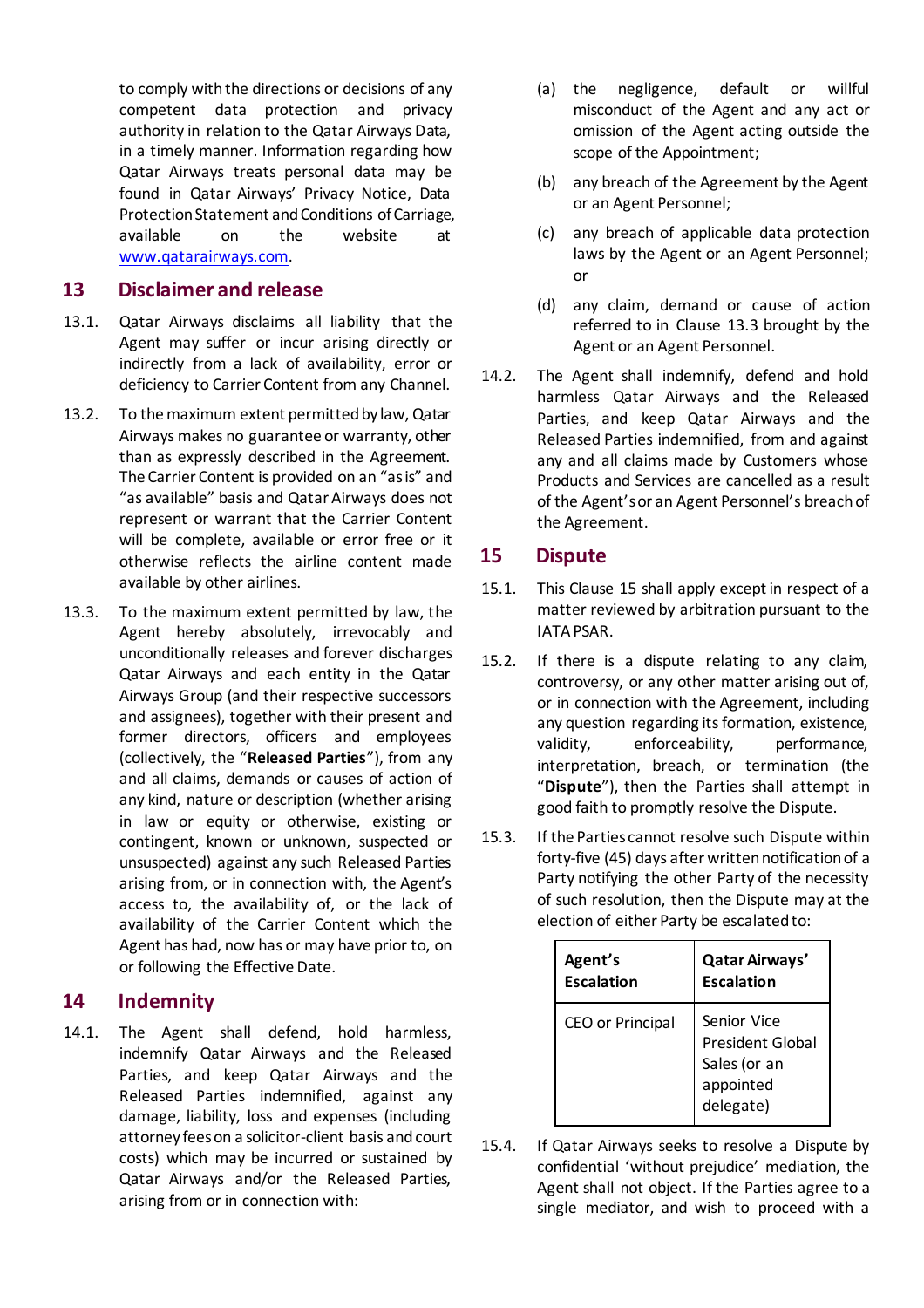single mediator, the mediation will proceed accordingly. Should the Parties fail to agree on a single mediator, they shall each nominate a mediator, and the two (2) mediators shall appoint a third. In which case there shall be three (3) mediators. The place of the mediation shall be in Doha, Qatar. The language shall be in English. Each Party may be represented by lawyers at the mediation. The outcome of the mediation will be binding to the extent it is agreed in writing.

- 15.5. If the Parties fail to resolve a Dispute escalated to the persons described in this Clause [15,](#page-6-1) the Parties may commence legal proceedings.
- 15.6. Nothing contained herein shall prevent either Party from, or prejudice the right of either Party to obtain, urgent or injunctive relief from any court of competent jurisdiction.

#### **16 Trademark licence**

- 16.1. Subject always to the Agent's compliance with its obligations under these Qatar Airways Partner Agency Policies, Qatar Airways hereby grants to the Agent a non-exclusive, royaltyfree, non-transferable, revocable licence (without a right to sub-license) for the duration of the Agent's Appointment to use the QR Trade Marks, in the jurisdictions in which the Agent (and any Qualifying Agent Offices) are located, solely for the purpose of indicating that the Agent is a seller of the Products and Services. The Agent must:
	- (a) comply with the QR Branding Guidelines;
	- (b) comply with all other guidelines, requirements and directions of Qatar Airways given from time to time in respect of the Agent's use of the QR Trade Marks; and
	- (c) where any QR Trade Marks are used by the Agent, ensure that the QR Trade Marks are used by it in a manner that is no less prominent than that of the Agent's own trade marks and the trade marks of other airlines (as applicable).
- 16.2. The Agent hereby grants to Qatar Airways a nonexclusive, worldwide, royalty-free, sublicensable, irrevocable licence to use the Agent's name in sales, marketing, corporate and financial materials solely for the purpose of indicating that the Agent is a seller of the Products and Services.

### <span id="page-7-0"></span>**17 Miscellaneous provisions**

- 17.1. To the extent permitted by applicable law, these Qatar Airways Partner Agency Policies may be amended by Qatar Airways (in its sole and absolute discretion) upon thirty (30) days' prior written notice to the Agent, or such earlier date as Qatar Airways may require.
- <span id="page-7-1"></span>17.2. If the Agent does not agree to be bound by any amendments to the Qatar Airways Partner Agency Policies under Clause [17.1](#page-7-1) prior to such amendments taking effect, the Agent acknowledges and agrees that it may terminate the Appointment in accordance with the Agreement. Any booking and/or sale of the Products and Services made by the Agent following the effective date of such amendments constitute its acceptance to the amended Qatar Airways Partner Agency Policies.
- 17.3. The Agent shall not take any legal proceedings in the name of Qatar Airways without Qatar Airways' prior written consent, nor shall it without such consent defend, settle, release, or discontinue any action or other legal proceedings, or otherwise prejudicially affecting the interests of Qatar Airways, but will do all things necessary to defend Qatar Airways' interests pending receipt of instructions from Qatar Airways. The Agent shall inform Qatar Airways without delay of the institution of any legal proceedings against the Agent or against Qatar Airways.
- 17.4. The Parties may jointly prepare press releases concerning the existence of the Agreement and the terms of the Agreement. Neither Party may make press releases without prior written approval from the other Party's public relations' department. For the avoidance of doubt, no public statements concerning the existence or terms of the Agreement, no joint marketing, case studies nor joint fact scenarios, will be made or released to any medium except with the prior written approval of both Parties or as required by law.
- 17.5. A provision of the Agreement may not be waived in any manner by a Party, except by an instrument in writing by that Party or by their duly authorised representatives, making specific reference to the Agreement and to the provisions being waived. The non-exercise of, or a delay in exercising, any power or right of a Party does not operate as a waiver of that power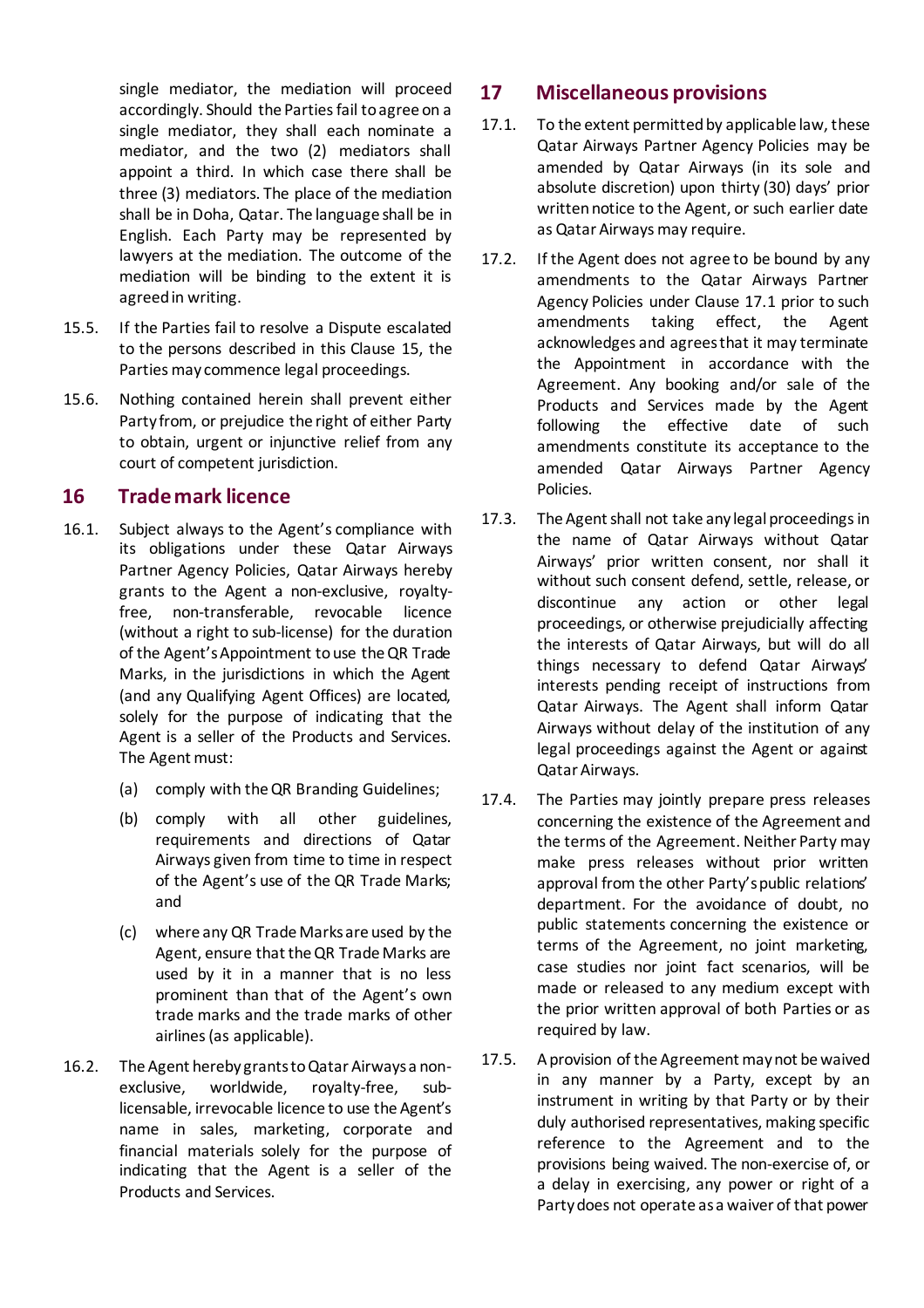or right, nor does any single or partial exercise of a power or right preclude any other or further exercise of it or the exercise of any other power or right by a Party.

- 17.6. To the maximum extent permitted under applicable law, the Agreement shall be exclusively governed, construed, and interpreted in accordance with the English laws. Any dispute between the Parties, unless amicably settled, shall be referred to the competent courts in England whose decision shall be final and binding on the Parties.
- 17.7. Any provision of these Qatar Airways Partner Agency Policies which is prohibited or unenforceable in a jurisdiction shall be ineffective to the extent of such prohibition or unenforceability without invalidating the remaining provisions hereof, and any such prohibition or unenforceability in one jurisdiction shall not invalidate or render unenforceable such provision in any other jurisdiction.
- <span id="page-8-0"></span>17.8. The Agent shall, and shall procure that its Agent Personnel shall, not offer or pay any commission, fee, bribe, or consideration of any kind, or grant any rebates, gifts or entertainment of significant cost or value to, nor enter into any business arrangement with any Employees or officers or agents of Qatar Airways as an inducement or reward for doing or forbearing to do or having done or forborne to do any action in relation to obtaining or execution of the Agreement, or any other agreement with the Agent or for showing or forbearing to show favour or disfavour to any person in relation to the Agreement or any other agreement with Qatar Airways. Qatar Airways shall have the right to audit any and all such records necessary to confirm compliance with this condition at any time during the term of the Agreement and for three (3) years following expiration or termination of the Agreement. Upon occurrence of any default of the Agent under the provisions of this Clause [17.8,](#page-8-0) Qatar Airways, at its sole and absolute discretion, shall determine and take appropriate action necessary in accordance with the rights and remedies available under the Agreement or at law. Breach of this condition shall entitle Qatar Airways to terminate the Agreement, all and all other agreements and contracts between the Agent (including any Agent's affiliates) and Qatar Airways (including any affiliate and member of Qatar Airways Group) immediately without any compensation to the Agent and to

recover from the Agent the amount of any loss resulting from such cancellations. The Agent acknowledges and agrees that it does not have an interest in any matter where there is or is reasonably likely to be a conflict of interest with the Services and that it shall not act for any person where there is or is reasonably likely to be such a conflict of interest. The Agent shall undertake on-going and regular conflict of interest checks throughout the term of the Agreement and shall notify Qatar Airways in writing immediately on becoming aware of any actual or potential conflict of interest with the performance of the Services.

- <span id="page-8-1"></span>17.9. All provisions expressly or by implication intended to come into or continue in force on or after termination or expiry of the Agreement shall remain in full force and effect. Without limitation to the foregoing, Clauses [4.5,](#page-2-2) [10.1,](#page-4-1) [10.7](#page-4-2)[, 11,](#page-4-0) [13.3](#page-6-0)[, 14](#page-6-2)[, 17.8](#page-8-0) and this Claus[e 17.9](#page-8-1) shall survive the termination or expiry of the Agreement.
- 17.10. The Agreement has been agreed and prepared in the English language. In the event of any conflict between the English language version or other language versions of the Agreement, the English language version shall prevail. If, notwithstanding the foregoing, any competent court holds that any Arabic or other translation shall prevail over the English Language version, the English Language version shall be referred to in order to assist in interpretation of the Arabic or other translation.
- 17.11. The Agent shall not assign, transfer, or delegate any of its rights or responsibilities under the Agreement without the prior written consent of Qatar Airways. The assignment of all or any portion of the Agreement or any right or obligation hereunder, by the Agent, without the prior written consent of Qatar Airways, shall be void. The Agreement shall be binding upon and shall inure to the benefit of the Parties and their respective successors and permitted assigns.
- 17.12. The remedies provided in the Agreement are not intended to be exclusive and shall be in addition to any other rights or remedies that may be available to Qatar Airways whether arising in contract, in law or in equity for any breach or default by the Agent.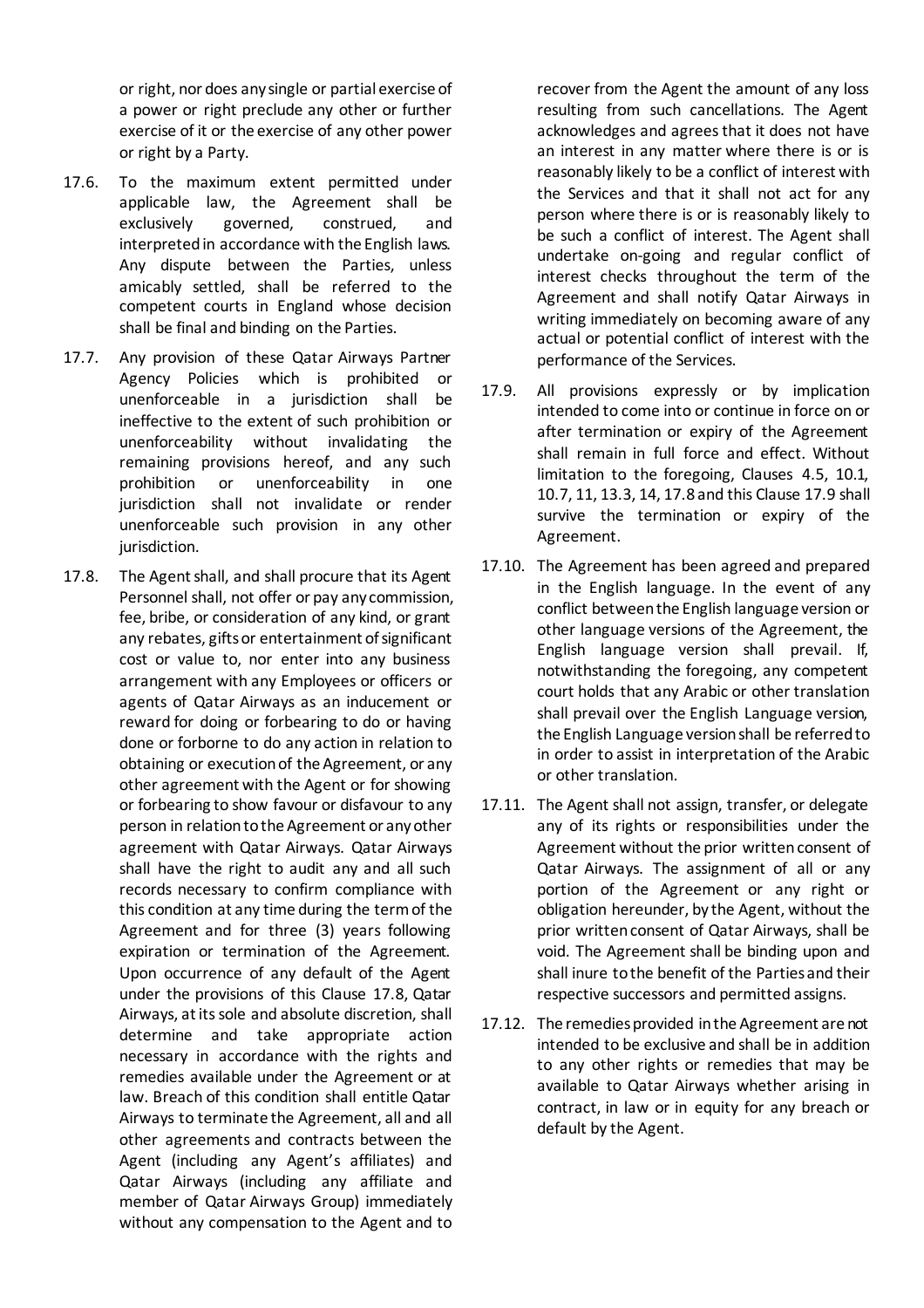

### **SCHEDULE 1 AGENT DISTRIBUTION GUIDELINES**

#### **1 Display Standards**

<span id="page-9-0"></span>1.1. The Agent shall present information in accordance with the Minimum Display Standards to its Customers when selling Carrier Content on behalf of Qatar Airways. For the avoidance of doubt, this does not prevent the Agent from displaying additional information above and beyond those listed in this Clause [1.1.](#page-9-0)

### **2 Obligations of the Agent**

- 2.1. The Agent will ensure that its systems, processes, displays, advertising materials clearly reflect the correct identity of the operating carrier as well as the Total Price, class of travel, rules, conditions (including Ticket cancellation and exchange policies and rebooking conditions) and all related information (including flight timings, stops made en-route and full names of airports) as provided by Qatar Airways and updated from time to time and that the information will be made accessible to the Customer in a nonmisleading manner.
- 2.2. In case the Agent is granted access to Non Published Fares accessible in the private section of its CRS, the Agent undertakes to comply with the specific distribution rules of the Non Published Fares communicated by Qatar Airways when the fare is made available to the Agent (e.g. tour operator fares can only be sold in connection with a hotel service as part of a travel package with proof of hotel voucher).
- 2.3. Upon request from Qatar Airways, the Agent must be able to demonstrate that a private fare with associated terms and conditions was sold to a bona-fide Customer. For example, the Agent should be able to demonstrate that the Customer's student identification was verified for the sale of a student fare to that Customer.
- 2.4. The Agent is prohibited from re-distributing private fare content to other agentsand/or subagents not permitted or ineligible to sell that private fare content. This prohibition covers the Agent's providing such private fare content to associates, sub-agents and affiliates to book but then Ticketing through the its PCCs. All redistribution of private fare content must be approved by Qatar Airways.
- 2.5. In addition, the Agent shall display a breakdown of the final price to be paid by the Customer including all applicable Taxes, charges, surcharges and fees without any modification and demarcating clearly any charges or administrative and/or convenience fees related to services provided by the Agent.
- 2.6. The Agent shall ensure that passenger reservations are sold as per the terms and conditions of the Ticket, for example a return sold only as a return, and a one-way fare sold as a one-way fare. Unless otherwise agreed with Qatar Airways, with any applicable surcharge paid, point of sale must match the point of commencement for every Ticket. Additionally, fares that are meant to be combined with a cruise, hotel, tour or car-hire voucher must be sold as so, and Qatar Airways reserves the right to inspect the applicable vouchers at the point of passenger check in.
- 2.7. To the extent applicable and in the reasonable control of the Agent, the Agent shall ensure that the first price displayed is the Total Price (including in respect of any website or comparison website operated for or on behalf the Agent), and is inclusive at all times of all Taxes, surcharges and applicable fees, and is effectively accessible to the Customer and does not comprise of any delusive and/or misleading discounts.
- 2.8. The Agent is expected to make every effort to highlight the benefits and unique attributes, such as the product features and customer experience of Qatar Airways as much as realistically possible.
- 2.9. All flight related services provided by Qatar Airways, and any Ancillary Services, will be presented and/or displayed by the Agent in accordance with the information and commercial policy provided by Qatar Airways. The Agent shall not charge a separate price or fee for any service or part of a service that is offered by Qatar Airways as part of, or in connection with, a Qatar Airways flight and for which Qatar Airways does not charge its direct customers. For the avoidance of doubt, the Agent will maintain the gratuity and will not apply any fee, Taxes or charges for those flight related services that Qatar Airways offers as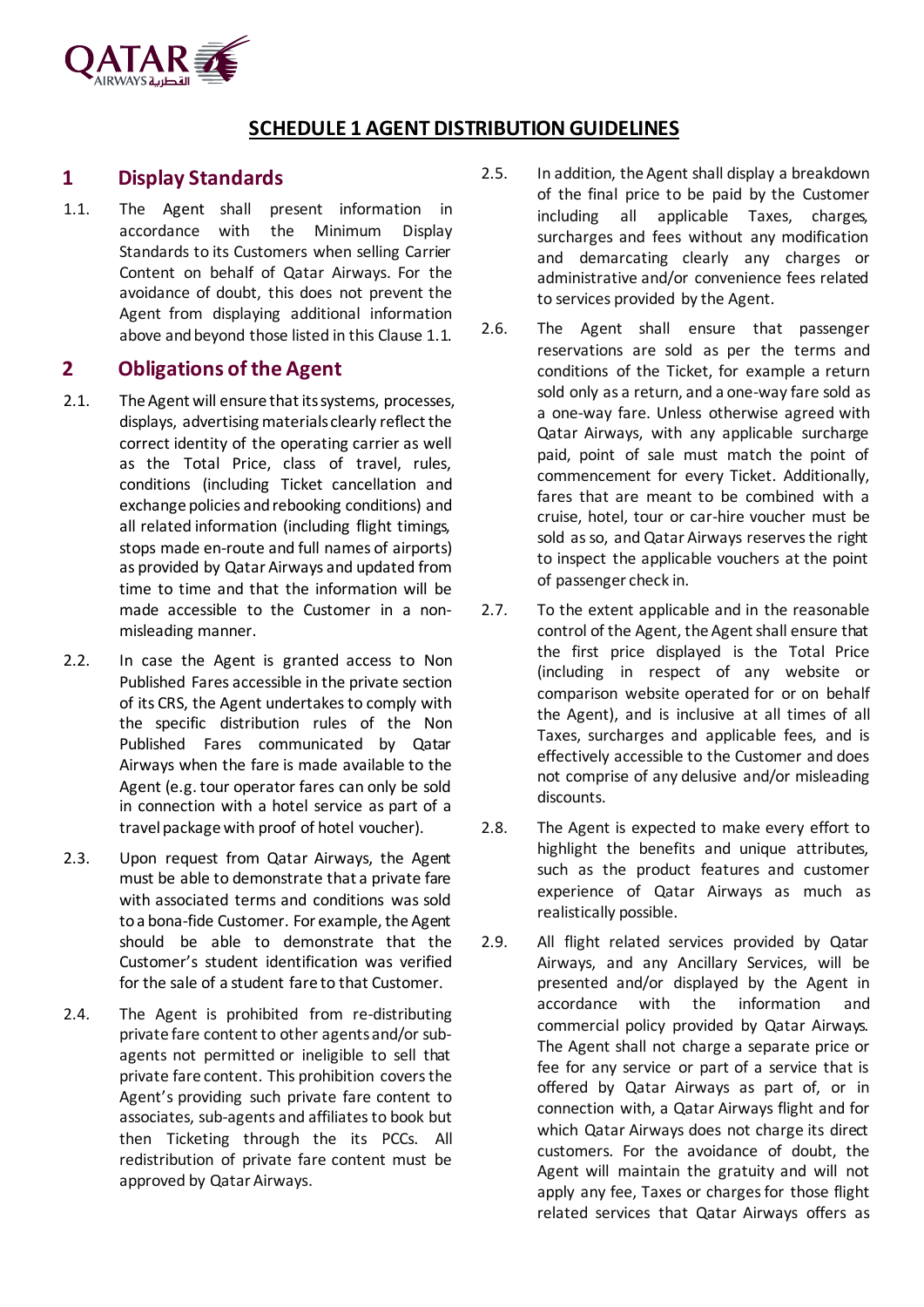

complimentary, such as but not limited to baggage allowance, special assistance, seat selection, meal selection, online and/or airport check-in, in-flight entertainment etc.

2.10. The Agent shall not directly or indirectly use automated, deceptive or fraudulent means to generate impressions, click-throughs, or any other actions in relation to advertisement or Internet promotions on a Qatar Airways website or mobile app or in relation to advertisements or Internet promotions of Qatar Airways on Third Party websites, including without limitation the following key words: Air Qatar, Qatar Air, Qatar air ways, Qatar Airlines, Qatar Airway, Qatar Airways, Qatar-Airways, www.qatarairways.com, Qatar air lines, qatarairways.com, qatarairways, katar airways, qr, katar airline, katar airlines, katar airline, طيران قطري ,خطوط جوبة قطرية ,شركة طيران ,qr.com القطرية ,الخطوط القطرية ,طريان الخطوط القطرية ,خطوط طيران القطرية ,خطوط طيران قطرية ,شركة الخطوط الجوية .القطرية ,خطوطجوية القطرية

### **3 Prohibited and recommended practices**

- 3.1. The Agent, and its Qualifying Agent Offices, unless prior written consent has been given by Qatar Airways, shall not engage in any manner or capacity in the distribution, marketing, advertising or display of Carrier Content and/or air transportation products, fares or services, including, without limitation, booking active or passive segments, claiming any Qatar Airways segments in any CRS and issuing 157 Traffic Documents, schedules, seat availability and related information pertaining to the flights operated and marketed by Qatar Airways through any direct or indirect method utilising the Internet or world wide web.
- 3.2. The Agent is permitted to use the Internet or world wide web to provide private portal access for its Qualifying Agent Offices provided such access is conducted through a secure, passwordprotected website which is not identifiable by metasearch data engines and which is directed to, and accessible only by, such Qualifying Agent Offices, and outside of the public domain.
- 3.3. The Agent will not engage in any banned, unfair, misleading, aggressive and/or anti-competitive commercial practices, (such as predatory pricing, bait advertising etc.) or any practices meant to intimidate or coerce consumers or distort the consumers' choice or that are considered contrary to the requirements of professional diligence or to the general principle of good faith in the trader's field of activity.
- 3.4. The Agent shall offer full support to Qatar Airways' Customers prior and post-departure, including but not limited to ensuring full and easy accessibility to the Agent contact information (at least one emergency phone number and e-mail address), announcing any schedule changes, flight delays, cancellations, diversions and/or service disruptions that may happen due to some unforeseen circumstances within maximum twenty-four (24) hours from the moment the information is made available to the Agent. The Agent shall service any Customer request in a timely manner and with the utmost professionalism, providing timely response to any Customer query, without exceeding a time limit of forty-eight (48) hours from the time the request is presented to the Agent directly in case of regular requests (e.g. special assistance, additional services, Ticket exchange or cancellation, transactions and refund status etc.) and not more than five (5) working days in case of written complaints sent directly to the Agent. The Agent will take extrameasures to ensure a prompt response of up to twenty-four (24) hours to any Customer claim in relation to a Qatar Airways service sold through the Agent's website(s) or mobile application(s) should such claim be made public on social media platforms, reviews websites, mass media etc. and settle the dispute in a positive manner without affecting in any way or form the Qatar Airways' good name, brand, values, management, employees, processes etc.
- 3.5. The Agent is required to include the appropriate (corporate) deal-code on all bookings, whether or not the fare is published or net/negotiated. This enables Qatar Airways to properly track all corporate revenue. Similarly, the Agent is prohibited from adding 'Beyond Business' or similar track codes to ineligible bookings.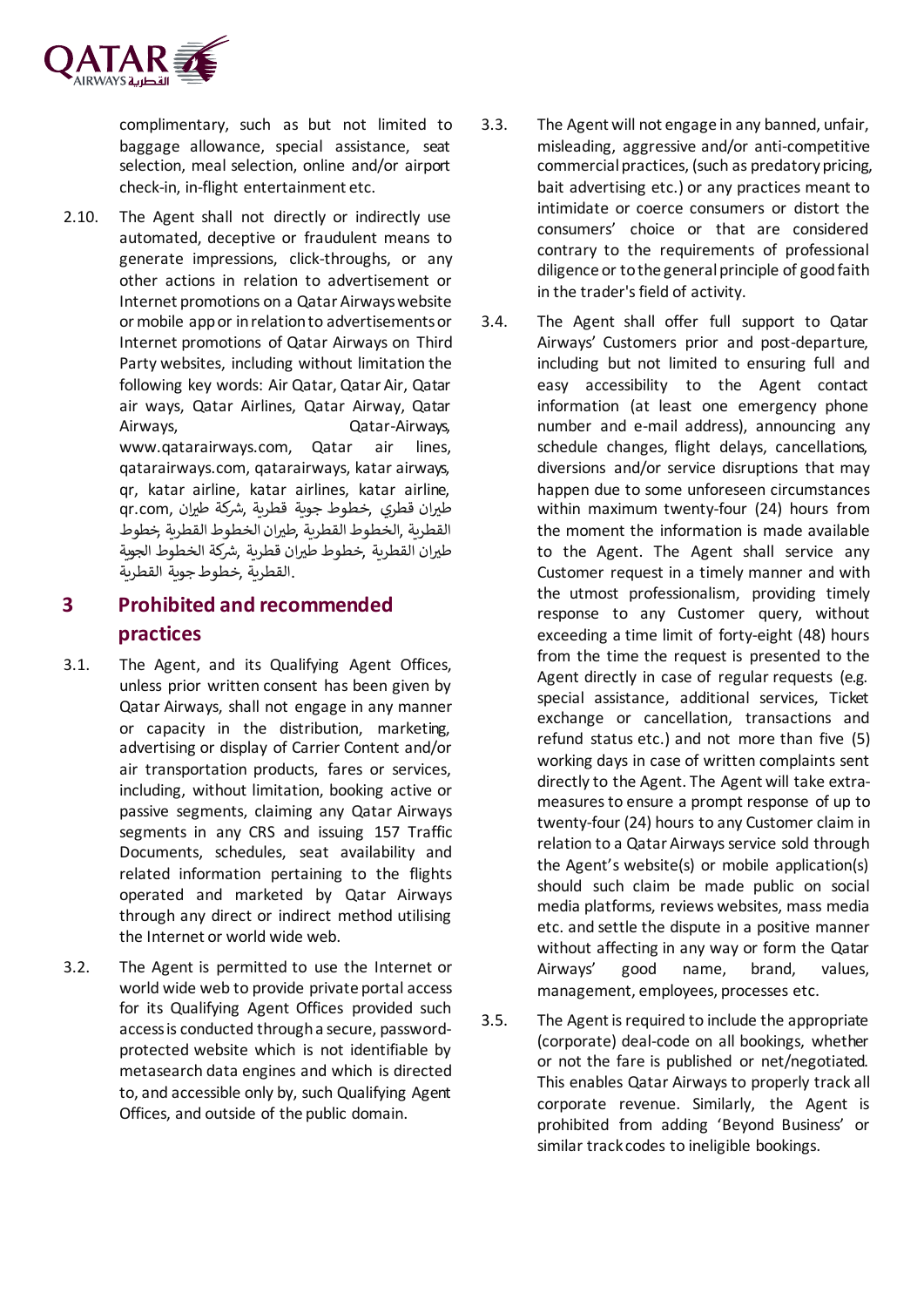### **SCHEDULE 2**

### **QATAR AIRWAYS NDC PROGRAM TERMS AND CONDITIONS**

#### **1 Overview**

- 1.1. The Agent may request to participate in Qatar Airways' NDC Program by providing written notice to Qatar Airways specifying the relevant QR Approved NDC Channel to which the Agent intends to subscribe.
- 1.2. If Qatar Airways approves the Agent's request to participate in the NDC Program, the Agent must (at its cost) provide all necessary information and assistance to Qatar Airways for the purpose of onboarding the Agent to a QR Approved NDC Channel.
- 1.3. In addition to the Agent's compliance with this Schedule 2, the Agent must comply with any additional terms and conditions applicable to a specific QR Approved NDC Channel as set out in Appendix 1 to this Schedule 2 to the extent the Agent accesses and/or uses such QR Approved NDC Channel.
- 1.4. If Qatar Airways and the Agent agree to enter into a separate contractual arrangement in regard to the Agent's participation in Qatar Airways' NDC Program, the Agent acknowledges that its participation in Qatar Airways' NDC Program will be subject to these Qatar Airways Partner Agency Policies and such separate arrangement.

#### **2 NDC credentials**

- 2.1. If the Agent requires any unique user credentials or passwords to access the relevant QR Approved NDC Channel, the Agent must ensure these are kept confidential and not disclosed to any Third Party.
- 2.2. The Agent must only use the user credentials or passwords assigned to it solely to access and use the QR Approved NDC Channel to access the Carrier Content (and not for any other purpose).
- 2.3. The Agent must immediately notify Qatar Airways if it reasonably suspects that its user credentials or passwords may have been compromised or if there has been any unauthorised access, use or disclosure.

### **3 QR ApprovedNDC Channel**

3.1. The Agent acknowledges and agrees that:

- (a) its access to and use of the QR Approved NDC Channel is subject at all times to any terms and conditions or directions imposed by Qatar Airways or its licensors (including the QR Technology Provider);
- (b) its access to and use of the QR Approved NDC Channel is subject at all times to the Agent remaining IATA NDC certified; and
- (c) Qatar Airways and its licensors (including the QR Technology Provider), at their sole discretion, may make modifications and enhancements to the Carrier Content and/or the QR Approved NDC Channel (as applicable).
- 3.2. Subject to Qatar Airways confirming the Agent's accreditation under Clause 1.2 of this Schedule, Qatar Airways shall make available, or procure the QR Technology Provider to make available, the QR Approved NDC Channel for the Agent's use and/or access solely in order to perform bookings and/or for the sale of the Products and Services.
- 3.3. Unless as expressly agreed between the Parties, no additional access rights to the QR NDC Approved Channel are granted by Qatar Airways to the Agent, other than those specified in Clause 3 of this Schedule.
- 3.4. The access rights for the Agent to access the Carrier Content via the QR Approved NDC Channel are always at Qatar Airways' discretion. The Agent must at all times comply with the directions of Qatar Airways and the QR Technology Provider in respect of its use of the QR Approved NDC Channel.
- 3.5. Qatar Airways retains full and absolute discretion regarding the Carrier Content it makes available to the Agent via the QR Approved NDC Channel. The Agent acknowledges and agrees that the Carrier Content accessible through the QR Approved NDC Channel may not include certain content made available by, or on behalf of, Qatar Airways through other channels.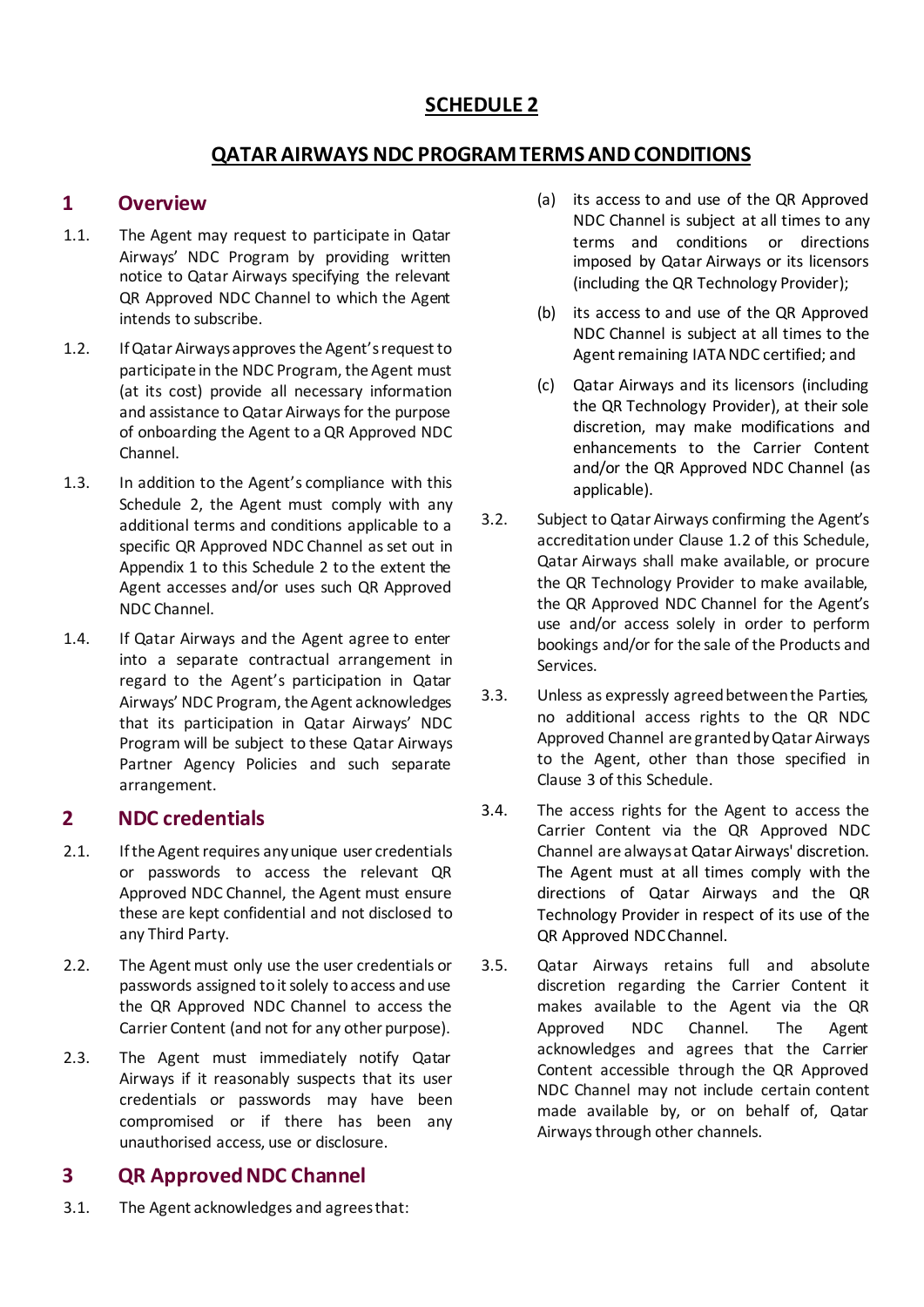### **4 NDC Program payment terms**

4.1. The Agent acknowledges and agrees that it is solely responsible for any costs and expenses it incurs in relation to or arising from accessing the QR Approved NDC Channel, including any costs, fees or charges which are payable by the Agent

to the QR Technology Provider to facilitate such access.

4.2. Without limiting Clause 4.1 of this Schedule, the Agent is solely responsible (at its cost) for maintaining all hardware, software and any other equipment necessary to access and use the QR Approved NDC Channel.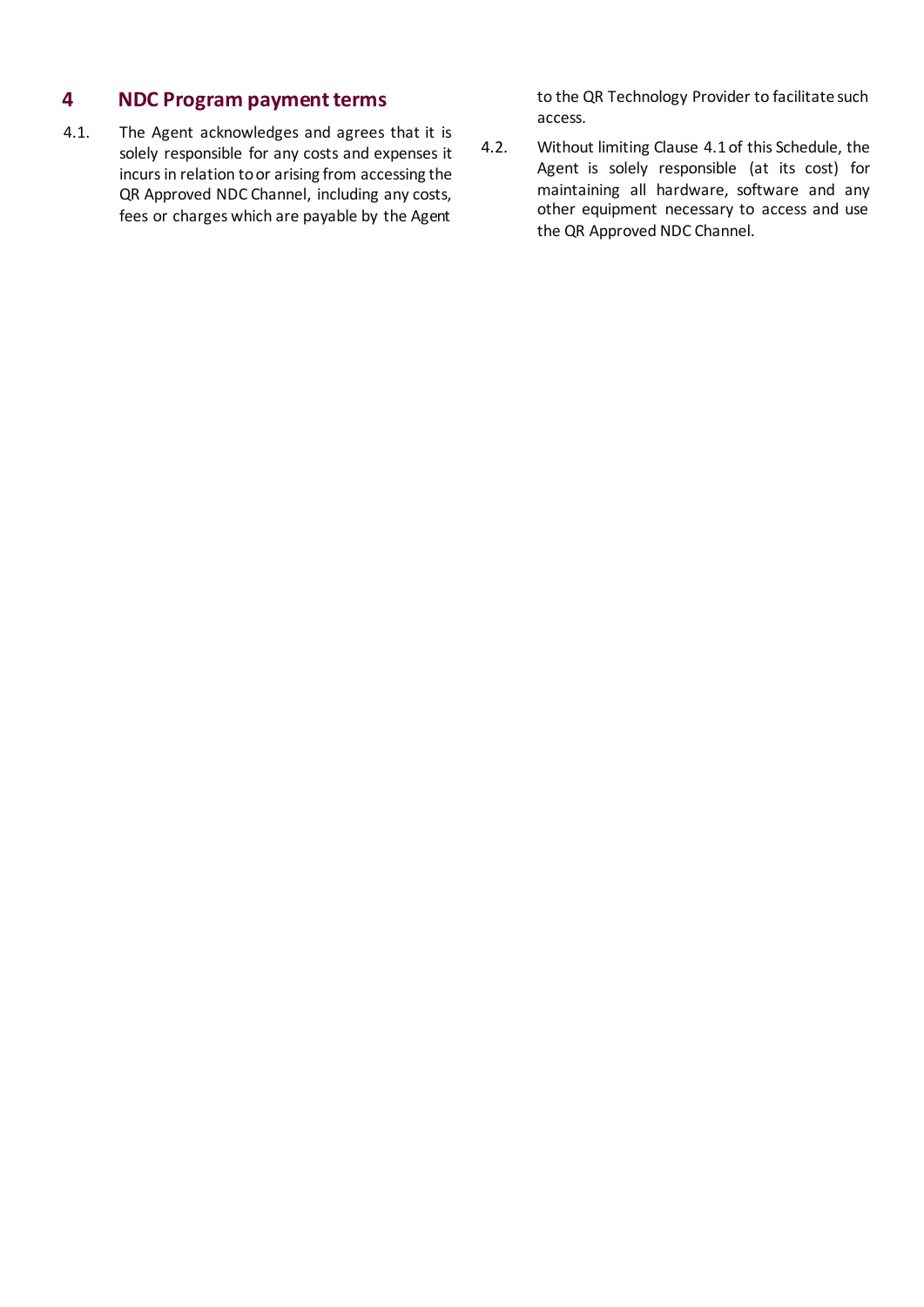### **APPENDIX 1 TO SCHEDULE 2**

### **QR Approved NDC Channel Specific Terms**

#### **1 Use of NDC Website Portal**

- 1.1. This Clause 1 of this Appendix 1 applies to the Agent if it is granted access to the NDC Website Portal.
- 1.2. Without limiting Clause 3.1 of Schedule 2, the Agent shall, at all times, comply with the terms and conditions of the EULA in respect of its access to and/or use of the NDC Website Portal.
- 1.3. The Agent agrees that the QR Technology Provider may make modifications and enhancements to the NDC Website Portal at any time. The Agent acknowledges that neither Qatar Airways nor the QR Technology Provider are under an obligation to provide notice of any modifications and enhancements to the NDC Website Portal, but may do so at their sole discretion.
- 1.4. The Agent shall contact the QR Technology Provider if it requires support in respect of its access to and/or use of the NDC Website Portal. The Agent agrees that Qatar Airways is not responsible for the provision of support in respect of the NDC Website Portal other than support for the Carrier Content accessible through the NDC Website Portal which Qatar Airways provides to Agents in the ordinary course.

### **2 Use of NDC API**

- 2.1. This Clause 2 of this Appendix 1 applies to the Agent if it is granted access to the NDC API.
- 2.2. Without limiting Clause 3.1 of Schedule 2, the Agent shall, at all times during its Appointment, comply with the terms and conditions of the EULA in respect of its access to and/or use of the NDC API. The Agent will provide to Qatar Airways with evidence of its EULA with the QR Technology Provider upon request.
- 2.3. The Agent agrees that the QR Technology Provider may make modifications and enhancements to the NDC API at any time. The Agent acknowledges that neither Qatar Airways nor the QR Technology Provider are under an obligation to provide notice of any modifications and enhancements to the NDC API, but may do so at their sole discretion.
- 2.4. The Agent shall contact the QR Technology Provider if it requires support in respect of its access to and/or use of the NDC API. The Agent agrees that Qatar Airways is not responsible for the provision of support in respect of the NDC API other than support for the Carrier Content accessible through the NDC API which Qatar Airways provides to Agents in the ordinary course.
- 2.5. The Agent shall, at all times during its Appointment, safeguard its computer systems and keep the NDC API secure:
	- (a) by proactively adhering to the ISO/IEC27001 security standards (and such other security standards as may be communicated by Qatar Airways or the QR Technology Provider from time to time);
	- (b) by undertaking monitoring to determine if its computer systems are infected by a virus or malicious code, immediately informing Qatar Airways and QR Technology Provider if it becomes aware of any virus or malicious code on its computer systems and take all steps to quarantine affected code and remove the virus; and
	- (c) by taking positive steps to defend its computer systems against any and all hacks, denial of service attacks and cyber-crime.
- 2.6. The Agent shall ensure its use of the NDC API does not exceed the Look To Book Ratio. If the Agent exceeds the Look To Book Ratio at any time, Qatar Airways reserves the right to suspend or limit the Agent's access to the NDC API or recover any costs and/or expenses Qatar Airways incurs in relation to the Agent's excess usage.
- 2.7. The Agent must keep up to date with improvements in technologies affecting its access and use of NDC APIs and must maintain a level of expertise in respect of such technology.
- 2.8. If Qatar Airways or a QR Technology Provider requests a requirement for a new capability, functionality or enhancement to be complied with by the Agent, the Agent shall, at its own cost, ensure that it achieves such requirement within such period of time as agreed with Qatar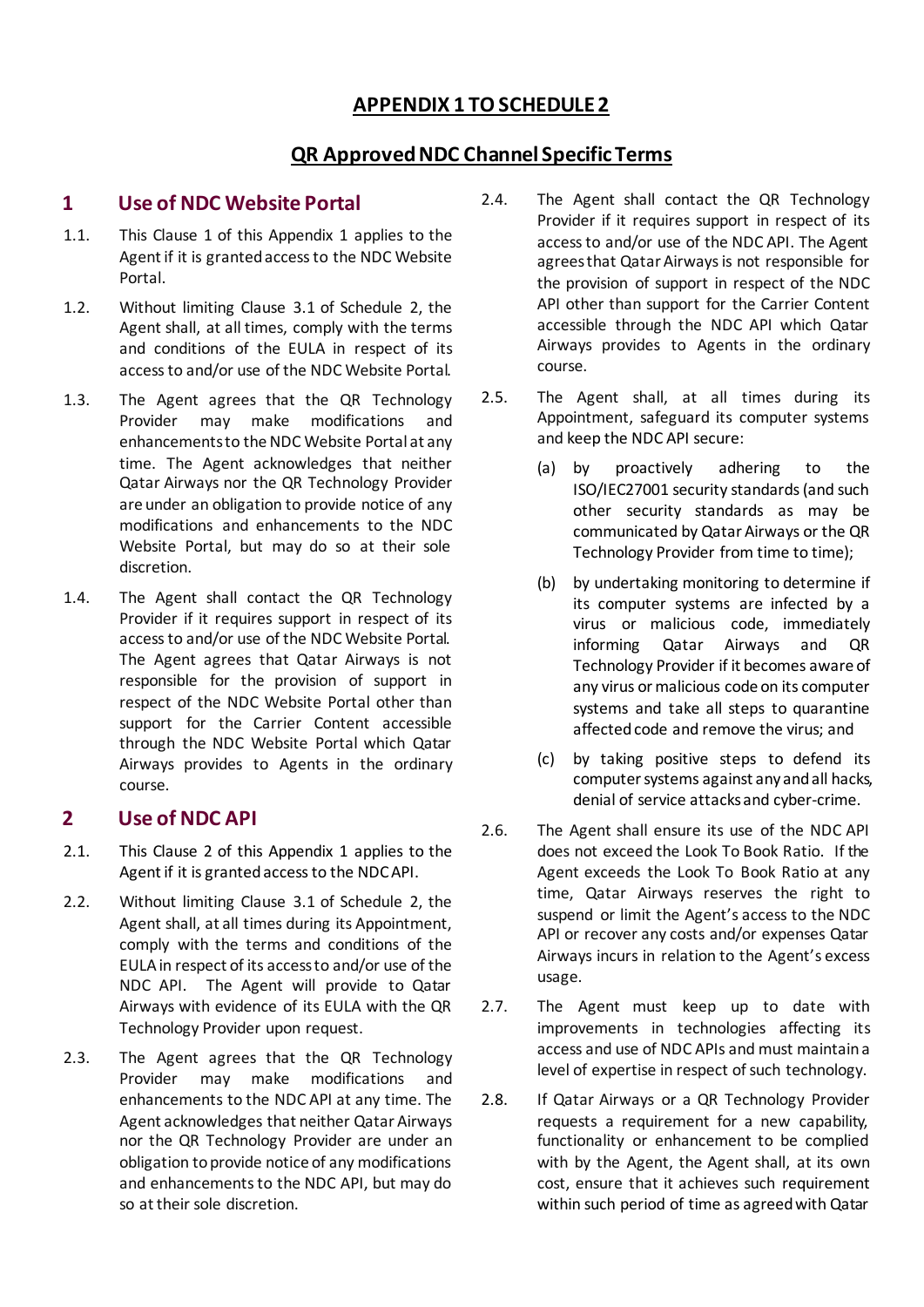Airways or a QR Technology Provider, and if no specific time is agreed within forty-five (45) days of the request.

2.9. At Qatar Airways' or aQR Technology Provider's request, the Agent shall, at its own cost, cooperate with Qatar Airways or a QR Technology Provider to run simulated data threats (mock cyber-attacks) to test the Agent's integration with the NDC APIs user interface. If a mock cyber threat conducted in accordance with this Clause 2.9 reveals a weakness in the Agent's system security (or otherwise reveals a non-compliance with these Qatar Airways Partner Agency Policies), the Agent shall take all positive steps to improve the security of its computer systems or remedy any noncompliance, such that the possibility of a repeat

failure or non-compliance is managed and reduced. The Agent shall share such protocols and the results of security enhancements with Qatar Airways and, upon Qatar Airways' request, with the QR Technology Provider.

2.10. The Agent shall, at all times during its Appointment, establish and maintain protocols to reduce the possibility of loss or corruption to Qatar Airways Data. The Agent shall regularly test and seek to improve the standards and protocols to minimise loss or corruption to Qatar Airways Data, and share such protocols and the results of such testing and improvement methodology with Qatar Airways and, upon Qatar Airways' request, with the QR Technology Provider.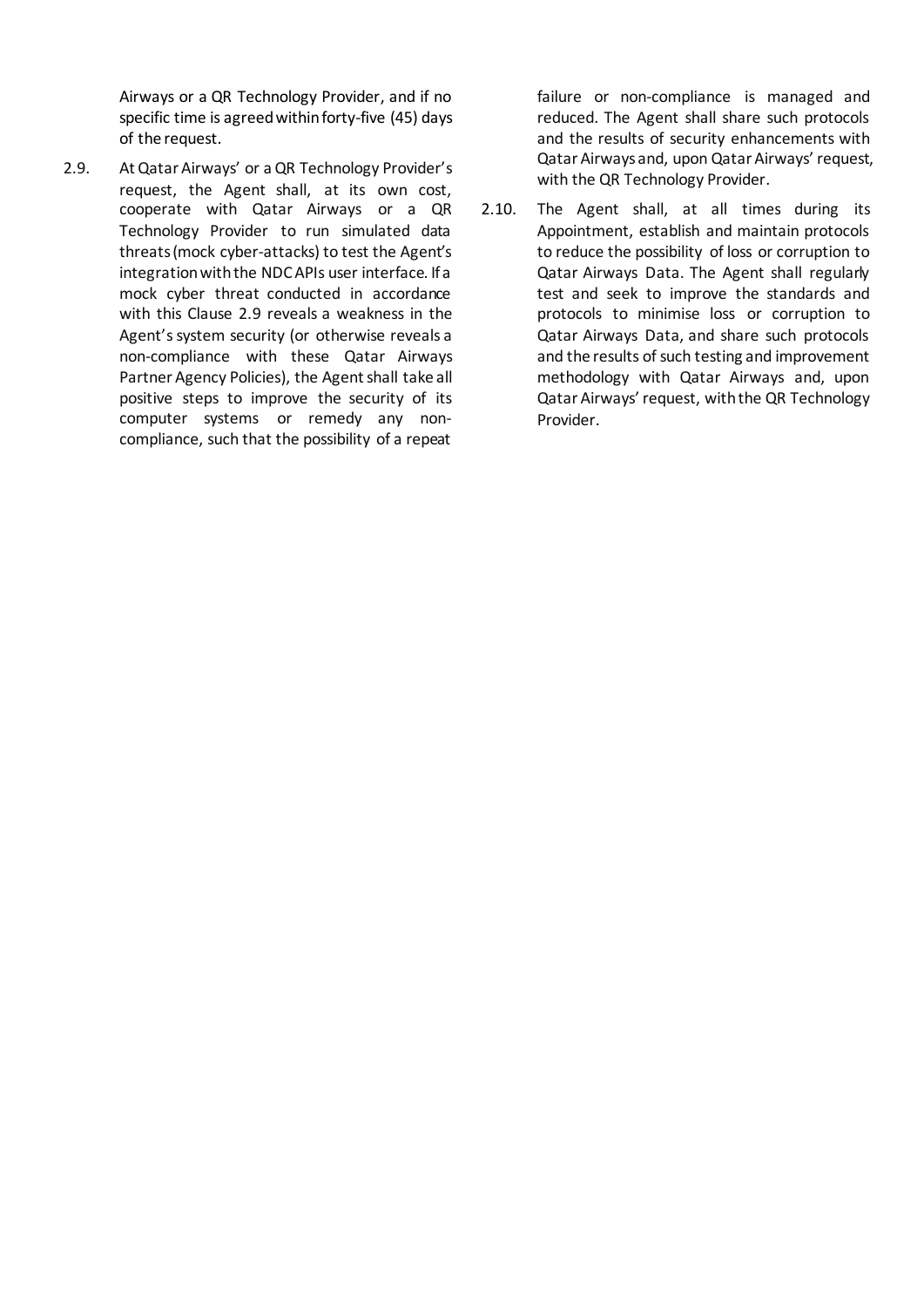### **SCHEDULE 3 PAYMENT POLICY TERMS**

#### **1 Reporting & remittance of sales**

- 1.1. The Agent shall ensure that payments are always made to Qatar Airways on the due date in respect of all amounts due and payable. The Agent shall be liable for payment in respect of any sales discrepancy invoices raised by Qatar Airways on the Agent. Qatar Airways reserves the right to raise sales discrepancy invoices on the Agent, should a shortfall exist between remittance due and remittance through a given remittance cycle.
- 1.2. Qatar Airways operates in markets where the travel agent settlement for all appointed agents is per default via BSP system/ARC systems. BSP members (both IATA agents and non-IATA agents) shall report and remit payments in accordance with the BSP calendar in the respective country.
- 1.3. IATA agents and non-IATA agents may transact with Qatar Airways directly, through NDC platform where authorised in a Governing Travel Agency Agreement. Payment terms shall be in accordance with the rules of Qatar Airways in the respective jurisdiction or country, which may change depending on the mutual agreement between Qatar Airways and the Agent, depending on the amount of financial security the Agent is able to provide.
- 1.4. The Agent shall remit the total value of all sales reports emanating from the Qualifying Agent Offices each period, without any deduction save for Commissions and refunds.
- 1.5. All monies collected by the Agent for transportation sold hereunder excluding any Commission withheld by the Agent pursuant to this Clause are, and shall be retained by the Agent as, the property of Qatar Airways, until satisfactorily accounted to Qatar Airways. The Agent shall not use such monies to engage directly or indirectly, in any foreign exchange transactions which are intended to obtain for the Agent any monetary advantage additional to its Commission.
- 1.6. The Agent undertakesto comply with this Clause at all times and the Agent shall be responsible and liable to Qatar Airways for all amounts to be received or receivable by it as an agent for the

sale of air passenger transportation on Qatar Airways' Accountable Documents. The Agent shall be responsible for all sales made in all Designated Offices.

#### **2 Payment cards**

- 2.1. Qatar Airways accepts Customer Cards as forms of payment from its travel agencies, including Visa card, Mastercard, Diners card, Discover card, American Express and UATP.
- 2.2. The Agent must comply with the IATA requirement of PCI DSS compliance (Effective 1st March 2018) in processing Customer Cards.
- 2.3. The Agent must determine if Qatar Airways accepts the Customer Card presented prior to proceeding with the purchase. It can be validated with the card acceptance query via the BSP link.
- 2.4. The Agent shall be responsible for checking the validity of the Customer Card and that purchase is authorised by the relevant card holder.
- 2.5. As per IATA Resolution 890 paragraph 3.4, airlines may either decide to accept or prohibit use of certain payment cards. Referring to Qatar Airways ADM Policy, Qatar Airways accepts only a Customer Card in accordance with its Merchant Agreement in collecting payment for the sale of passenger air transportation and Ancillary Services.
- 2.6. Qatar Airways may apply a surcharge to Customer Cards, in some markets, in accordance with local regulations. The Agent must provide the Customer a receipt of the Ticket Total Price breakdown.

#### **3 Cash**

Qatar Airways accepts cash as a payment method. The Agent shall report their cash sales via BSP or ARC. Monetary settlements from the Agent to airlines are processed via BSP or ARC according to each country's Reporting Periods.

### **4 Merchant of Record**

The Agent will be liable to Qatar Airways in case of acceptance of any card transaction with Qatar Airways as the Merchant of Record. The Agent must, at its sole cost and expense, comply with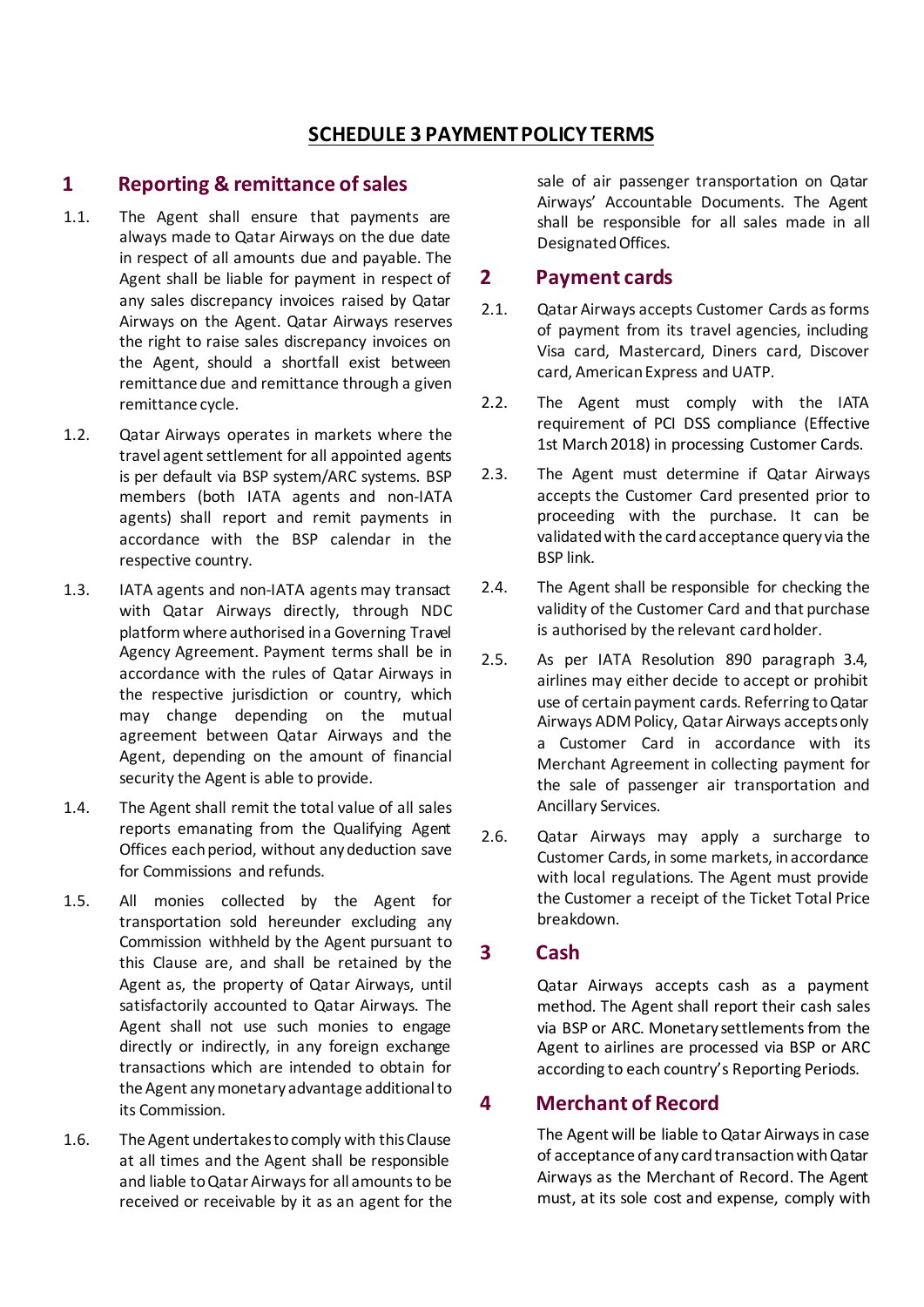the PCI DSS requirements including remaining aware at all times of changes to the PCI DSS and promptly implementing all procedures and practices as may be necessary to remain in compliance with the PCI DSS. When submitting a card for processing by Qatar Airways, the Agent undertakes to use reasonable efforts, industry card verification and validation methods to ensure that the payment is authorised by the cardholder and avoid fraudulent transactions. In case of Chargeback or a transaction dispute by the card company, Qatar Airways will issue a debit memo and the Agent will be responsible for the payment of such debit memos issued for the full amount of the transaction and all charges and fees incurred. IATA licensed travel agents are required to be PCI DSS compliant since 01 March 2018. Noncompliance to PCI DSS requirements will lead to the revocation of IATA license by IATA specific to credit card transactions

### **5 IATA EasyPay**

Qatar Airways accepts EasyPay as a payment method in those markets where EasyPay is available. The Agent can find instructions how to use EasyPay as form of payment per the latest guidelines available on the IATA website.

#### **6 Alternative payment methods**

- 6.1. IATA Transparency in Payments (TIP) enables transparency and control on card payments. Alternative transfer method providers can enroll their products with IATA. Enrolled products are published in the BSP link.
- 6.2. Qatar Airways reserves the right to authorise an alternative transfer method that is enrolled on the BSP link. The Agent must check if Qatar Airways has given such consent in the BSP link. A surcharge can be applied and settled outside the BSP.
- 6.3. For ARC market please contact Qatar Airways US Sales support and for Non-BSP markets please refer to the local Qatar Airways office.

### **7 Unauthorised card usage**

7.1. With reference to IATA Resolution 890, no card issued in the name of the Agent, or in the name of a person permitted to act on behalf of the Agent, or in the name of the Agent's officer, partner or employee, shall be used in connection with the sale of Qatar Airways' Traffic Documents to any customer of the Agent.

On issuance of the Traffic Documents, the Agent must use the dedicated form of payment code of applicable payment method, according to instructions of IATA. For markets where Qatar Airways apply surcharge on Customer Cards, the same surcharge percentage will equally apply to Agent's owned cards. Qatar Airways reserves the right to issue an ADM when usage of prohibited card in name of the Agent and in conjunction with an air transportation sale for any customer of the Agent is detected. ADM penalties are defined in the Qatar Airways ADM Policy. Unauthorised use of the Agent's card is subject to a fee of 3% of total value of the relevant Traffic Document (in markets where a surcharge on Customer Cards is not specified/applied) and an administration fee as per Qatar Airways ADM Policy, equivalent to USD 50 per ADM. Should there be a Chargeback, Qatar Airways also reserves the right to recover the entire Chargeback amount from the Agent.

### **8 Card transaction without approval from card issuer**

8.1. Card approval/authorisation from card issuers is mandatory for every card transaction. Qatar Airways compiles records of card transactions processed without approval code from the card issuing bank (card issuer), and if any Agent issues a Ticket with an FOP card and fails to obtain approval code from the issuing bank (card issuer), the Agent shall be liable to a USD 50 ADM. Any resultant failure of transaction settlement or Chargeback, will be debited in full on the Agent, in addition to the ADM of USD 50. Finally, any Third Party FOP card transaction found to not have the approval of the cardholder will result in the immediate suspension of ticketing authority of the Agent concerned.

#### **9 Refunds on card transactions**

A card transaction is to be refunded only into same card account and where there was a corresponding originating sale. Cash or cheque refund is not allowed for a card transaction. As governed by the Qatar Airways ADM Policy, refunding to a different FOP will render the Agent liable to a USD 50 ADM. Refunds should also not exceed the relevant/applicable aggregated transactional amounts related to the PNR (e.g. original issue plus change fees, penalties etc.). The Agent defaulting on these will be charged for any resulting financial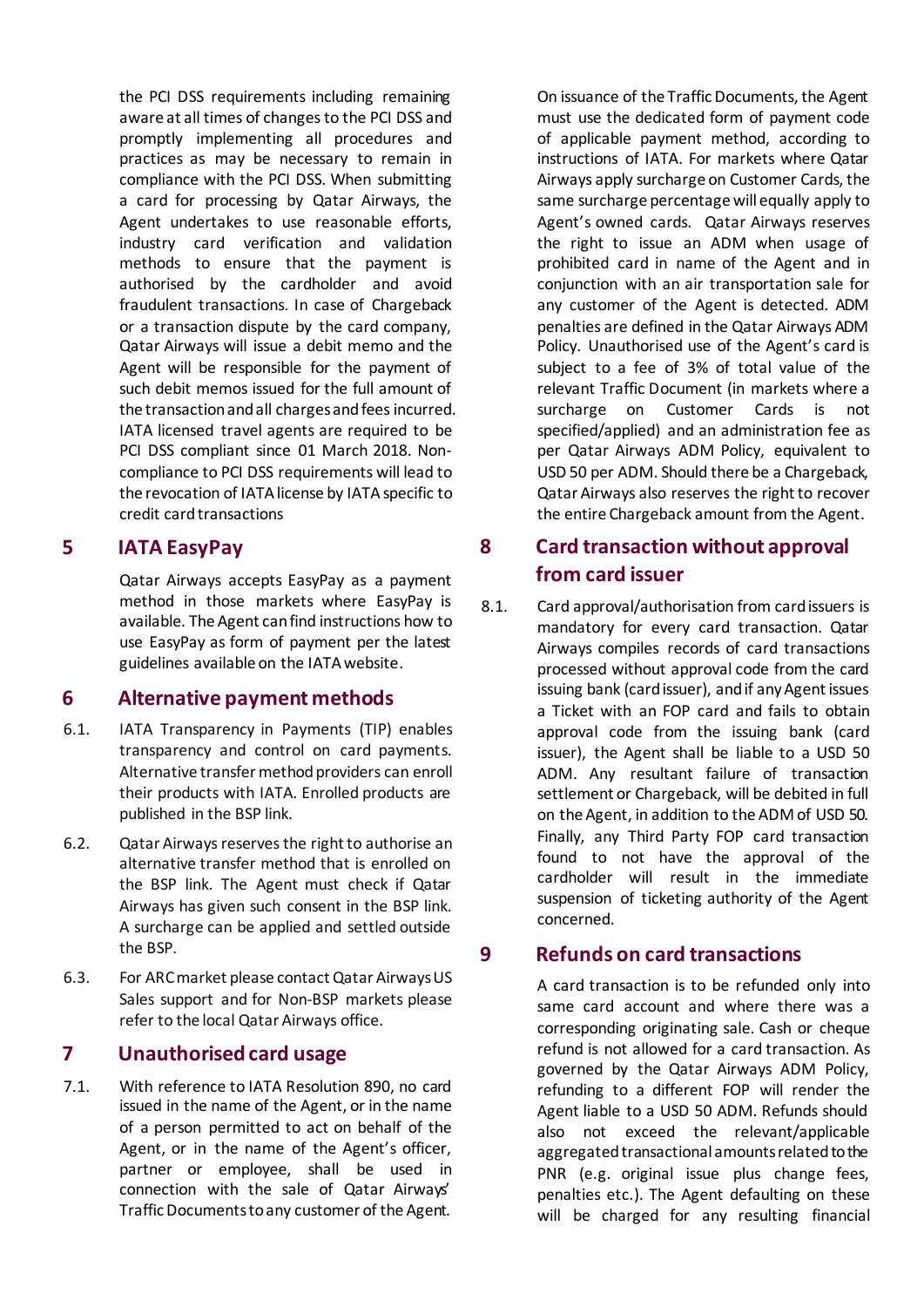exposure on Qatar Airways and may have their card processing facility withdrawn. Qatar Airways reserves the right to levy an ADM for all refunded amounts in excess of what was owed, in addition to an administration fee of USD 50.

### **10 Credit card chargebacks**

- 10.1. The Agent is responsible for their sales through accepting Customer Cards as per IATA Resolution 890. In case a disputed transaction is rejected by the card company, Qatar Airways will pass the loss to the Agent by issuing an ADM. Any administrative fees collected by card acquirers and an administrative fee of USD 50 equivalent is collected on each Chargeback ADM.
- 10.2. If Qatar Airways receives an inquiry or notification of Chargeback related to a payment card transaction issued by the Agent, Qatar Airways will notify the Agent and request supporting documentation. The Agent is responsible to provide a complete response to Qatar Airways within the prescribed timelines mentioned in each of the notifications. In a scenario where Travel Agent fails to provide required details within the prescribed timelines, Qatar Airways shall not be responsible for the decision taken by Card Schemes on the chargeback.
- 10.3. In case notification of a Chargeback is informed by a payment card company to be final, Qatar Airways will notify the Agent about the coming ADM. If the Agent has strong evidence and wants to dispute the Chargeback notification, the Agent will be responsible for arbitration costs if the case is lost. Qatar Airways will withhold from the Agent a deposit amount beforehand to cover possible arbitration costs until the case is concluded. Qatar Airways reserves the right to decline the proceeding to arbitration process if evidence provided by the Agent is found inadequate.

### **11 Default in payment**

- 11.1. In the event of failure by the Agent to pay Qatar Airways the sale proceeds, Qatar Airways shall have the right to suspend the Ticketing authority and/or reservation access immediately. The Ticketing authority of reservation access will be restored at Qatar Airways' sole and absolute discretion.
- 11.2. Qatar Airways reserves the right to liquidate the Bank Guarantee without further notice to the Agent in order to recover any outstanding dues.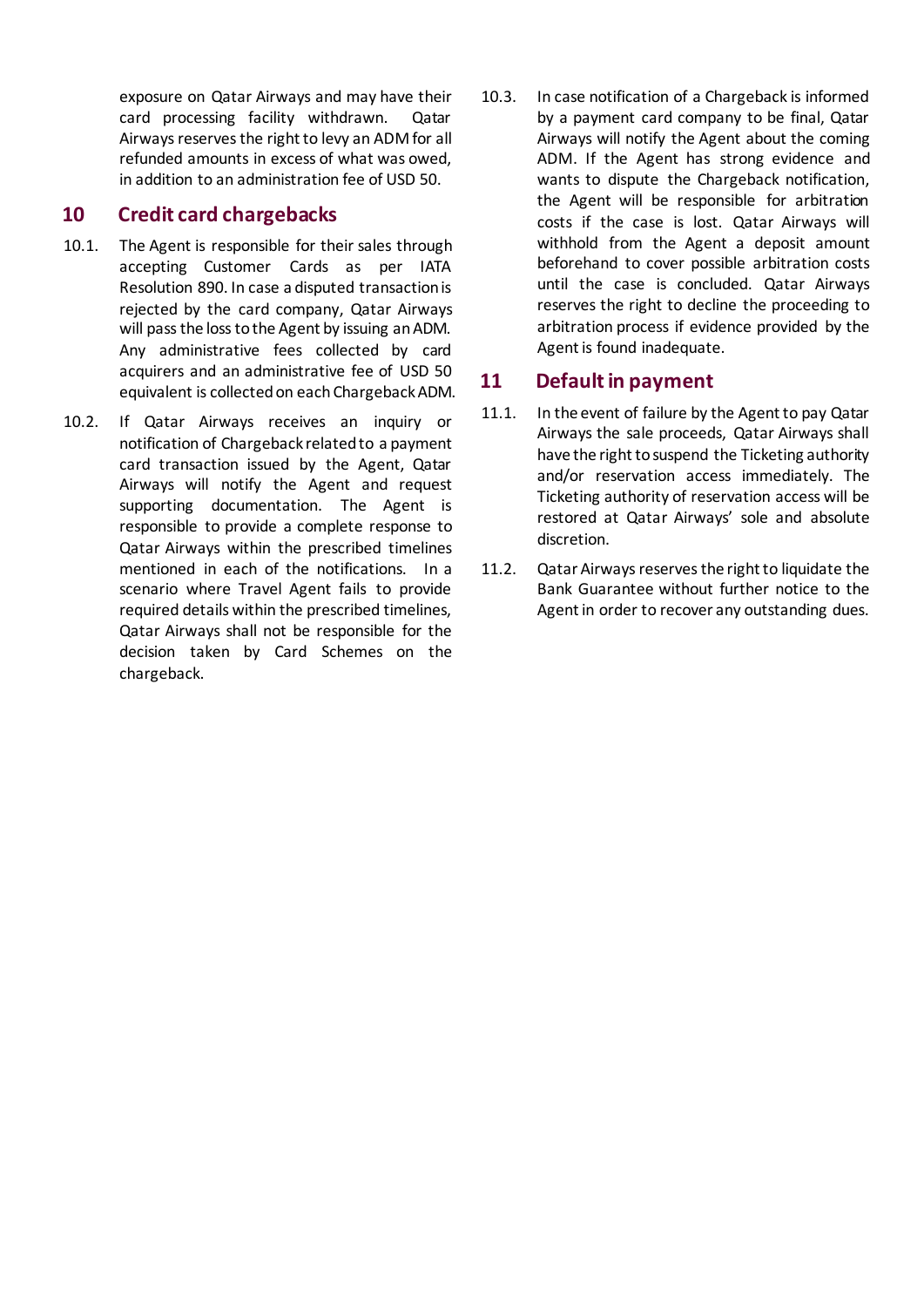### **SCHEDULE 4**

# **QATAR AIRWAYS DATA SHARING AGREEMENT**

### **1 Definitions**

1.1. For the purposes of this Schedule 4, the following definitions apply:

| <b>Agreed Purposes</b>                                                                                               | for the purposes of bookings made pursuant to these Qatar Airways Partner<br><b>Agency Policies</b>                                                                                                                                                                                                                                                                                                                                                                                                                                                                                                                                                                                                                           |
|----------------------------------------------------------------------------------------------------------------------|-------------------------------------------------------------------------------------------------------------------------------------------------------------------------------------------------------------------------------------------------------------------------------------------------------------------------------------------------------------------------------------------------------------------------------------------------------------------------------------------------------------------------------------------------------------------------------------------------------------------------------------------------------------------------------------------------------------------------------|
| Controller, Data Subject,<br>Personal Data, Processing,<br>Personal Data Breach, and<br><b>Supervisory Authority</b> | shall have the same meaning accorded to such terms in the Regulation.                                                                                                                                                                                                                                                                                                                                                                                                                                                                                                                                                                                                                                                         |
| <b>Data Protection Legislation</b>                                                                                   | means the Regulation, the Data Protection and Privacy Law of Qatar (Law<br>No 13 of 2016), Data Protection Act 2018 (UK) and any successor legislation<br>and any other law or regulation relating to data protection and privacy<br>directly applicable to the relevant Party.                                                                                                                                                                                                                                                                                                                                                                                                                                               |
| <b>Disclosing Party</b>                                                                                              | means the Party that discloses Shared Personal Data to the Receiving Party<br>under this Schedule 4 and includes any employees, contractors and<br>consultants of the Disclosing Party.                                                                                                                                                                                                                                                                                                                                                                                                                                                                                                                                       |
| <b>Permitted Recipients</b>                                                                                          | means: (i) the employees of each Party engaged in Processing of the Shared<br>Personal Data; (ii) any Third Parties engaged by a Party to perform<br>obligations in connection with the performance of the obligations under the<br>Agreement, which in the case of the Agent shall include all subscribers and<br>parties allocated with an ID to access the network or system of the Agent;<br>and (iii) any dedicated consultants or advisors of the Receiving Party who<br>need to process such Shared Personal Data in connection with the<br>performance of the Agreement, on a strict need to know and need to<br>process basis, and who have committed themselves to an appropriate<br>obligation of confidentiality. |
| <b>Receiving Party</b>                                                                                               | means the Party that receives Shared Personal Data from the Disclosing<br>Party under the Agreement and includes any Permitted Recipients of the<br>Receiving Party.                                                                                                                                                                                                                                                                                                                                                                                                                                                                                                                                                          |
| <b>Records</b>                                                                                                       | means records and information of any kind, including originals and copies<br>of all accounts, financial statements, expenditures incurred, books, files,<br>reports, records, correspondence, documents and other materials created<br>for, or relating to, or used in connection with the supply of the services by<br>the Agent to Qatar Airways containing Confidential Information of Qatar<br>Airways or Shared Personal Data, and however such records and<br>information are held, stored or recorded.                                                                                                                                                                                                                 |
| <b>Shared Personal Data</b>                                                                                          | means the Personal Data to be shared between the Parties pursuant to<br>these Qatar Airways Partner Agency Policies or in the performance of the<br>Parties' respective obligations under the Agreement. Shared Personal Data<br>shall be confined to the following categories of information relevant to the<br>following categories of Data Subject as specified in Appendix N°1<br>[Description of Shared Personal Data Processing] to this Schedule 4.                                                                                                                                                                                                                                                                    |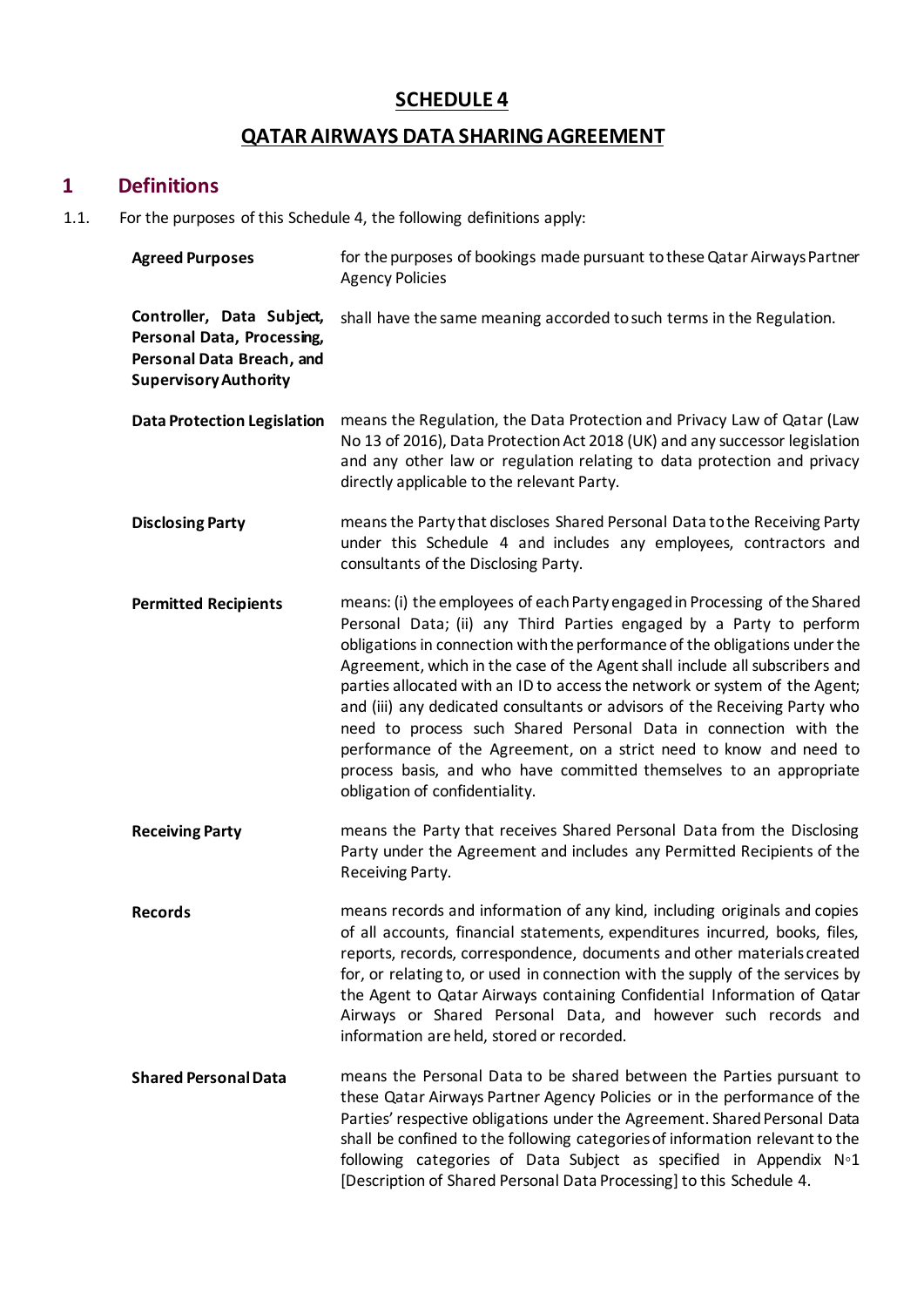1.2. All other capitalised terms not defined under this Schedule 4 shall have the meaning given to it under the Agreement.

### **2 Shared Personal Data**

#### 2.1. *Agent Data Controller acknowledgement*

The Agent acknowledges and confirms to Qatar Airways that in respect of the Processing of Shared Personal Data as contemplated by this Schedule 4, it is a Controller.

#### 2.2. *Qatar Airways Data*

Qatar Airways Data shall be and shall remain, as between the Parties, the property of Qatar Airways. Nothing in this Schedule 4 shall be construed as creating any assignment or transfer of proprietorship to Qatar Airways Data. The Agent shall not use Qatar Airways Data for any commercial benefit other than as described in this Schedule 4.

#### 2.3. *Purpose for use of Shared Personal Data*

This Schedule 4 sets out the framework for the sharing of Shared Personal Data between the Parties as Controllers. Each Party acknowledges that in the course of the performance of a Party's obligations under the Agreement, each Party (the Disclosing Party) will regularly disclose to the Receiving Party's Permitted Recipients Shared Personal Data for the Agreed Purposes, in each case as more fully described in Appendix N°1 [Description of Shared Personal Data Processing].

#### 2.4. *Extent of Processing of Personal Data*

Except if the Agent is otherwise permitted under Data Protection Legislation as the Controller, the Agent shall process Shared Personal Data received from Qatar Airways as necessary for the purposes as specified in Appendix N°1 [Description of Shared Personal Data Processing] to this Schedule which sets out the subject-matter and duration of the Processing, the nature and purpose of the Processing, the type of Personal Data and categories of Data Subjects.

### **3 Compliance with Data Protection Legislation**

#### 3.1. *Data Protection Legislation Compliance*

The Agent shall comply with such Data Protection Legislation as it applies to it as a Controller. The Agent shall comply with its obligations regarding appropriate technical and organisational measures for ensuring the security of Shared Personal Data, appropriate means for capturing consent, if required, and the transfer and use of Shared Personal Data.

#### 3.2. *Agent's Warrantiesto Qatar Airways*

The Agent warrants to Qatar Airways that at all times:

- 3.2.1 the use of Shared Personal Data of Qatar Airways in accordance with this Schedule shall comply with Data Protection Legislation;
- 3.2.2 it has, and shall maintain, appropriate technical and organisational measures in such a manner to ensure that Processing will meet the requirements of Data Protection Legislation;
- 3.2.3 it has, and shall maintain, appropriate technical and organisational measures in such a manner to ensure the protection of the rights of Data Subjects and that it meets the requirements described in Appendix N◦2 [Security Measures and Access] of this Schedule 4;
- 3.2.4 it has, and shall maintain, appropriate technical and organisational measures in such a manner to protect against unauthorised or unlawful Processing of Personal Data and against accidental loss, destruction of, corruption to, or damage to, Personal Data, Qatar Airways Data and Shared Personal Data;
- 3.2.5 it shall not transfer any Shared Personal Data received from Qatar Airways outside the European Economic Area, unless the obligations described in this Data Sharing Agreement have first been met; and
- 3.2.6 without limiting Clause 3.2.3, it shall adhere to, and comply with the security standards in the transfer and use of Shared Personal Data as specified in Appendix N◦2 [Security Measures and Access] of this Schedule 4.

Qatar Airways reserves the right to review the technical and organisational measures maintained by the Agent.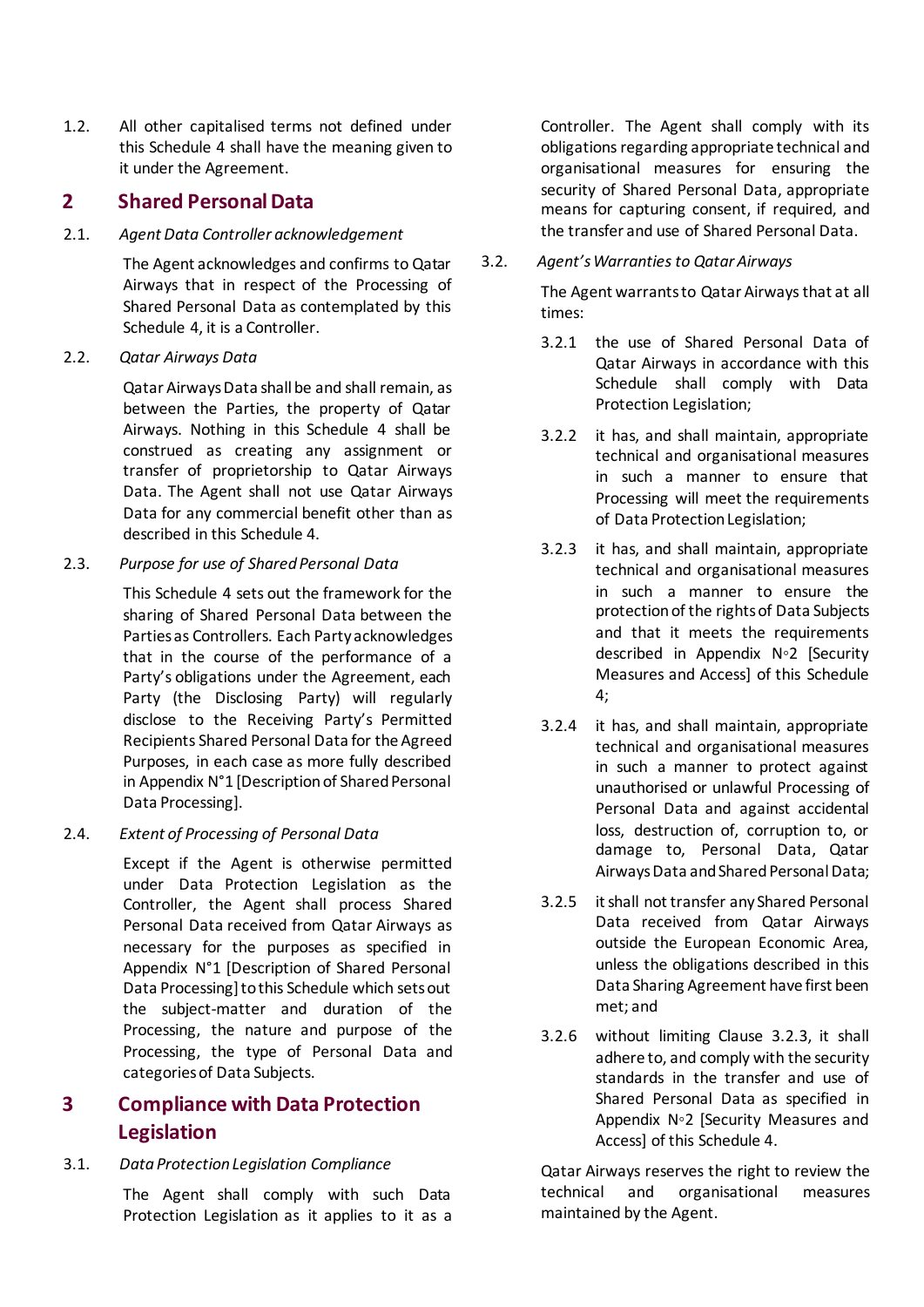#### 3.3. *Indemnity*

The Agent indemnifies Qatar Airways, and shall keep Qatar Airways indemnified and hold Qatar Airways harmless from any liability, claims damages, costs and expenses arising out of or related to any breach by the Agent of any of its warranties set forth in this Schedule 4, and no limitation of liability, whether contractual or statutory shall apply to the Agent's breach of this clause.

### **4 Particular obligations relating to data sharing**

- 4.1. The Agent shall:
	- (a) ensure that it has all necessary notices, legal bases or safeguards and consents in place to enable lawful Processing and transfer of the Shared Personal Data to the Permitted Recipients for the Agreed Purposes and to comply with applicable direct marketing legislation;
	- (b) give full information to any Data Subject whose Personal Data may be processed under the Agreement of the nature of such Processing in accordance with the requirements of Data Protection Legislation. This includes giving notice that, on the termination of the Agreement, Personal Data relating to them may be retained by or, as the case may be, transferred to one or more of the Permitted Recipients, their successors and assignees;
	- (c) except if the Agent is otherwise permitted under Data Protection Legislation as the Controller, process the Shared Personal Data only for the Agreed Purposes;
	- (d) except if the Agent is otherwise permitted under Data Protection Legislation as the Controller, not disclose or allow access to the Shared Personal Data to anyone other than the Permitted Recipients and shall take no less precaution than they employ with regard to Personal Data;
	- (e) ensure that all Permitted Recipients are subject to written contractual obligations concerning the Shared Personal Data (including obligations of confidentiality) which are no less onerous than those imposed by the Agreement;
- (f) ensure that it has in place appropriate technical and organisational measures, which in the case of the Agent may be reviewed by Qatar Airways;
- (g) not transfer any Shared Personal Data received from the Disclosing Party outside the European Economic Area unless the transferor:
	- (i) complies with the provisions of Articles 26 of the Regulation (in the event the Third Party is a joint controller); and
	- (ii) ensure that: (A) the transfer is to a country approved by the European Commission as providing adequate protection pursuant to Article 45 of the Regulation; (B) there are appropriate safeguards in place pursuant to Article 46 of the Regulation; or (C) one of the derogations for specific situations in Article 49 of the Regulation applies to such transfer, or in the event where (A) and (B) above are not applicable, complies with the Regulation; and
- (h) ensure that the Shared Personal Data is accurate and will notify Qatar Airways of any inaccuracies in the Shared Personal Data immediately upon becoming aware of same.

### **5 Mutual assistance for Controllers**

- 5.1. Each Party shall assist the other in complying with all applicable requirements of the Data Protection Legislation. In particular, each Party shall:
	- (a) consult with the other Party about any notices (e.g. breach notifications) given to Data Subjects in relation to the Shared Personal Data;
	- (b) provide the other Party with reasonable assistance in complying with any Data Subject access request;
	- (c) not disclose or release any Shared Personal Data in response to a Data Subject access request without first consulting the other Party wherever possible;
	- (d) assist the other Party upon its request with any inquiries or notices received from or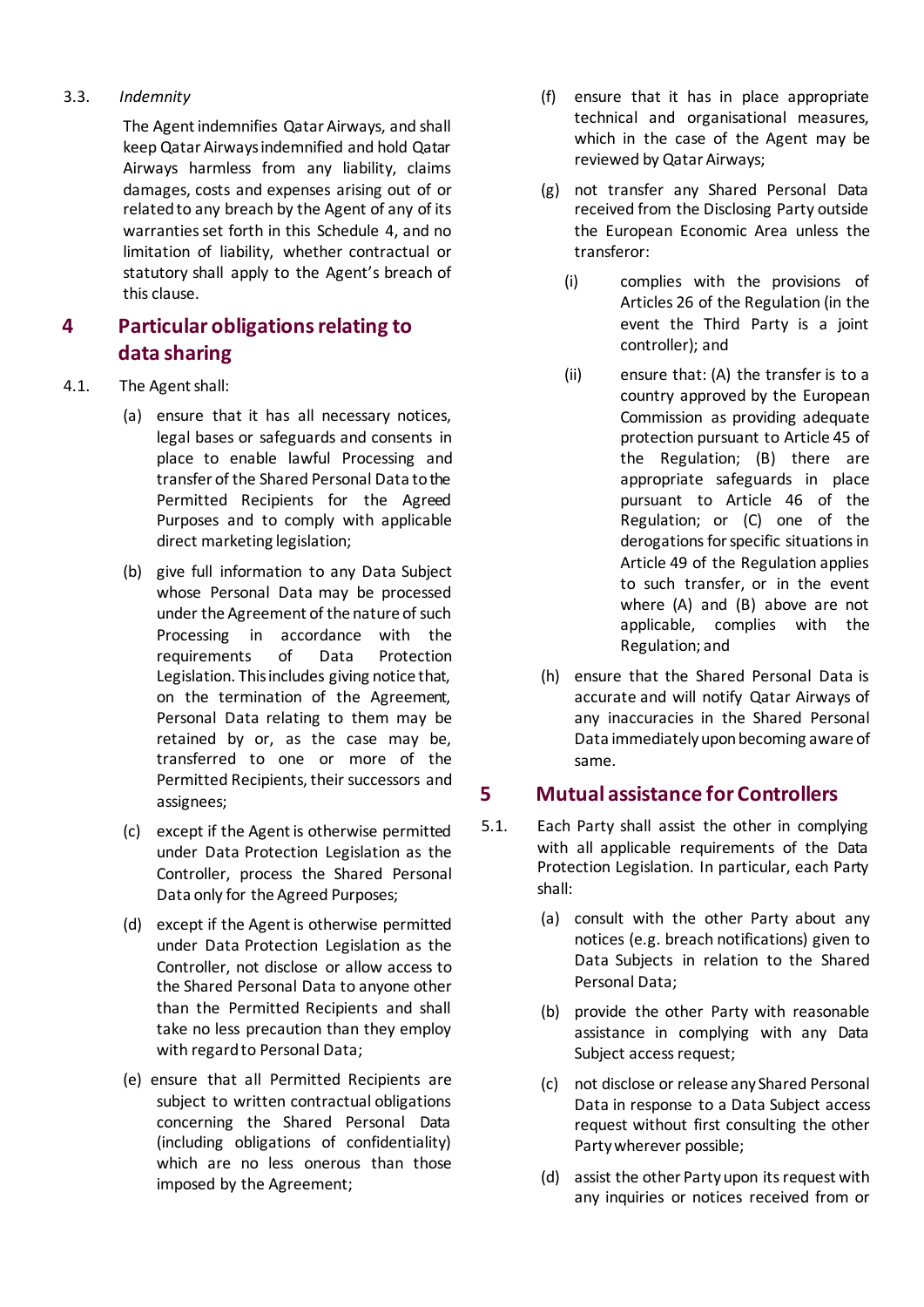with any investigations or any consultations with Supervisory Authorities or regulators;

- (e) cooperate with the other Party as reasonably required in relation to any data protection impact assessments (DPIAs) that it conducts in relation to the Shared Personal Data;
- (f) notify the other Party without undue delay on becoming aware of any breach of the Data Protection Legislation in relation to Shared Personal Data, cooperate with the other Party in order to investigate and remediate any such breach if required;
- (g) in the event that either Party suffers a potential or actual loss of Shared Personal Data or a Personal Data Breach in relation to the Shared Personal Data, such Party shall notify the other Party without undue delay after identifying any potential or actual loss and/or Personal Data Breach and the Parties shall reasonably cooperate with each other in taking such measures as may be necessary to notify affected Data Subjects, comply with each Party's obligations under the Regulation including, where required, notifications to the appropriate Supervisory Authority, and to mitigate or remedy the effects of such Personal Data Breach. In this regard, the Agent shall not report or communicate to any Third Party including without limitation any Supervisory Authority in connection with a Personal Data Breach in relation to the Shared Personal Data processed under the Agreement without the prior written consent of Qatar Airways

unless required by applicable law. The Parties will provide each other with reasonable assistance as required to facilitate the handling of any Personal Data Breach;

- (h) If a Data Subject or a Supervisory Authority brings a dispute or claim concerning the Processing of Shared Personal Data against a Party or both Parties, the Parties will inform each other about such dispute or claim and will cooperate with each other as far as permitted by the applicable laws and regulations;
- (i) at the written direction of the Disclosing Party and unless specified in the Agreement to the contrary, delete or return any Records containing Shared Personal Data and copies thereof to the Disclosing Party on expiration or termination of the Agreement unless required by law to store the Personal Data for a longer period;
- (i) maintain complete and accurate Records and information to demonstrate its compliance with this Clause 5; and
- (j) provide the other Party with contact details of at least one employee as point of contact and responsible manager for all issues arising out of the Data Protection Legislation, including the joint training of relevant staff, the procedures to be followed in the event of a Personal Data Breach, and the regular review of the Parties' compliance with the Data Protection Legislation.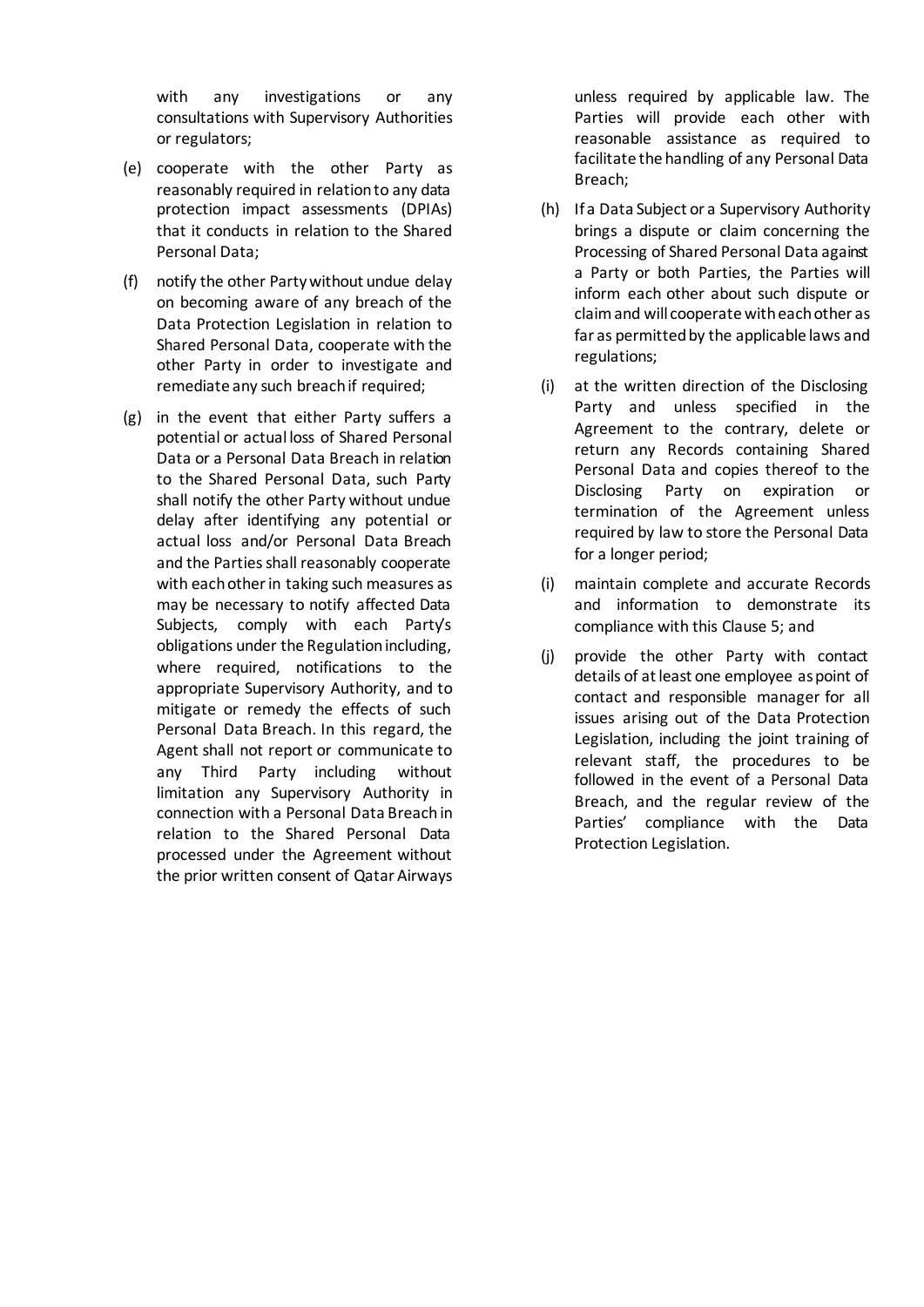### **APPENDIX No. 1 TOSCHEDULE 4 DESCRIPTION OF SHARED PERSONAL DATA PROCESSING**

### **1 Type of Personal Data and categories of Data Subject**

1.1. Qatar Airways shall process the following types of Shared Personal Data, made available to it by the Agent or by a Third Party to the following categories of Data Subjects:

| <b>Type of Personal Data</b>                                                                                                                       | <b>Category of Data Subject</b>                     |
|----------------------------------------------------------------------------------------------------------------------------------------------------|-----------------------------------------------------|
| Name, Title of Agreement Signatory                                                                                                                 | Authorised Signatory of each Party to the Agreement |
| First and last names                                                                                                                               | In respect of each Agent Personnel and Customer.    |
| Other person related data such as date of birth,<br>nationality etc.                                                                               | In respect of each Customer.                        |
| Contact data such as postal addresses, telephone and<br>fax numbers, e-mail addresses etc.                                                         | In respect of each Agent Personnel and Customer.    |
| Travel information (e.g. destination, fare information,<br>seat information, travel status, meal requirements)                                     | In respect of each Customer.                        |
| Frequent flyer program<br>details (e.g.<br>miles<br>accumulated, passenger score/tier level, frequent<br>flyer number)                             | In respect of each Customer.                        |
| <b>PNR</b> locator                                                                                                                                 | In respect of each Customer.                        |
| Special categories of Personal Data referred to in<br>Article 9(1) of the Regulation (e.g. specific ancillary<br>services, data concerning health) | In respect of each Customer.                        |

1.2. The Agent shall process the following types of Shared Personal Data, made available to it by Qatar Airways or by a Third Party to the following categories of Data Subjects:

| <b>Type of Personal Data</b>                                                                                                                       | <b>Category of Data Subject</b>                     |
|----------------------------------------------------------------------------------------------------------------------------------------------------|-----------------------------------------------------|
| Name, Title of Agreement Signatory                                                                                                                 | Authorised Signatory of each Party to the Agreement |
| First and last names                                                                                                                               | In respect of each Customer.                        |
| Other person related data such as date of birth,<br>nationality etc.                                                                               | In respect of each Customer.                        |
| Contact data such as postal addresses, telephone and<br>fax numbers, e-mail addresses etc.                                                         | In respect of each Customer.                        |
| Travel information (e.g. destination, fare information,<br>seat information, travel status, meal requirements)                                     | In respect of each Customer.                        |
| Frequent flyer<br>details (e.g.<br>program<br>miles<br>accumulated, passenger score/tier level, frequent<br>flyer number)                          | In respect of each Customer.                        |
| <b>PNR</b> locator                                                                                                                                 | In respect of each Customer.                        |
| Special categories of Personal Data referred to in<br>Article 9(1) of the Regulation (e.g. specific ancillary<br>services, data concerning health) | In respect of each Customer.                        |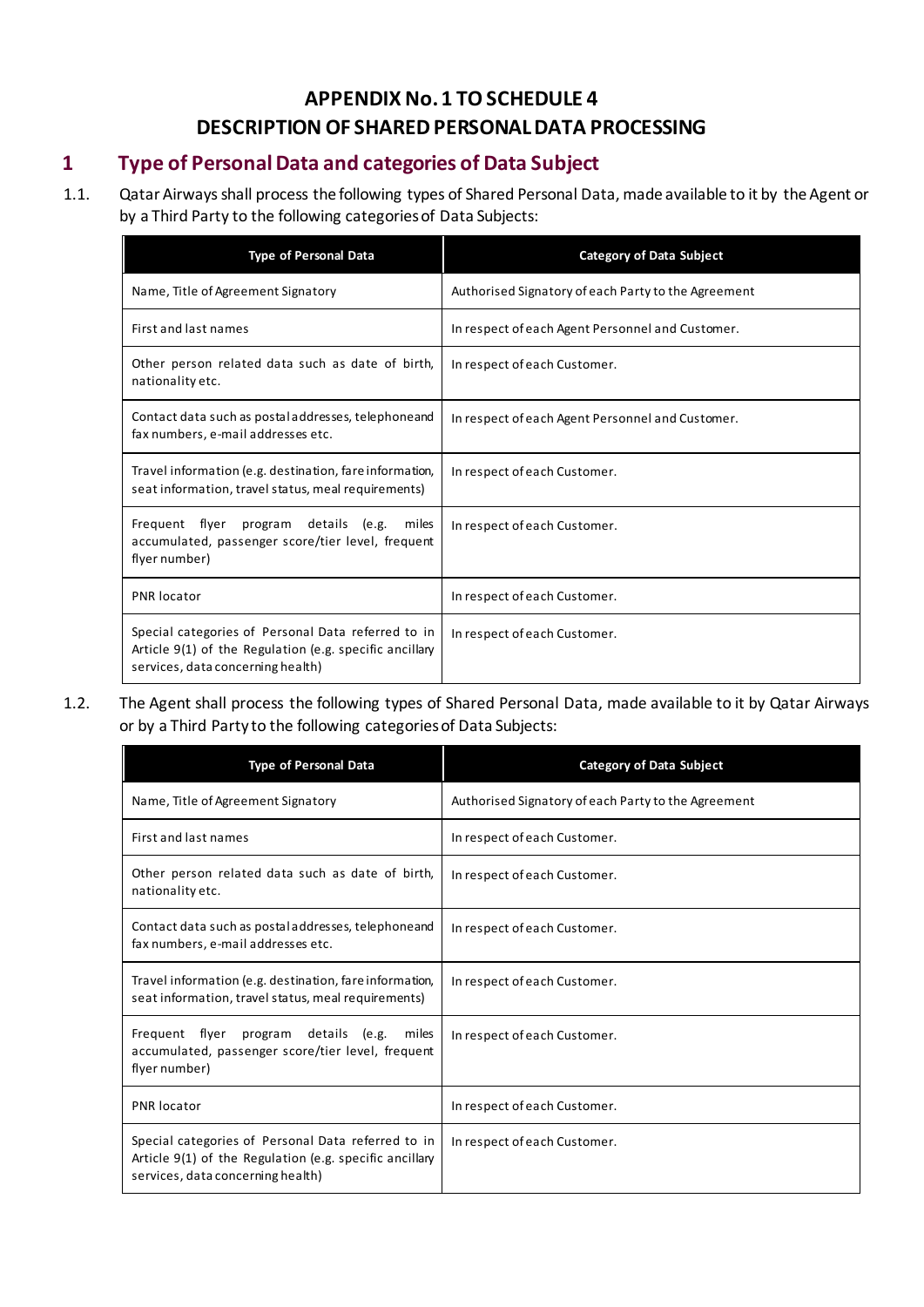### **2 Location(s) of the Processing**

The Agent shall process the Shared Personal Data at the following location(s):

The location of the Agent (and any Qualifying Agent Offices)

### **3 Data Protection Officer contact details**

Qatar Airways has appointed the following Data Protection Officers or persons responsible for data protection and privacy:

Qatar Airways' Data Protection Officer

Attn: Data Protection Officer Qatar Airways Group Q.C.S.C. Qatar Airways Tower 1, PO Box 22550 Airport Road, State of Qatar Email: dpo@qatarairways.com.qa

The Agent shall, upon Qatar Airways' request, notify Qatar Airways in writing of its Data Protection Officer or persons responsible for data protection and privacy.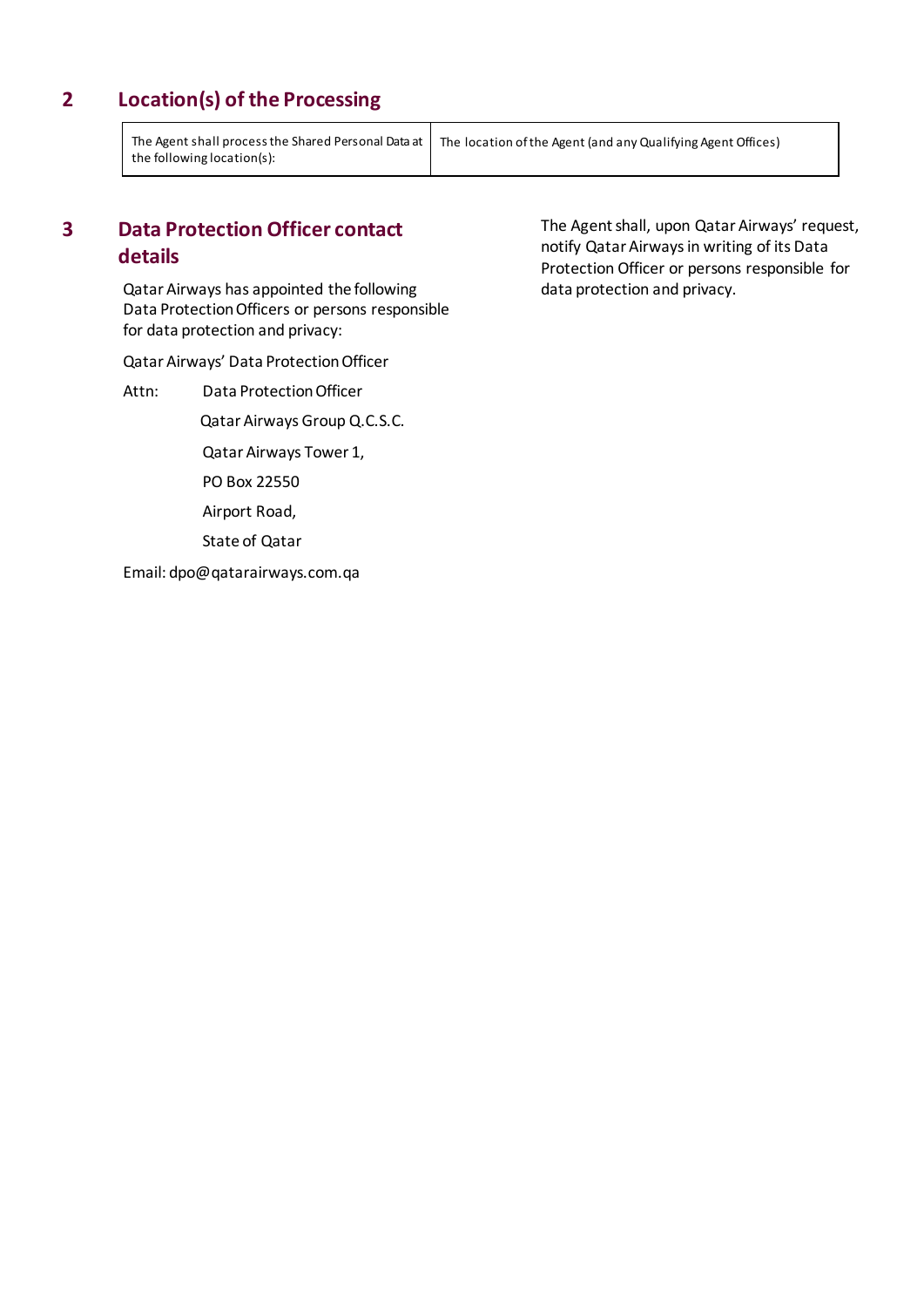### **APPENDIX No. 2 TOSCHEDULE 4 SECURITY MEASURES AND ACCESS**

The information security measures taken by the Agent:

#### **1 Information Security Organisation**

The Agent shall appoint a responsible person to own and manage the information security programme on behalf of the Agent ("**Information Security Manager**"). The Information Security Manager shall be independent of, and shall not be a part of and does not report into the team providing the data Processing services. The Controller shall have direct access to the Information Security Manager for all matters concerning information security.

#### **2 Information Security Governance**

2.1. The Agent shall implement necessary and appropriate administrative, physical, technical and organisational safeguards to protect Personal Data that are no less rigorous than accepted industry practices (including the International Organization for Standardization's standards: ISO/IEC 27001:2013 – Information Security Management Systems –Requirements and ISO-IEC 27002:2013 – Code of Practice for International Security Management, the

Information Technology Library (ITIL) standards, the Control Objectives for Information and related Technology (COBIT) standards or other applicable industry standards for information security together with any addition security standards of Qatar Airways communicated to the Agent. The Agent shall ensure that all such safeguards, including the manner in which Personal Data is collected, accessed, used, stored, processed, disposed of and disclosed, comply with applicable data protection and privacy laws, as well as the terms and conditions of the Agreement.

2.2. The Agent shall be responsible for the unauthorised collection, receipt, transmission, access, storage, disposal, use and disclosure of Personal Data under its control or in its possession by all Permitted Recipients and other personnel. This includes, but is not limited to electronic transmission, use and/or Processing of information in data centers, servers, back-up systems, computing equipment including but not limited to the IT network and/or IT system of the Agent.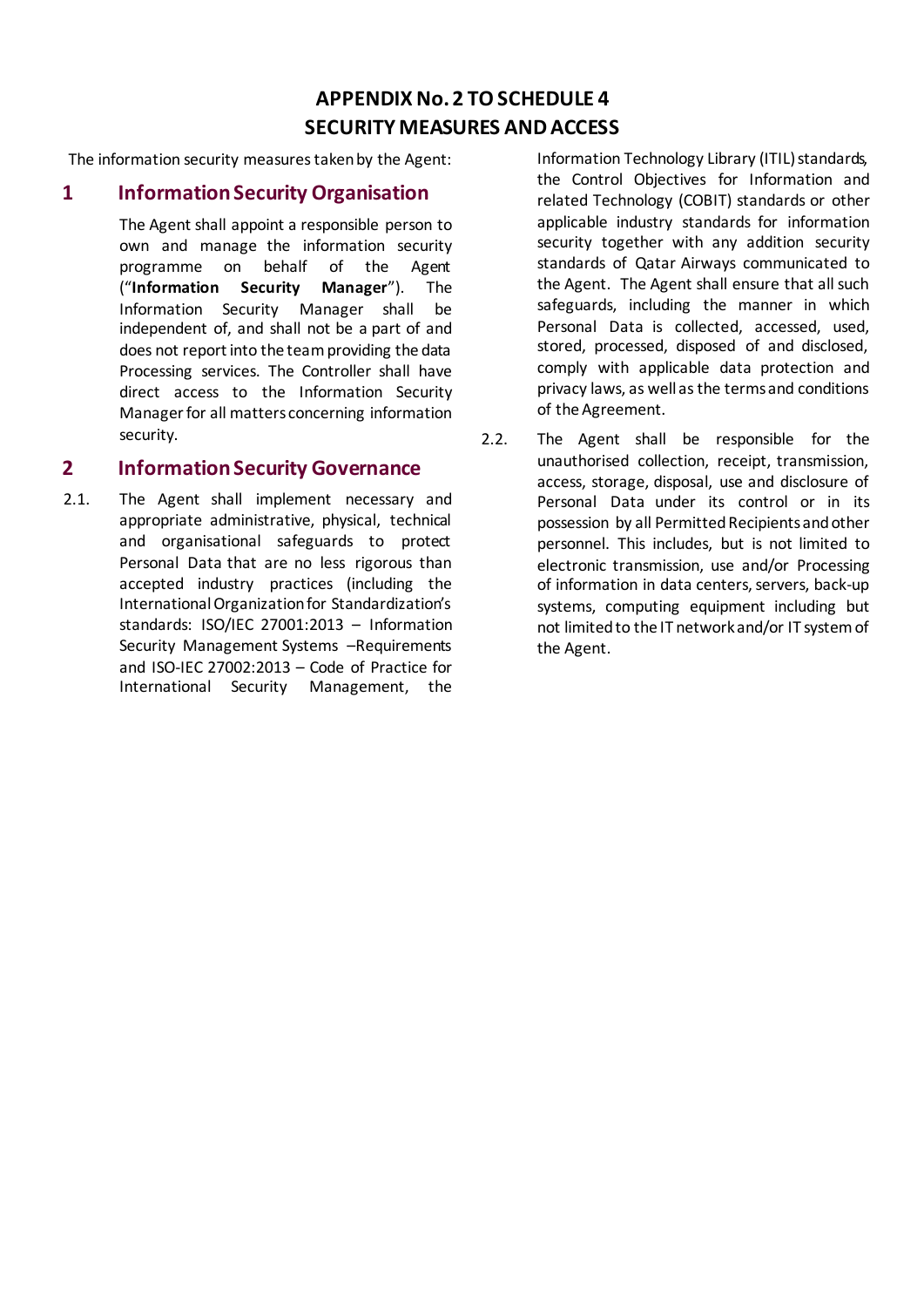# **SCHEDULE 5QR BRANDING GUIDELINES**

As enclosed.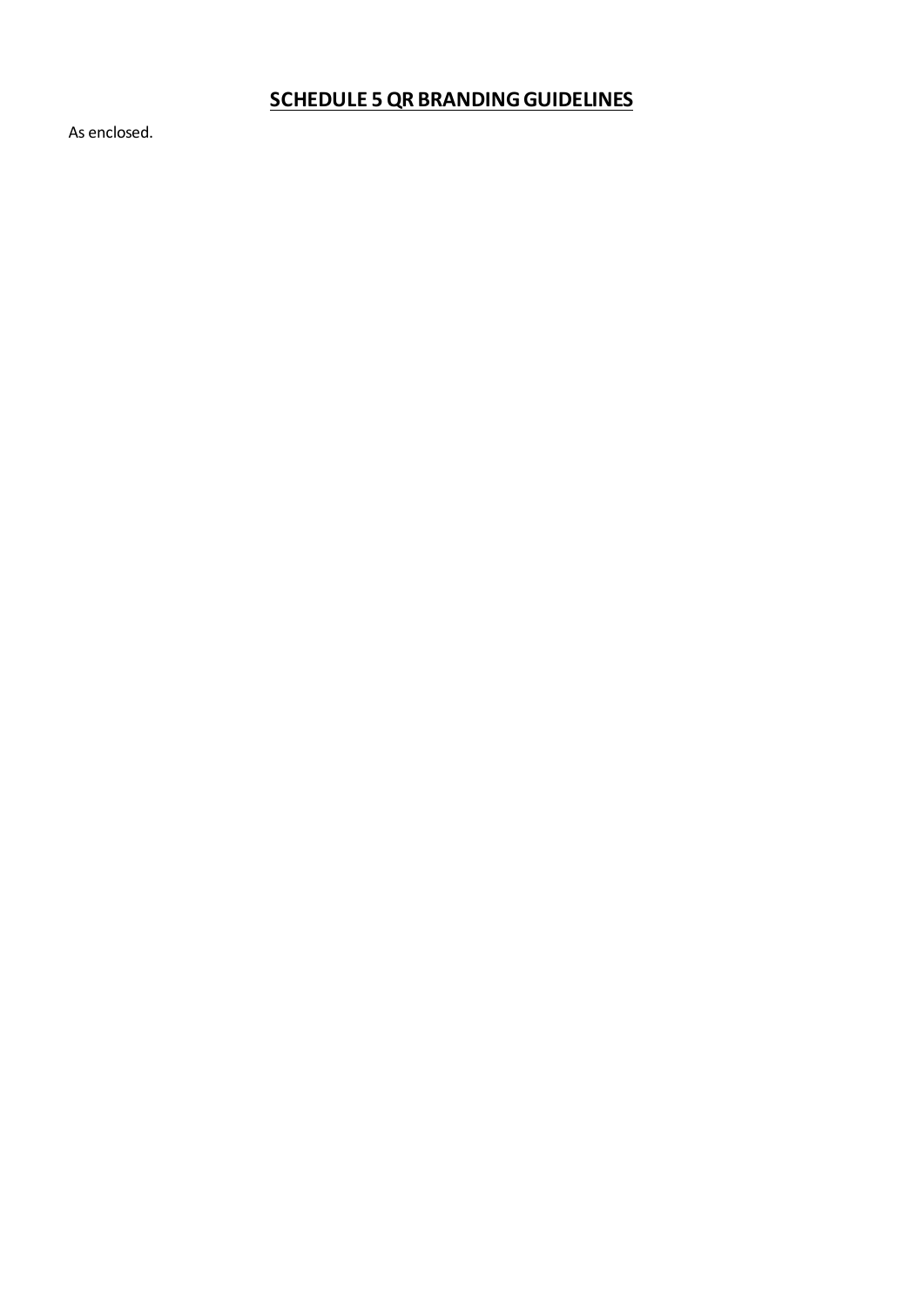### **APPENDIX A: QATAR AIRWAYS ADM(AGENCY DEBIT MEMO) POLICY**

### **1 Principles of issuance & procedures**

- 1.1. ADMs will be issued in accordance with IATA Resolutions, in particular IATA Resolution 850m.
- 1.2. Qatar Airways in its efforts will try to provide as much information as possible on an ADM about the reason why a charge is being made.
- 1.3. Qatar Airways will decide on a minimum tolerance threshold (to be reviewed and revised from time to time without prior notice) which if exceeded will result in the issuance of ADM to the erring Agent.
- 1.4. Qatar Airways will levy an administration fee of USD 7 for each ADM raised. The administration fee for handling of ADMs issued due to GDS misuse is fixed at USD 25 per ADM raised. Qatar Airways reserves the right to revise administration fee without prior notification.
- 1.5. ADMs will always include the name of Qatar Airways' contact person and/or department, phone number and/or e-mail address, for the Agent to seek clarifications.
- 1.6. Administration fee will be withdrawn or refunded to the Agent only in those cases where Qatar Airways withdraws or refunds the full value of an incorrectly issued ADM.
- 1.7. Qatar Airways reserves the right to deduct outstanding ADM values from commercial, marketing or performance linked bonus funds.
- 1.8. In cases where an IATA / ARC Agents chooses to have commercial relationship with non IATA / non ARC agents, this commercial relationship is fully the responsibility of the IATA / ARC Ticketing agent. The Ticketing agent is liable for malpractices involved and ADMs will be raised to the Ticketing agent accordingly, regardless of their location.
- 1.9. In case any agent is defaulted in BSPLink, any ADM pertaining to the Agent will be raised on their Head Office or any other branch of the Agency in question.

### **2 Expectations**

2.1. In line with the industry practice, Qatar Airways uses ADMs as accounting instruments for collection and adjustments pertaining to fares, Taxes, fees, charges, surcharges and Commission, refund, exchanges, re-issues etc. in relation to the Traffic Documents issued by the Agent.

- 2.2. ADMs will also be issued to the erring Agent in respect of reservations, GDS misuse and noshow related transactions.
- 2.3. Agents are expected to adhere to all Qatar Airways' and IATA rules, resolutions, regulations, policies and guidelines. These may be issued and updated from time to time, sometimes without prior notice.

### **3 Debit memos**

- 3.1. The Agent will be responsible for the payment of ADMs, as governed by the Qatar Airways ADM Policy, issued for Ticketing of bookings that are deemed abusive or otherwise in violation of applicable fare and Ticketing rules. Qatar Airways will debit the Agent a value commensurate with the value of lost revenue caused by misuse or fare/Ticketing rule violations, plus an administrative fee through an ADM. Qatar Airways will use commercially reasonable efforts to identify and cancel abusive bookings prior to their Ticketing, and reserves the right to issue ADMs even if the bookings have not been ticketed or have been ticketed and subsequently re-issued or refunded. Additionally, Qatar Airways reserves the right to request payment, via invoice or suitable means, for violations identified, even if it is beyond nine months from the final travel date or beyond nine months from the document refunded date.
- 3.2. The reasons below are non-exhaustive, and Qatar Airways reserves the right to issue ADMs for violations not listed below.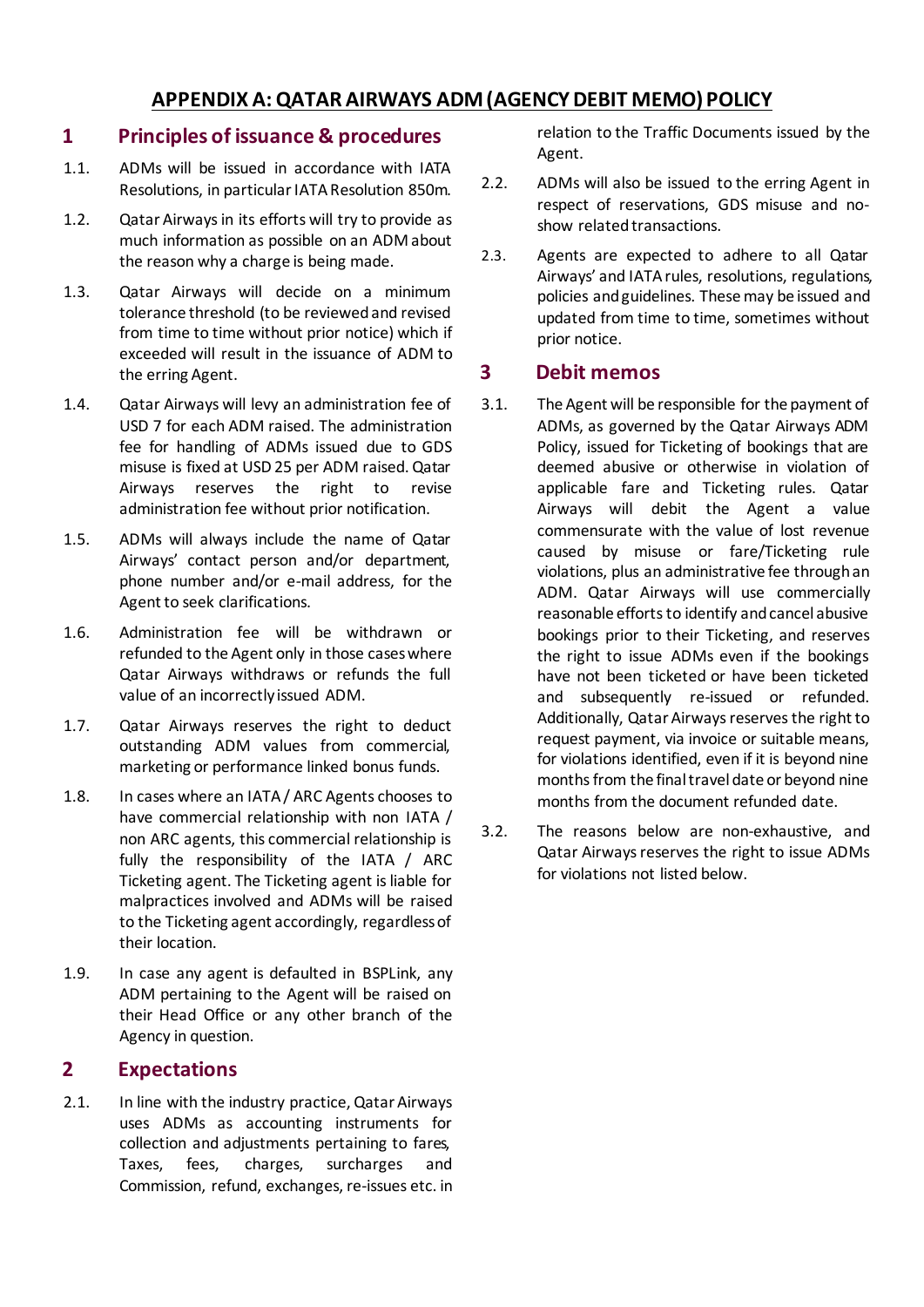# **4 Booking & Ticketing**

| <b>Violation</b>                                                                                                                                                                                                                                                                                                                              | Penalty                                                                                                                                                                                                                                            |  |
|-----------------------------------------------------------------------------------------------------------------------------------------------------------------------------------------------------------------------------------------------------------------------------------------------------------------------------------------------|----------------------------------------------------------------------------------------------------------------------------------------------------------------------------------------------------------------------------------------------------|--|
| Excessive Churning, Creating duplicate (dupe) segments                                                                                                                                                                                                                                                                                        | USD 11 for dupe segment per passenger and excess churn block                                                                                                                                                                                       |  |
| Creating bookings on non-operational flights or with fictitious schedule<br>details                                                                                                                                                                                                                                                           | USD 11 per segment per passenger                                                                                                                                                                                                                   |  |
| Inactive bookings (with segment status HX/UN/NO/UC)                                                                                                                                                                                                                                                                                           | USD 11 per segment per passenger                                                                                                                                                                                                                   |  |
| Using 'IN' entry to gain access to group PNRs instead of using passive<br>segments or group claim.                                                                                                                                                                                                                                            | USD 11 per segment per passenger                                                                                                                                                                                                                   |  |
| Creating bookings with fictitious/fake names                                                                                                                                                                                                                                                                                                  | USD 30 per fictitious name                                                                                                                                                                                                                         |  |
| Non-compliance with exchange and re-issue conditions.                                                                                                                                                                                                                                                                                         | Difference of fare and/or Taxes and/or fees and/or charges and/or<br>surcharges and/or penalties and/or Commission                                                                                                                                 |  |
| Non-compliance with applicable RBD, fare rules, and sales conditions                                                                                                                                                                                                                                                                          | Difference (up to the highest) of fare and/or charge and/or surcharge<br>and/or Taxes and/or fees and/or Commission                                                                                                                                |  |
| Mismatch between flown and ticketed details.                                                                                                                                                                                                                                                                                                  | Difference of fare and/or Taxes and/or fees and/or charges and/or<br>surcharges and/or penalties and/or Commission                                                                                                                                 |  |
| Misuse of carrier identification plate (documents issued on 157 stock/plate)<br>for completely closed on other airlines(s) itinerary/journey if not authorized<br>by Qatar Airways                                                                                                                                                            | Difference between ticketed and applicable fare and difference of<br>applicable taxes, fees, charges and surcharges, but not less than 1000<br>USD for Economy Class, 1500 USD for Premium Economy or Business<br>Class, 2500 USD for First Class. |  |
|                                                                                                                                                                                                                                                                                                                                               | In case of any combination of cabins, the rate for the highest booked<br>cabin applies.                                                                                                                                                            |  |
| Incorrectly imposed missing fee(s), charge(s), surcharge(s) or penalty (ies)                                                                                                                                                                                                                                                                  | Difference between imposed amount(s) and applicable amount(s) will be<br>collected from the Agent                                                                                                                                                  |  |
| Incorrectly calculated refund                                                                                                                                                                                                                                                                                                                 | Reclaim of any under-collected penalty amount as well as the difference<br>between the incorrectly claimed refund value and refundable value of<br>fare and/or Taxes and/or fees and/or (sur) charges and/or Commission                            |  |
| Incorrectly imposed and/or missing Tax (es)                                                                                                                                                                                                                                                                                                   | Difference between imposed amount(s) and applicable amount (s)                                                                                                                                                                                     |  |
| Speculative or manipulative bookings attempted and/or managed to<br>circumvent the inventory controls in order to secure lower fare which is not<br>available under normal circumstances such as but not limited to the use of<br>manual, semi-automated or automated transactions, robotic macros,<br>scripts, tools or any other modes etc* | A minimum amount of USD 500 for Economy and USD 950 for Business                                                                                                                                                                                   |  |
| Creation of segment(s) not in the right booking sequence as per the journey<br>passenger intends to travel, with the intention to circumvent Qatar Airways<br>inventory to obtain seats in RBD (s) which may have not been available when<br>the same was requested*                                                                          | Class will be charged. However, Qatar Airways reserves the right to<br>recover the fare difference where deemed necessary. In case of<br>combination of cabins, minimum USD 950 will apply. The charges are<br>applicable per passenger.           |  |
| Misuse of deal-code                                                                                                                                                                                                                                                                                                                           |                                                                                                                                                                                                                                                    |  |

*\*Please note that such speculative or manipulative bookings, are only identified in the Qatar Airways Host System. In the travel agent`s GDS history of the PNR (Booking File), there are no records that prove these transactions in most of the cases. Qatar Airways will send the information generated from the inventory tool as a proof of such speculative or manipulative booking, e.g. the origin and destination originally booked and the sold origin and destination*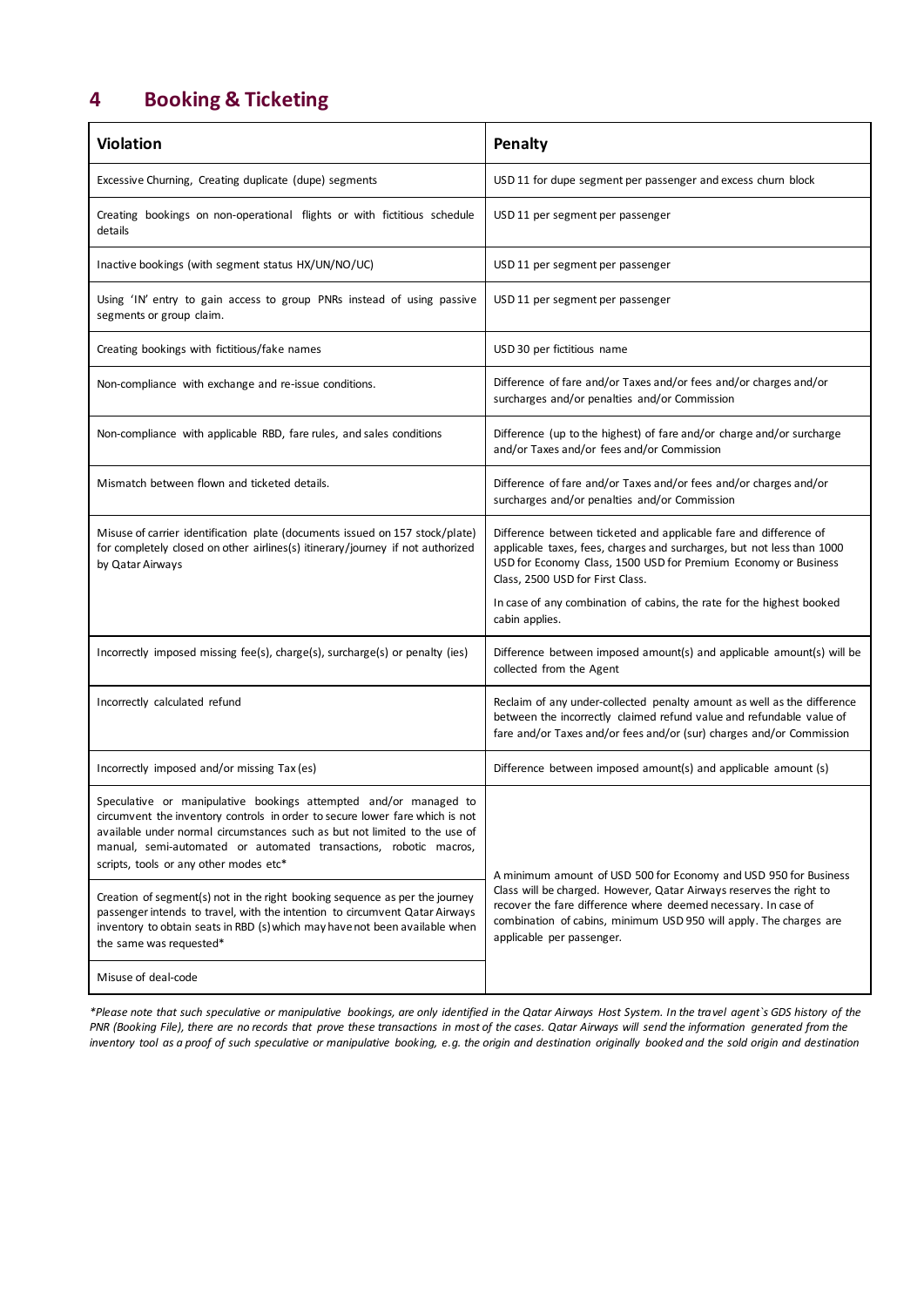# **5 Payment**

| <b>Violation</b>                                                                                                                                                                                                                                                                                                                | Penalty                                                                                                                                                                                                                                                                               |
|---------------------------------------------------------------------------------------------------------------------------------------------------------------------------------------------------------------------------------------------------------------------------------------------------------------------------------|---------------------------------------------------------------------------------------------------------------------------------------------------------------------------------------------------------------------------------------------------------------------------------------|
| Use of a payment card belonging to the Agent, or in the name of a person<br>permitted to act on behalf of the Agent, or in the name of the Agent's<br>officer, partner or employee, in connection with the sale of Qatar Airways'<br>Traffic Documents to any customer of the Agent. In accordance with IATA<br>Resolution 890. | Surcharge levied in line with Qatar Airways' published Customer Card<br>surcharges. For payment card types where card surcharges are not levied,<br>a fee of 3% of the total value of the document issued will be levied in<br>addition to the standard Qatar Airways' ADM admin fees |
| Issuance of a Ticket using a payment card with failure to obtain approval<br>code from the issuing bank (card issuer)                                                                                                                                                                                                           | Qatar Airways reserves the right to suspend the Ticketing Authority of<br>any Agency found to be issuing tickets via payment card without the<br>required approvals, particularly a valid approval code.                                                                              |
| Third-party card transaction without approval from the cardholder                                                                                                                                                                                                                                                               | Immediate suspension of Ticketing Authority                                                                                                                                                                                                                                           |
| Refund to a method of payment other than the method of payment of the<br>original transaction. Payment card transaction refunded to cash                                                                                                                                                                                        | USD 50 ADM for each transaction refunded to cash                                                                                                                                                                                                                                      |
| Disputed transaction (including chargeback) rejected by card company                                                                                                                                                                                                                                                            | Full value of the transaction (or charge-back) disputed reclaimed from<br>the Ticket-issuing/refunding Agent via ADM                                                                                                                                                                  |

# **6 Commission**

| <b>Violation</b>                                                                                                                        | Penalty                                                                        |
|-----------------------------------------------------------------------------------------------------------------------------------------|--------------------------------------------------------------------------------|
| Claim of Commission on prohibited reservation class and/or private fares<br>unauthorised by Qatar Airways                               |                                                                                |
| Claim of Commission higher than that approved by Qatar Airways                                                                          |                                                                                |
| Claim of Commission on Qatar Airways documents (i.e. EMD/MCO) other<br>than a passenger ticket                                          | Reclaim of all Commission claimed with respect to the ineligible<br>document/s |
| Claim of Commission on Ticket issued where commencement of journey is<br>other than the location country of the Agent is not allowed    |                                                                                |
| Claim of Commission on documents issued on Qatar Airways 157 plate and<br>fully closed on other airlines, including codeshare/interline |                                                                                |

# **7 Ancillaries**

| <b>Violation</b>                                                                          | Penalty                                                                                                                                                                                                                                         |
|-------------------------------------------------------------------------------------------|-------------------------------------------------------------------------------------------------------------------------------------------------------------------------------------------------------------------------------------------------|
| Baggage allowance printed on the Ticket does not match the actual<br>applicable allowance | Difference between free baggage allowance shown on the Ticket and<br>applicable free baggage allowance, as per the general excess baggage<br>rates, irrespective of whether the customer utilized the printed free<br>baggage allowance or not. |
| Excess baggage (EBT)/MCOs/EMDs issued for excess baggage with incorrect<br>rates          | Under-collection of applicable charges reclaimed from Agent                                                                                                                                                                                     |
| MCOs/EMDs issued value for cabin upgrade does not match approved value                    | Difference of fare and/or Taxes and/or fees and/or charges and/or<br>surcharges and/or penalties                                                                                                                                                |

# **8 Compliance**

| <b>Violation</b>                                                            | Penalty                                                             |
|-----------------------------------------------------------------------------|---------------------------------------------------------------------|
| Multiple utilisation; situations where the document is reported with        | Entire value of the document (violated sectors only)                |
| repeated usage                                                              |                                                                     |
| Utilisation against void sales and un-reported sales where refund, re-issue | Entire value of Ticket to be reclaimed                              |
| or flown is reported against void/unreported sales                          |                                                                     |
| Materialisation rate for group sales not achieved                           | Deposit forfeit will be calculated as per the agreed group contract |
| Over-utilisation of MCO/EMD, including situations where the reported value  | Difference between the value of the original MCO/EMD and the new    |
| for the exchanged document is more than the value mentioned in the          | document resulting from the exchange                                |
| original MCO/EMD                                                            |                                                                     |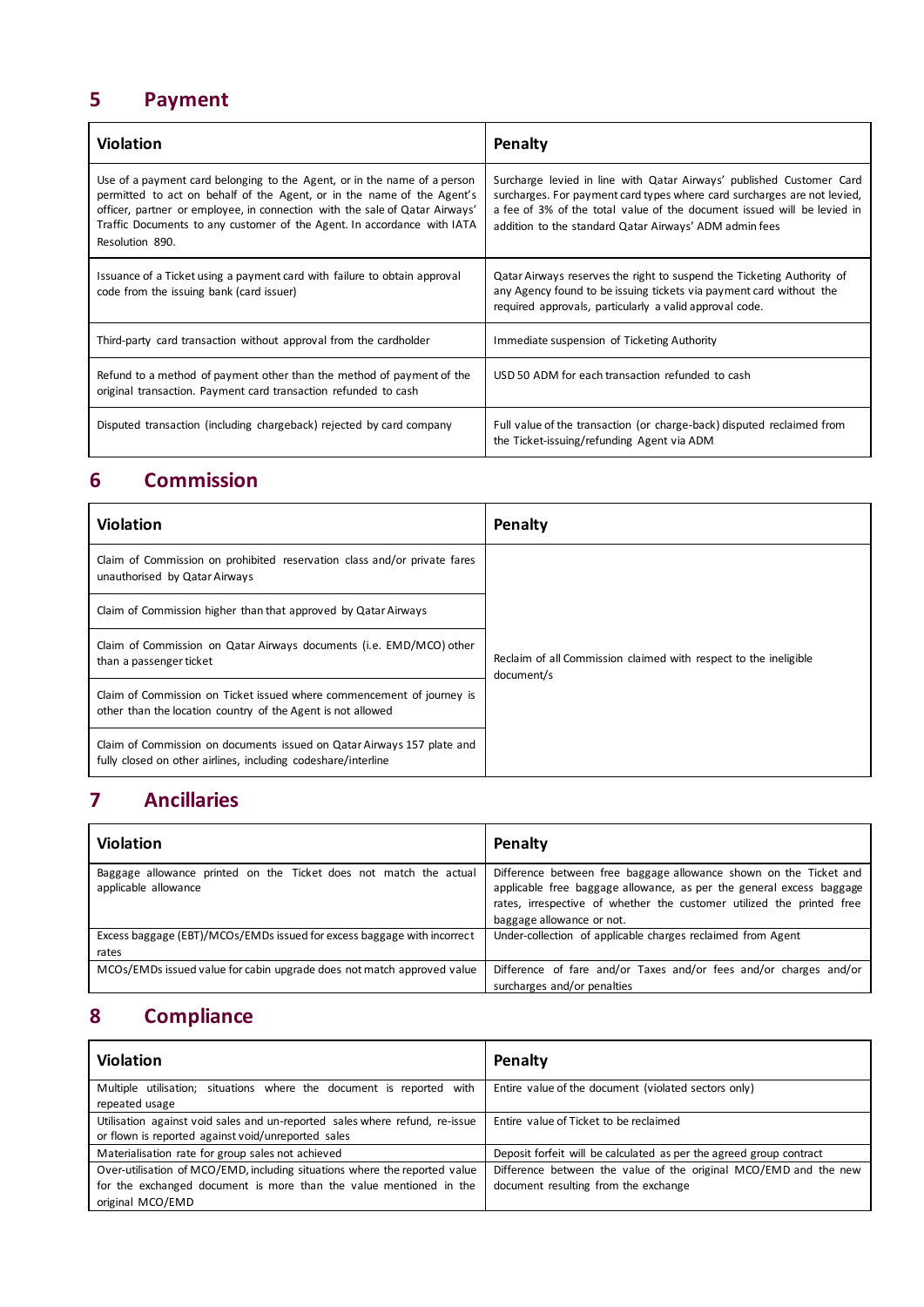| Misuse of schedule change, Irregular Operations or ad-hoc commercial<br>policy | The highest published carrier fare, including applicable Taxes, fees,<br>charges and surcharges for the re-protected sector(s) in the cabin(s)<br>travelled                                 |
|--------------------------------------------------------------------------------|---------------------------------------------------------------------------------------------------------------------------------------------------------------------------------------------|
| Incorrect document issuing practices (e.g. tour code, fare basis, RFIC)        | Qatar Airways reserves the right the levy an ADM of at least \$50 for each<br>violation, with higher penalties levied in line with the financial cost and/or<br>revenue loss incurred by QR |

### **9 Disputes**

9.1. Qatar Airways undertakes dispute processing in accordance with IATA Resolution 850m and postbilling dispute for ADMs as per IATA Resolution 818g and IATA Resolution 812. The Agent should only dispute ADMs with valid reason and supporting documentation.

### **10 ACMs**

- 10.1. ACMs will be processed by Qatar Airways as per the dispute resolution in the favor of the Agent.
- 10.2. Qatar Airways will accept ACM requests made within 12 months of the date of issue of the ADM.

### **11 Contact Details**

11.1. All ADM disputes/request for supporting/additional information should be addressed to the respective email ID mentioned on the ADM.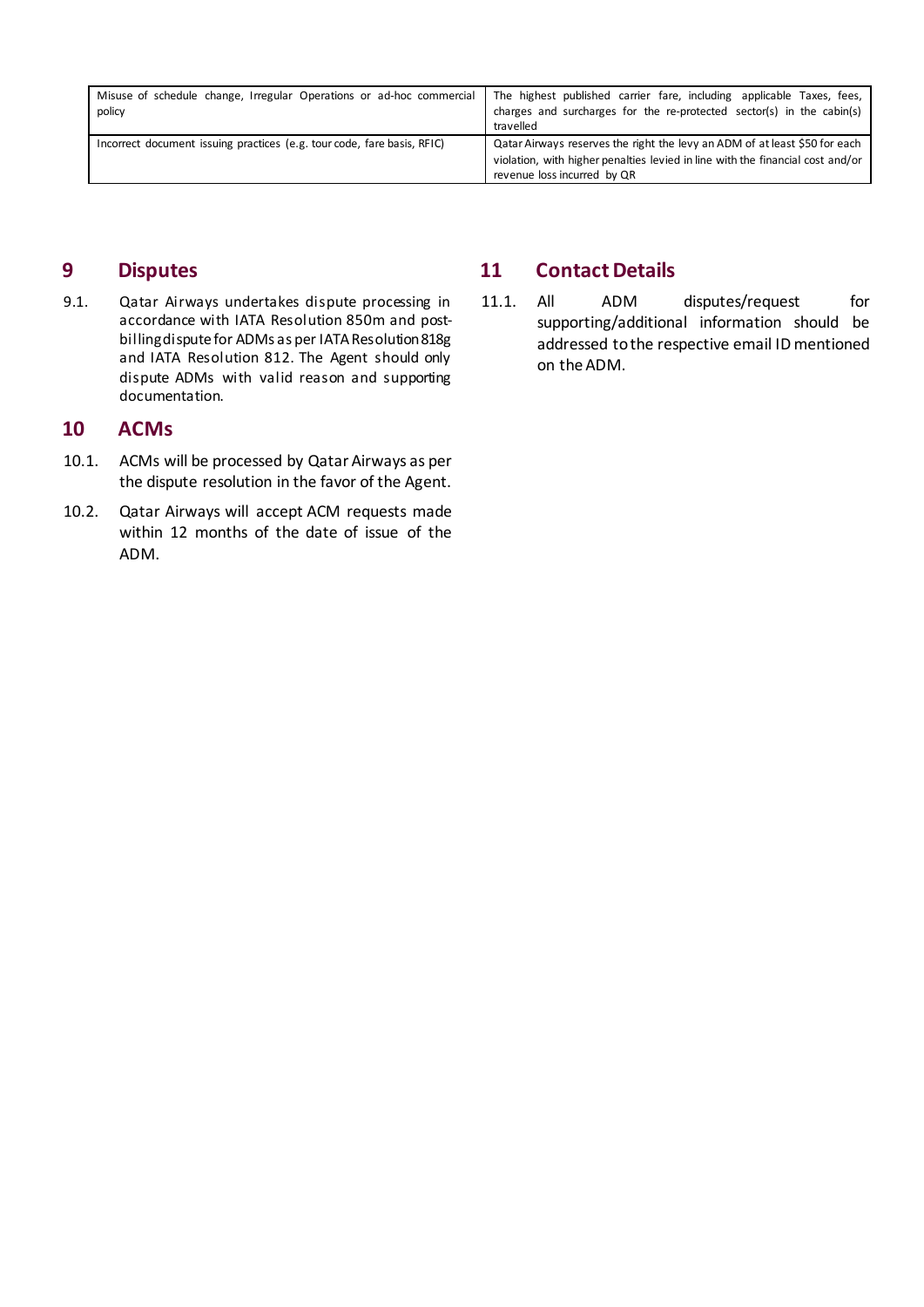### **APPENDIX B: DEFINITIONS**

#### **1 Definition and interpretation**

- 1.1. In these Qatar Airways Partner Agency Policies, unless the context otherwise requires:
	- (a) all headings used in these Qatar Airways Partner Agency Policies are for convenience and reference only and shall not affect the interpretation of it and shall not in any manner be deemed to limit or restrict the context of the provision to which they relate;
	- (b) words importing the singular shall also include the plural and vice versa where the context requires or admits;
	- (c) unless explicitly stated otherwise, references to Clauses, Schedules, Appendices, are references to clauses, schedules and appendices to these Qatar Airways Partner Agency Policies as the content may require,
- (d) references to a "person" shall be construed as references to an individual, firm, company, corporation, unincorporated body of persons or any state or any agency thereof and shall also include their respective successors and assignees;
- (e) a reference to 'including', 'includes', 'include' or 'such as' shall be read as if it is followed by 'without limitation';
- (f) reference to "day" or "days" shall mean calendar days inclusive of public holidays unless otherwise specifically indicated; and
- (g) where figures are referred to in numerals and in words, if there is any conflict between the two, the words shall prevail.
- 1.2. Unless otherwise defined in these Qatar Airways Partner Agency Policies, capitalised words or phrases shall have the meanings assigned to them as set out below:

| <b>Accountable Documents</b>                   | means ticket document issued on Qatar Airways 157-stock, miscellaneous<br>charges orders ("MCO"), or excess baggage tickets ("EBT") in paper or<br>electronic form or an electronic multipurpose document ("EMD"). |
|------------------------------------------------|--------------------------------------------------------------------------------------------------------------------------------------------------------------------------------------------------------------------|
| <b>ACM</b>                                     | means Agency Credit Memo, an adjustment issued by an airline for an<br>incorrectly issued document, crediting back the Agent.                                                                                      |
| <b>ADM</b>                                     | means <b>Agency Debit Memo</b> , a penalty notice sent to the Agent, requiring the<br>Agent to pay a sum on demand to the airline, including as described in IATA<br>Resolution 850m.                              |
| Agent                                          | means the person which is in travel agency business and which has been<br>granted Ticketing authority by Qatar Airways.                                                                                            |
| <b>Agent Personnel</b>                         | has the meaning given to it in Clause 5.1 of the terms and condition of these<br>Qatar Airways Partner Agency Policies.                                                                                            |
| <b>Agent Distribution</b><br><b>Guidelines</b> | means the agent distribution guidelines as set out in Schedule 1 to these Qatar<br>Airways Partner Agency Policies.                                                                                                |
| Agreement                                      | has the meaning in Clause 1.3 of the terms and conditions of these Qatar<br>Airways Partner Agency Policies.                                                                                                       |
| <b>Ancillary Services</b>                      | means revenue that is derived from goods or services other than a company's<br>primary product offering.                                                                                                           |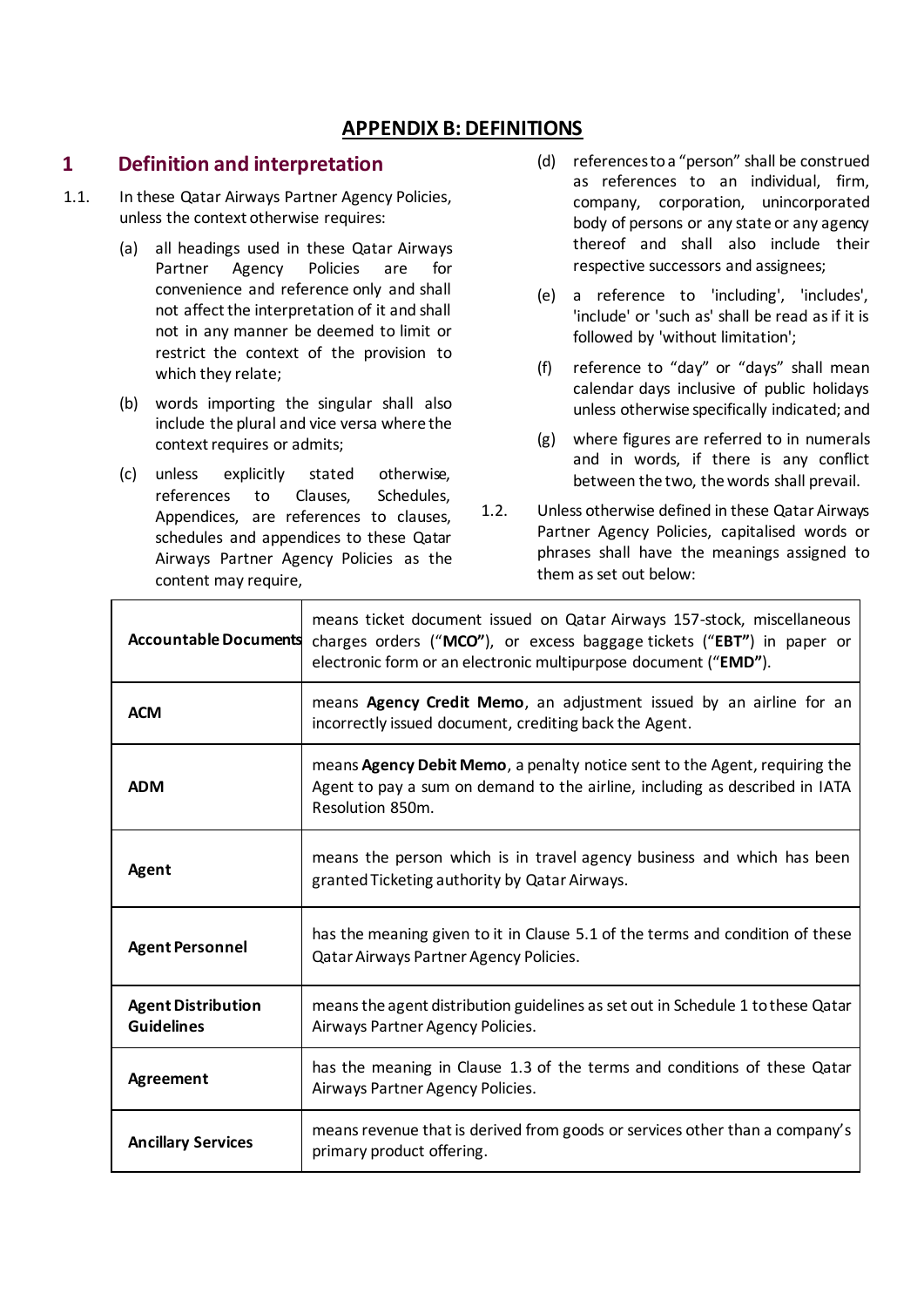| Appointment                                                          | has the meaning given to it in Clause 2.4 of the terms and conditions of these<br>Qatar Airways Partner Agency Policies.                                                                                                                                                                                                                                                                                                                                                                                                                 |
|----------------------------------------------------------------------|------------------------------------------------------------------------------------------------------------------------------------------------------------------------------------------------------------------------------------------------------------------------------------------------------------------------------------------------------------------------------------------------------------------------------------------------------------------------------------------------------------------------------------------|
| <b>ARC</b>                                                           | means Airline Reporting Corporation, whose US-based system enabling<br>agencies to issue air tickets, including cash sales and service fees, on more than<br>200 airlines—directly through global distribution systems (GDSs), aggregators<br>and airlines.                                                                                                                                                                                                                                                                              |
| <b>Bank Guarantee</b>                                                | means the bank guarantee that shall be provided by the Agent.                                                                                                                                                                                                                                                                                                                                                                                                                                                                            |
| <b>BSP</b>                                                           | means the IATA billing and settlement plan.                                                                                                                                                                                                                                                                                                                                                                                                                                                                                              |
| <b>Carrier Content</b>                                               | means any published and/or not-published information, text, document<br>provided by Qatar Airways on websites, mobile applications, advertising<br>platforms, social media platforms, CRS search and booking engines or<br>otherwise, and may include flight data, flight schedules, fares, tariffs, seat<br>availability, inventory availability, inventory availability, seat assignment,<br>service enhancements, flight information, frequent flyer program account<br>information, and Ancillary Services offered by Qatar Airways. |
| Channel                                                              | means an authorised distribution system where Carrier Content is made<br>available to the Agent, including a GDS/CRS.                                                                                                                                                                                                                                                                                                                                                                                                                    |
| Chargeback                                                           | means a bank initiated refund for a payment card purchase.                                                                                                                                                                                                                                                                                                                                                                                                                                                                               |
| <b>Commission</b>                                                    | means the applicable commission payable by Qatar Airways to the Agent as<br>determined by Qatar Airways, from time to time.                                                                                                                                                                                                                                                                                                                                                                                                              |
| <b>Conditions of Carriage of</b><br><b>Qatar Airways</b>             | means Conditions of Carriage referred to in the passenger ticket and except<br>provided in Sub-Articles 2, 3, 4 and 5 of Article Two of the Qatar Airways<br>Conditions of Carriage, these Conditions apply only on those flights or flight<br>segments where Qatar Airways or Flight Designator code (QR) is indicated in<br>the Carrier box of the Ticket for that flight or flight segment.                                                                                                                                           |
| <b>Confidential</b><br><b>Information of Qatar</b><br><b>Airways</b> | means any such technical information or financial information or business<br>activities information relating to Qatar Airways which is provided by Qatar<br>Airways or its affiliates or which is transmitted orally and thereafter or which<br>is obtained by the Agent in connection with the performance of the<br>Agreement, whether or not such information is provided in writing or<br>designated as confidential.                                                                                                                |
| <b>CTK Points</b>                                                    | means the commercial points used by Qatar Airways in support of its global<br>agency relationships.                                                                                                                                                                                                                                                                                                                                                                                                                                      |
| <b>Customers</b>                                                     | means customers of Qatar Airways to whom the Agent sold Tickets through<br>the Agent's access of the Carrier Content.                                                                                                                                                                                                                                                                                                                                                                                                                    |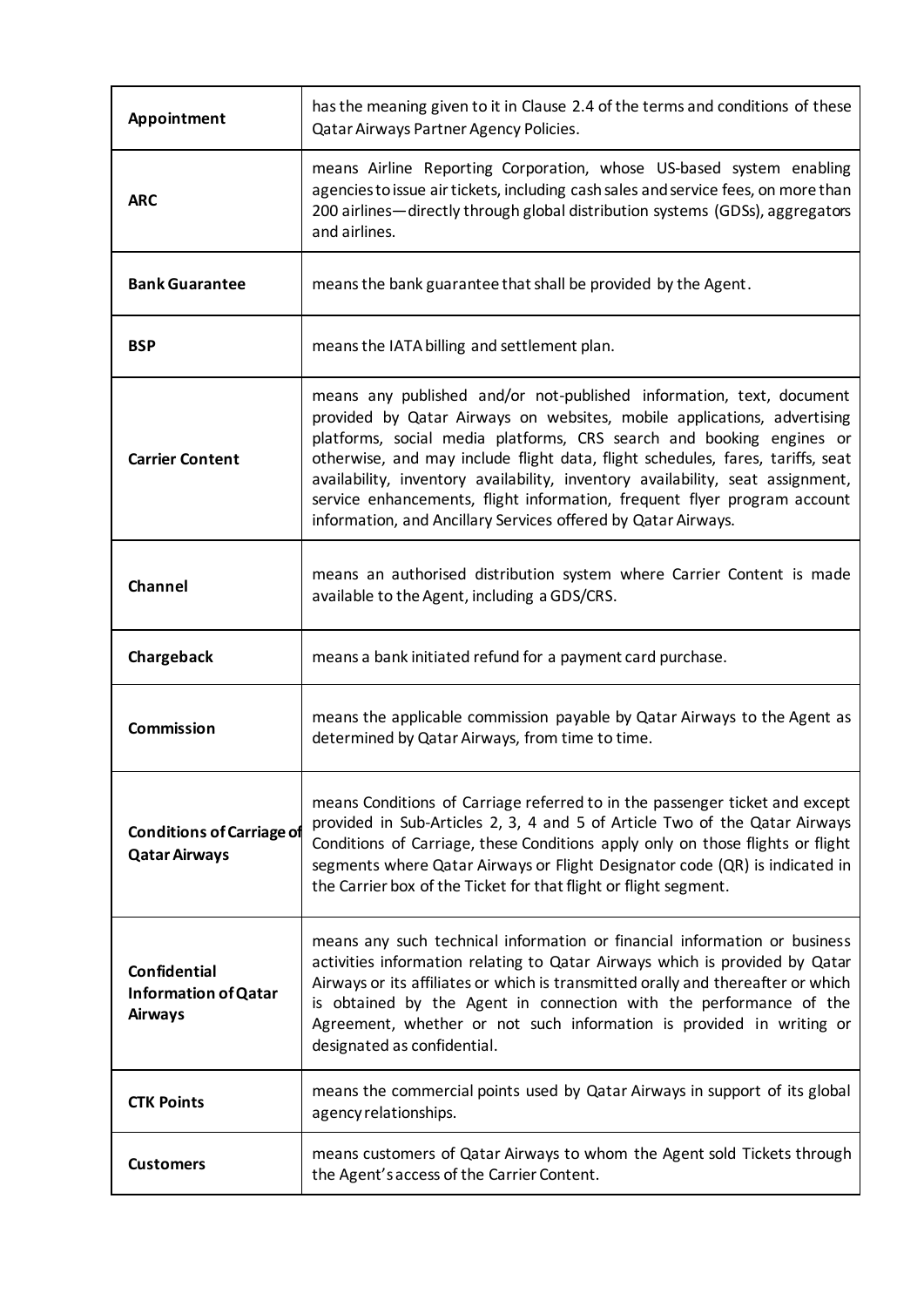| <b>Customer Card</b>                                | means a credit or debit card, or other types of payment cards used by a<br>customer of Qatar Airways.                                                                                                                                                                                                                      |
|-----------------------------------------------------|----------------------------------------------------------------------------------------------------------------------------------------------------------------------------------------------------------------------------------------------------------------------------------------------------------------------------|
| <b>CRS</b>                                          | means a computerised reservation system.                                                                                                                                                                                                                                                                                   |
| <b>Data Sharing Agreement</b>                       | means a data sharing agreement in the form as set out in Schedule 4.                                                                                                                                                                                                                                                       |
| <b>Designated Office</b>                            | means the office location(s) of the Agent as designated by their IATA Number<br>and/or PCC.                                                                                                                                                                                                                                |
| <b>Dispute</b>                                      | has the meaning given to it in Clause 15.2 of the terms and conditions of these<br>Qatar Airways Partner Agency Policies.                                                                                                                                                                                                  |
| Easypay                                             | means a voluntary pay-as-you go e-wallet solution provided by IATA to remit<br>funds to airlines, from agencies, via BSP, a description of which can be found<br>at:<br>https://newgeniss.iata.org/wpcontent/uploads/2018/03/NewGen-ISS-<br>Travel-Agent-Readiness-Guide_v1.pdf                                            |
| <b>Effective Date</b>                               | has the meaning given to it in Clause 2.12.1 of the terms and conditions of<br>these Qatar Airways Partner Agency Policies.                                                                                                                                                                                                |
| <b>EMD</b>                                          | means electronic miscellaneous document, a non-flight document that may be<br>issued and used for the collection and settlement of optional services offered<br>by an airline.                                                                                                                                             |
| <b>Employee</b>                                     | means all Qatar Airways staff, Qatar Airways subsidiaries staff, Doha Hamad<br>Airport staff permanent or temporary, consultants, Third Party vendors, or any<br>other person to whom Qatar Airways Internet access has been provided.                                                                                     |
| <b>EULA</b>                                         | means any end-user licence agreements or other terms and conditions<br>imposed by the QR Technology Provider in respect of the Agent's access to<br>and use of the NDC Website Portal and/or NDC API, as amended by the QR<br>Technology Provider from time to time.                                                       |
| <b>Excessive Churning</b>                           | means a passenger segment that is booked, cancelled and re-booked four or<br>more times in a PNR or across different PNRs such that there is an exact<br>match on country, GDS, Agency name, Agency, IATA/RC number, Agency PCC,<br>flight number, booking class, segment date, origin, destination and passenger<br>name. |
| <b>FOP</b>                                          | means Form of Payment, such as a credit card.                                                                                                                                                                                                                                                                              |
| <b>GDS</b>                                          | means a global distribution system.                                                                                                                                                                                                                                                                                        |
| <b>Governing Travel</b><br><b>Agency Agreements</b> | has the meaning given to it in Clause 1 of the terms and conditions of these<br>Qatar Airways Partner Agency Policies.                                                                                                                                                                                                     |
| <b>IATA</b>                                         | has the meaning given to it in Clause 1 of the terms and conditions of these<br>Qatar Airways Partner Agency Policies.                                                                                                                                                                                                     |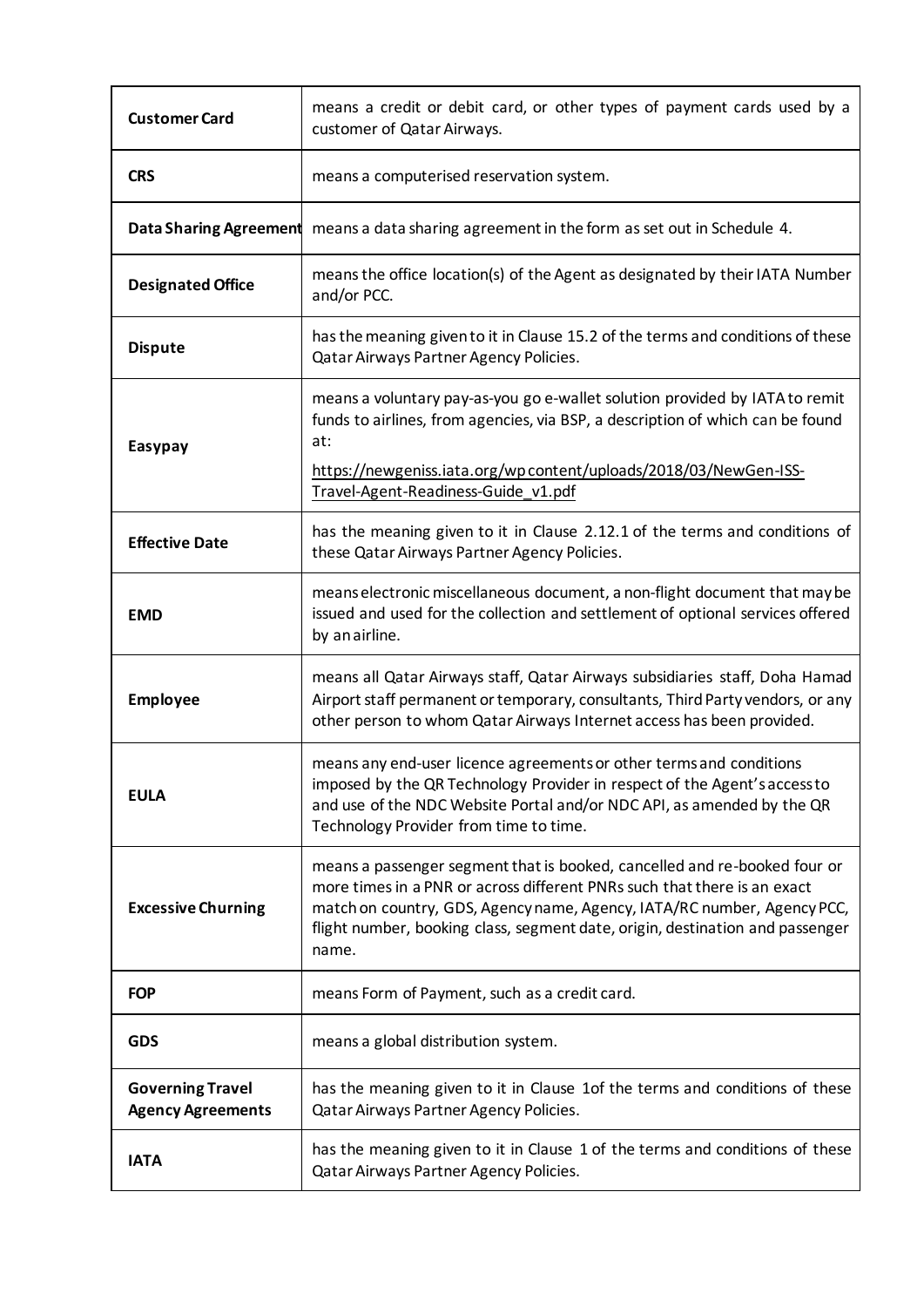| <b>IATA Number</b>          | means the numeric identifier code give to a travel agent operating on IATA<br>BSP.                                                                                                                                                                                                                                                                    |
|-----------------------------|-------------------------------------------------------------------------------------------------------------------------------------------------------------------------------------------------------------------------------------------------------------------------------------------------------------------------------------------------------|
| <b>IATA PSAA</b>            | has the meaning given to it in Clause 1.1 of the terms and conditions of these<br>Qatar Airways Partner Agency Policies.                                                                                                                                                                                                                              |
| <b>IATA PSAR</b>            | has the meaning given to it in Clause 1.1 of the terms and conditions of these<br>Qatar Airways Partner Agency Policies.                                                                                                                                                                                                                              |
| <b>IATA Resolution 812</b>  | means the resolution of IATA Number 812, relating to IATA PSAR.                                                                                                                                                                                                                                                                                       |
| <b>IATA Resolution 818g</b> | means the resolution of IATA Number 818g, relating to IATA PSAR.                                                                                                                                                                                                                                                                                      |
| <b>IATA Resolution 850m</b> | means the resolution of IATA Number 850m relating to the issuance and<br>processing of ADMs, promoting a consistent and standard set of rules for BSP<br>practices.                                                                                                                                                                                   |
| <b>IATA Resolution 890</b>  | means the resolution of IATA Number 890 entitled 'Industry Settlement<br>Systems', with mandatory provisions for the sale of passenger air<br>transportation and Ancillary Services for which payment is made via a<br>Customer Card that is accepted by the Agent on behalf of Qatar Airways in the<br>particular country or jurisdiction concerned. |
| <b>IFP</b>                  | means the IATA-led Fraud Management initiative (as further detailed at<br>https://www.iata.org/en/programs/airline-distribution/industry-fraud-<br>prevention-initiative/).                                                                                                                                                                           |
| <b>Irregular Operations</b> | means a situation in which a flight does not operate as planned, on schedule,<br>is cancelled, or has a change of equipment so that not all passengers can be<br>accommodated.                                                                                                                                                                        |
| <b>Look To Book Ratio</b>   | means 500:1 per month, or such other ratio separately agreed in writing by<br>Qatar Airways.                                                                                                                                                                                                                                                          |
| <b>MCO</b>                  | means an accountable IATA document, used to process the payment of travel<br>arrangements, which is issued by airlines and predominantly for services other<br>than airfares.                                                                                                                                                                         |
| <b>Merchant Agreement</b>   | means an agreement between Qatar Airways and the acquiring bank that sets<br>out the terms and conditions for the acquiring bank to process Qatar Airways<br>card transactions. This agreement may also include agreed pricing, how cards<br>will be accepted (a bank or acquirer-owned terminal) and which card types can<br>be accepted.            |
| <b>Merchant of Record</b>   | means is the person that is authorised to process, and is liable for processing,<br>consumer's credit card and debit transactions.                                                                                                                                                                                                                    |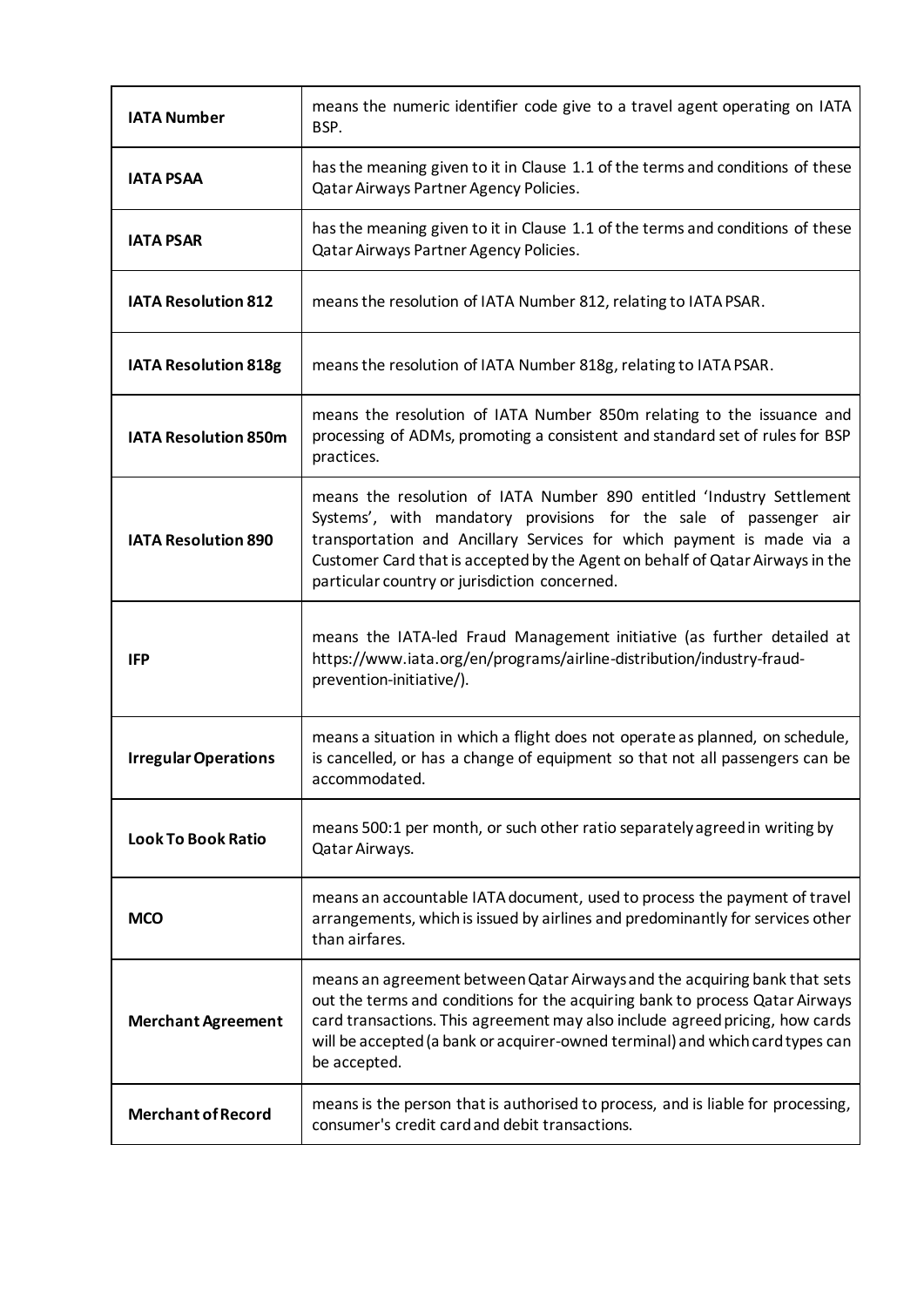| <b>Minimum Display</b><br><b>Standards</b> | means the minimum display standards which include flight date(s), flight<br>number(s), origin and destination, total itinerary duration, location of<br>stopover(s) if applicable, operating carrier, product attributes including seat<br>pitch, meal service, aircraft type and permitted luggage allowance and ticket<br>rules including, but not limited to change fees, cancellation penalty and excess<br>baggage fees. |
|--------------------------------------------|-------------------------------------------------------------------------------------------------------------------------------------------------------------------------------------------------------------------------------------------------------------------------------------------------------------------------------------------------------------------------------------------------------------------------------|
| <b>NDC</b>                                 | means the New Distribution Capability program, which is a travel industry<br>supported program launched by IATA for the development and market<br>adoption of a new, XML-based data transmission standard.                                                                                                                                                                                                                    |
| <b>NDC API</b>                             | means the application programming interface made available to the Agent to<br>enable the Agent's access to the Carrier Content.                                                                                                                                                                                                                                                                                               |
| <b>NDC Program</b>                         | means Qatar Airways' NDC capability which may be made available to the<br>Agent to access Carrier Content in accordance with these Qatar Airways<br>Partner Agency Policies, and as further set out in Schedule 2.                                                                                                                                                                                                            |
| <b>NDC Website Portal</b>                  | means an online portal made available to the Agent to enable the Agent's<br>access to the Carrier Content.                                                                                                                                                                                                                                                                                                                    |
| <b>Non Published Fares</b>                 | means all fares provided by Qatar Airways not generally made available to the<br>public through its Channel, but accessible in the private section of the Agent's<br>CRS.                                                                                                                                                                                                                                                     |
| <b>OB Fees</b>                             | means industry standard for ticketing and for the application of form of<br>payment fees, including credit card fees. "O" indicates fees "Off Ticket" fees,<br>which are not shown on the ticket. The OB Fee is reported as tax code OB by<br>IATA assignment.                                                                                                                                                                |
| Party                                      | means either Qatar Airways or the Agent; and when used in plural, "Parties"<br>means both of them.                                                                                                                                                                                                                                                                                                                            |
| <b>PCC</b>                                 | means 'Pseudo City Code', an identifier that distinguishes one travel agency<br>from another and can also be referred to as a subscriber ID. Usually a three to<br>five character code depending on the GDS.                                                                                                                                                                                                                  |
| <b>PCI DSS</b>                             | means the Payment Card Industry Data Security Standard mandated by card<br>brands and administered by the Payment Card Industry Security Standards<br>Council, for the processing of credit card or debit card information.<br>[www.pcisecuritystandards.org].                                                                                                                                                                |
| <b>PNR</b>                                 | means Passenger Name Record.                                                                                                                                                                                                                                                                                                                                                                                                  |
| <b>Products and Services</b>               | means the air passenger transportation services of Qatar Airways and of other<br>air carriers as authorised by Qatar Airways and the Ancillary Services of Qatar<br>Airways.                                                                                                                                                                                                                                                  |
| <b>Promotional Activities</b>              | has the meaning given to it in Clause 8.1 of the terms and conditions of these<br>Qatar Airways Partner Agency Policies.                                                                                                                                                                                                                                                                                                      |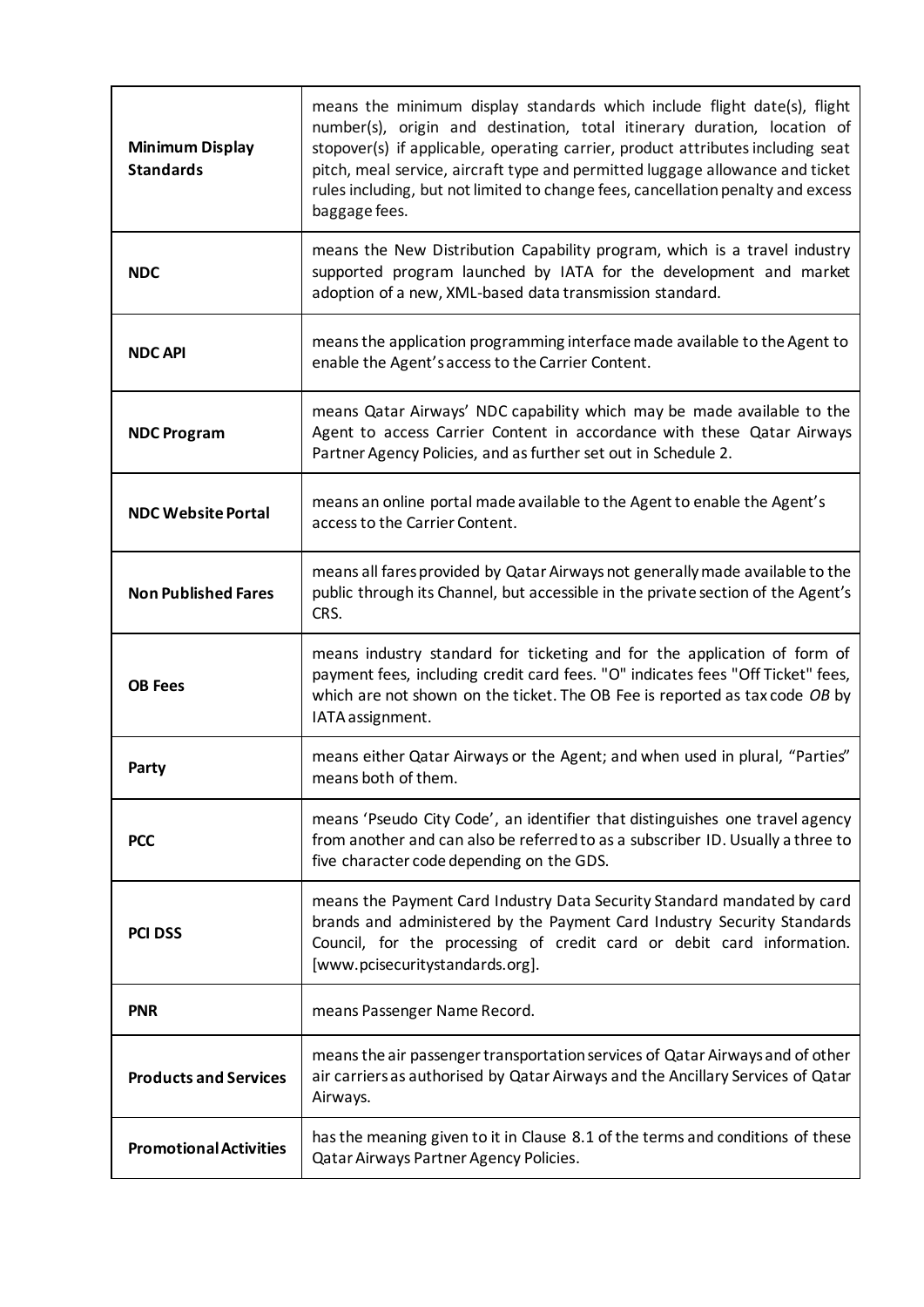| <b>Publication Date</b>                                | means the date of publication as stated on page one of these Qatar Airways<br>Partner Agency Policies.                                                                                                                                                                                                                                                                                                                                                                                                                                                                                                                                                                                                                                                                                                                                                                                                                                                                                                                                                                                                                                                                                                                                                                                                                               |
|--------------------------------------------------------|--------------------------------------------------------------------------------------------------------------------------------------------------------------------------------------------------------------------------------------------------------------------------------------------------------------------------------------------------------------------------------------------------------------------------------------------------------------------------------------------------------------------------------------------------------------------------------------------------------------------------------------------------------------------------------------------------------------------------------------------------------------------------------------------------------------------------------------------------------------------------------------------------------------------------------------------------------------------------------------------------------------------------------------------------------------------------------------------------------------------------------------------------------------------------------------------------------------------------------------------------------------------------------------------------------------------------------------|
| <b>Qatar Airways</b>                                   | means <b>Qatar Airways Group Q.C.S.C.</b> , a Qatari closed shareholding company<br>organised and existing under the applicable laws of the State of Qatar<br>(commercial register N° 16070) with its principal office of business at Qatar<br>Airways PO Box 22550, Doha, State of Qatar.                                                                                                                                                                                                                                                                                                                                                                                                                                                                                                                                                                                                                                                                                                                                                                                                                                                                                                                                                                                                                                           |
| <b>Qatar Airways ADM</b><br><b>Policy</b>              | means the Qatar Airways ADM Policy in Appendix A to these Qatar Airways<br>Partner Agency Policies.                                                                                                                                                                                                                                                                                                                                                                                                                                                                                                                                                                                                                                                                                                                                                                                                                                                                                                                                                                                                                                                                                                                                                                                                                                  |
| <b>Qatar Airways Data</b>                              | means any personal information of or regarding Qatar Airways or any<br>Customers that is provided to or obtained by an Agent and/or an Agent<br>Personnel in connection with the Agreement or the performance of the<br>Agent's and/or an Agent Personnel's obligations under a contract, including<br>data:<br>(a) created, generated, collected, inputted or processed by the Agent and/or<br>an Agent Personnel in the performance of services or of its obligations under<br>a contract, or by any Customer or any user of Products and Services; and<br>(b) that resides in or is accessed through software, or systems provided,<br>operated, supported, or used by the Agent and/or an Agent Personnel in<br>connection with the Agreement, as well as personal information, statistics or<br>reports derived from such data; and<br>"personal information" in this definition shall have the meaning defined under<br>applicable data protection laws to which Qatar Airways is subject, and<br>includes: (i) non-public personal data (such as national identification number,<br>passport number, social security number, driver's license number) that<br>identifies a natural person; (ii) health or medical information; (iii) financial<br>information; (iv) sensitive personal data, and (v) geolocation information. |
| <b>Qatar Airways Group</b>                             | means Qatar Airways group of companies, including Qatar Airways, its holding<br>companies and any subsidiaries of its holding companies, and all other legal<br>entities being current members of the Qatar Airways group including the<br>entities from time to time which own and operate Hamad International Airport<br>(HIA).                                                                                                                                                                                                                                                                                                                                                                                                                                                                                                                                                                                                                                                                                                                                                                                                                                                                                                                                                                                                    |
| <b>Qatar Airways IPR</b>                               | means any intellectual property rights, including service marks, trade marks,<br>patents and copyrights used or owned by Qatar Airways Group.                                                                                                                                                                                                                                                                                                                                                                                                                                                                                                                                                                                                                                                                                                                                                                                                                                                                                                                                                                                                                                                                                                                                                                                        |
| <b>Qatar Airways Partner</b><br><b>Agency Policies</b> | means these instructions, terms and conditions and the schedules and<br>appendices to them.                                                                                                                                                                                                                                                                                                                                                                                                                                                                                                                                                                                                                                                                                                                                                                                                                                                                                                                                                                                                                                                                                                                                                                                                                                          |
| <b>QR Approved NDC</b><br>Channel                      | has the meaning given to it in Clause 9.1(a).                                                                                                                                                                                                                                                                                                                                                                                                                                                                                                                                                                                                                                                                                                                                                                                                                                                                                                                                                                                                                                                                                                                                                                                                                                                                                        |
| <b>QR Branding Guidelines</b>                          | means the guidelines of Qatar Airways as set out in Schedule 5, as revised or<br>replaced by Qatar Airways from time to time.                                                                                                                                                                                                                                                                                                                                                                                                                                                                                                                                                                                                                                                                                                                                                                                                                                                                                                                                                                                                                                                                                                                                                                                                        |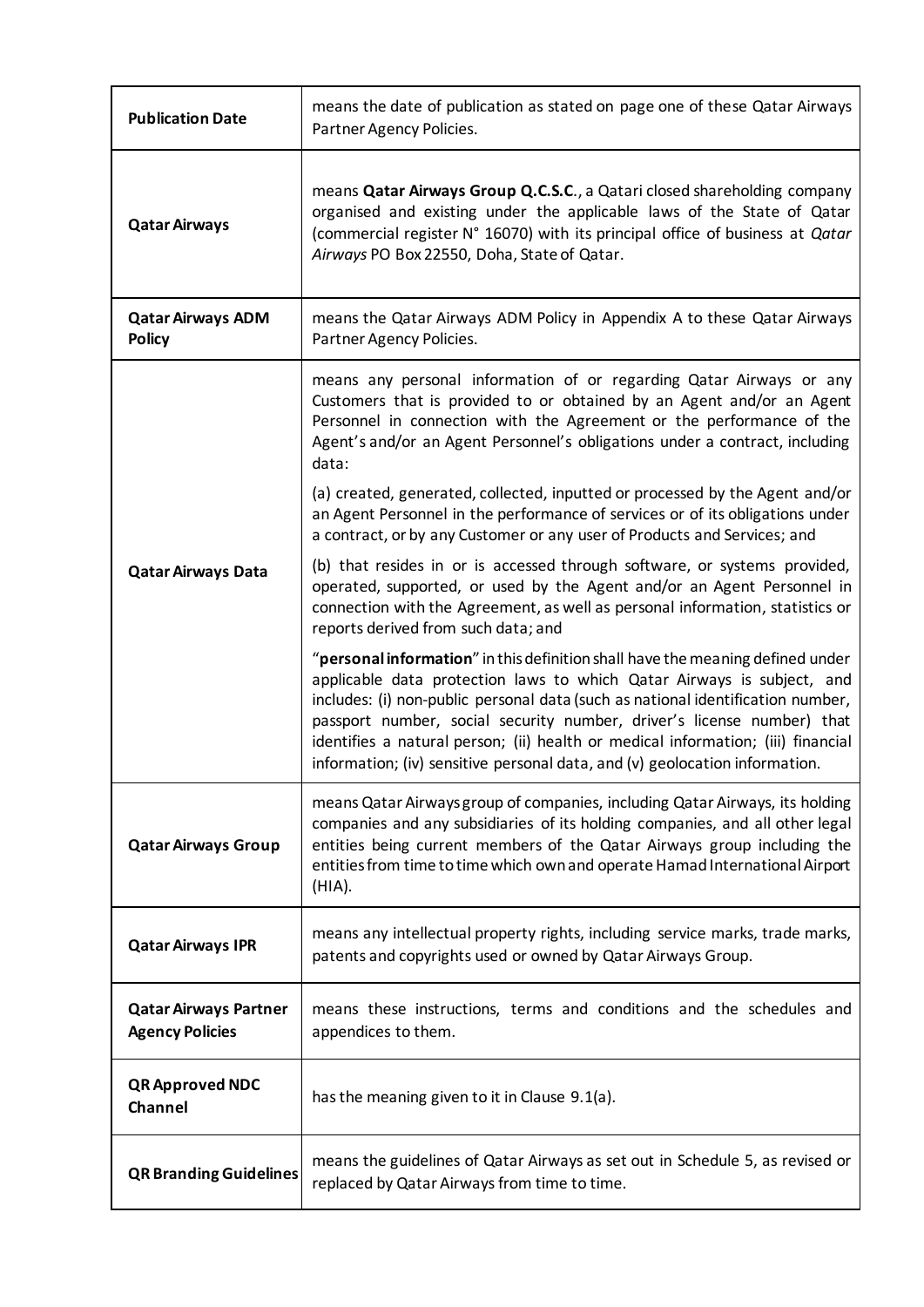| <b>QR Technology Provider</b>  | means the technology service provider engaged by Qatar Airways for the<br>provision of the QR Approved NDC Channel.                                                                                                                                                                                                                                                          |
|--------------------------------|------------------------------------------------------------------------------------------------------------------------------------------------------------------------------------------------------------------------------------------------------------------------------------------------------------------------------------------------------------------------------|
| <b>QR Trade Marks</b>          | means the trade marks of Qatar Airways set out under the QR Branding<br>Guidelines.                                                                                                                                                                                                                                                                                          |
| <b>Qualifying Agent Office</b> | means any office of the Agent or of its affiliates, partners, franchisees and/or<br>sub-agents which has been authorised to carry out Ticketing on behalf of Qatar<br>Airways.                                                                                                                                                                                               |
| <b>RBD</b>                     | means the reservation booking designator, used to identify the booking class<br>of a booking/Ticket.                                                                                                                                                                                                                                                                         |
| Regulation                     | means REGULATION (EU) 2016/679 OF THE EUROPEAN PARLIAMENT AND OF<br>THE COUNCIL of 27 April 2016 on the protection of natural persons with regard<br>to the processing of personal data and on the free movement of such data,<br>and repealing Directive 95/46/EC (General Data Protection Regulation), as it is<br>updated from time to time.                              |
| Regulator                      | means any of IATA, a regulator in the aviation industry, a data protection<br>regulator, a financial services regulator or any other regulatory authority.                                                                                                                                                                                                                   |
| <b>Released Parties</b>        | has the meaning given to it in Clause 13.3 of the terms and conditions of these<br>Qatar Airways Partner Agency Policies.                                                                                                                                                                                                                                                    |
| <b>Reporting Period</b>        | means a period applicable to a report which the Agent shall submit to Qatar<br>Airways, as set out by the governing body of the relevant remittance platform.                                                                                                                                                                                                                |
| <b>Services</b>                | means the services to be provided by the Agent as described in this<br>Agreement.                                                                                                                                                                                                                                                                                            |
| <b>Taxes</b>                   | means all taxes, including without limitation, sales, use, ad valorem, excise,<br>turnover or income taxes, services or value added taxes as well as duties,<br>imposts, and tariffs that may be assessed or levied by any competent tax<br>authority or any other government agency or department.                                                                          |
| <b>Third Party</b>             | means a party other than Qatar Airways and the Agent. "Third Parties" shall<br>have the corresponding meaning.                                                                                                                                                                                                                                                               |
| <b>Ticket</b>                  | means such documents either in paper or electronic form, supplied by Qatar<br>Airways which may be accepted for travel/carriage on the services of Qatar<br>Airways or other carriers with whom Qatar Airways has an interline<br>agreement, and "Ticketing" shall mean the activity to create the Ticket. For<br>clarity, MCOs, EBTs, or EMDs are not deemed to be Tickets. |
| <b>Total Price</b>             | means the price of the Ticket including base fare, Taxes, mandatory fees and<br>surcharges.                                                                                                                                                                                                                                                                                  |